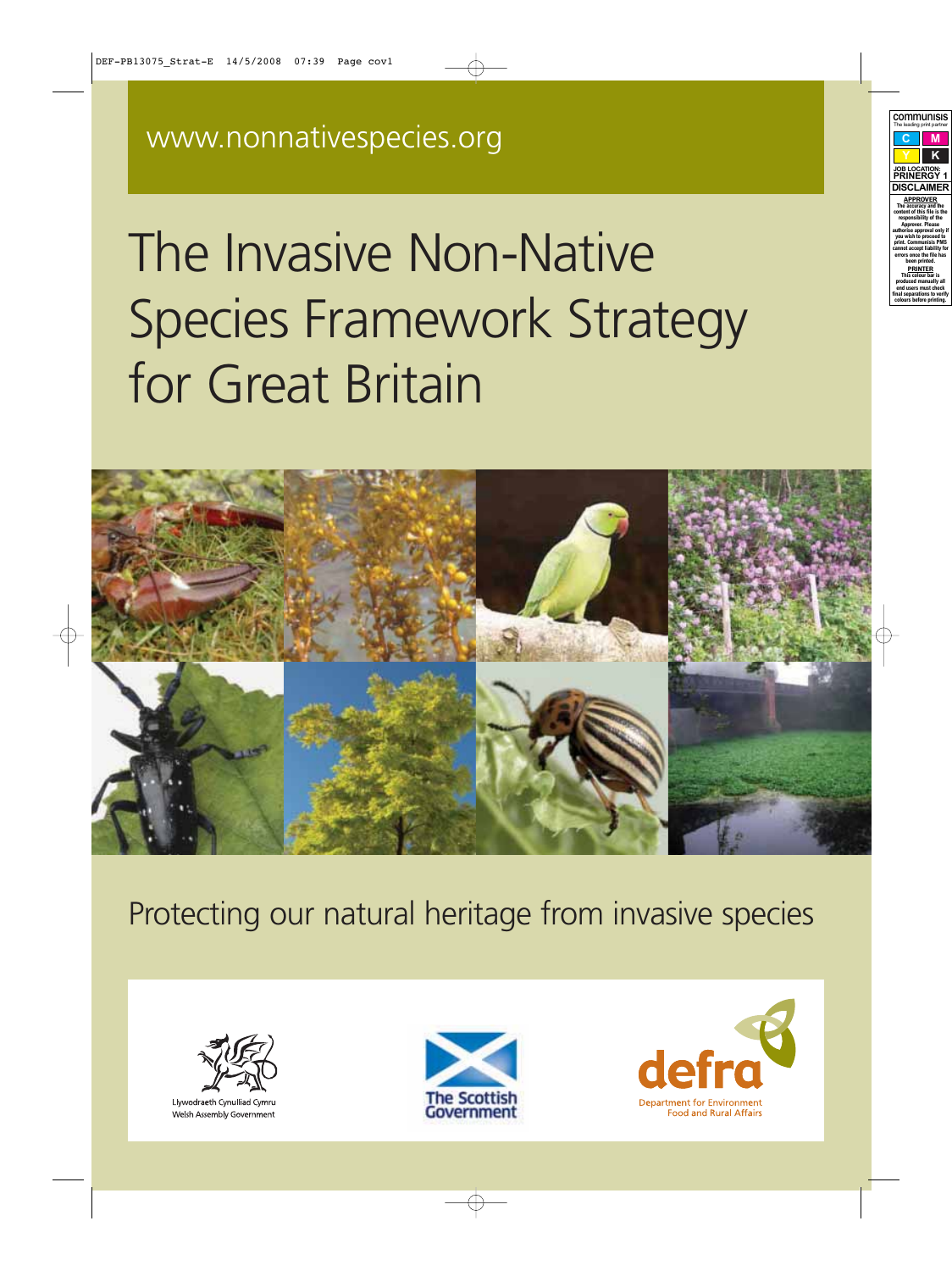Department for Environment, Food and Rural Affairs Nobel House 17 Smith Square London SW1P 3JR Telephone 020 7238 6000 Website[: www.defra.gov.uk](http://www.defra.gov.uk)

© Crown copyright 2008 Copyright in the typographical arrangement and design rests with the Crown.

This publication (excluding the royal arms and departmental logos) may be re-used free of charge in any format or medium provided that it is re-used accurately and not used in a misleading context. The material must be acknowledged as crown copyright and the title of the publication specified.

Information about this publication and further copies are available from:

The GB Non-native Species Secretariat Central Science Laboratory Sand Hutton York YO41 1I7 Tel: 01904 462680 Email[: nnss@csl.gov.uk](mailto:nnss@csl.gov.uk) Published by the Department for Environment, Food and Rural Affairs

Cover photographs (top left to bottom right): Signal crayfish *(Pacifastacus leniusculus)*, Wireweed *(Sargassum muticum)*, Rose-ringed parakeet *(Psittacula krameri)*, *Rhododendron ponticum*, Citrus longhorn beetle *(Anoplophora chinensis)*, False acacia *(Robinia pseudoacacia)*, Colorado beetle *(Leptinotarsa decemlineata)* and Floating pennywort *(Hydrocotyle ranunculoides)*.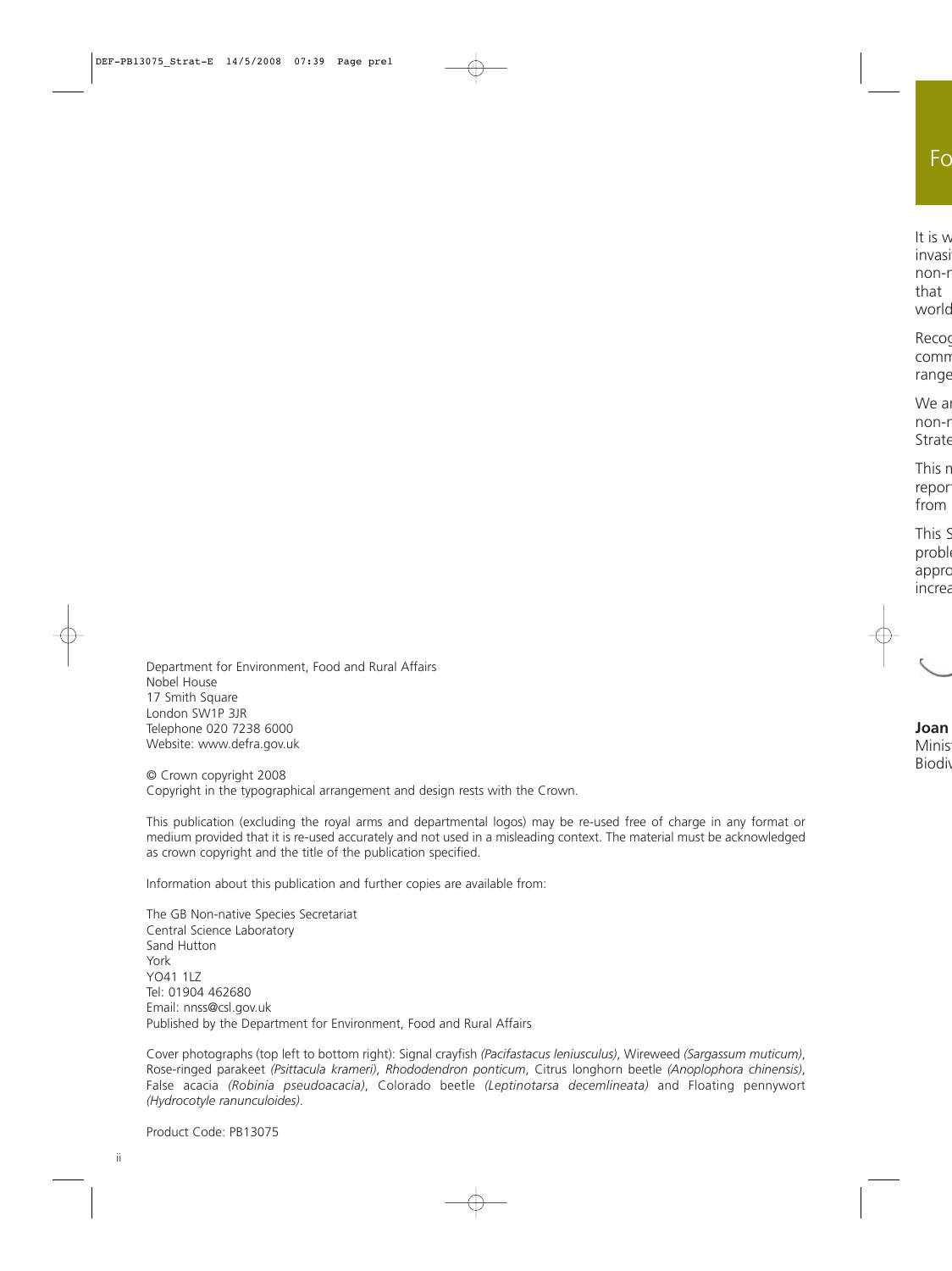It is widely accepted that one of the greatest threats to biodiversity across the globe is that posed by invasive non-native species. The huge ecological and economic impacts imposed by the minority of non-native species that become invasive are increasingly being understood. It has been estimated that damage caused by invasive species worldwide amounts to almost five percent of the world economy.

Recognising the importance of this issue and in the light of a number of international biodiversity commitments, the governments of England, Scotland and Wales have worked closely with a wide range of key partners to formulate our response to it.

We are among the first in Europe to develop a comprehensive national policy framework on invasive non-native species and we are now delighted to publish the Invasive Non-Native Species Framework Strategy for Great Britain.

This marks a significant achievement, built upon the foundations of the comprehensive policy review report of 2003, and we warmly welcome the very high degree of input and support along the way from all those interested organisations and individuals.

This Strategy sets out our high-level framework and details the key actions required to address the problems caused by invasive non-native species. Our vision is a strong and broad partnership approach, helping to protect our natural heritage and our economic interests against this serious and increasing threat.

**Joan Ruddock Michael Russell Jane Davidson** Minister for Climate Change Minister for Environment Minister for Environment, Biodiversity and Waste, Defra Scottish Government Sustainability and Housing

Welsh Assembly Government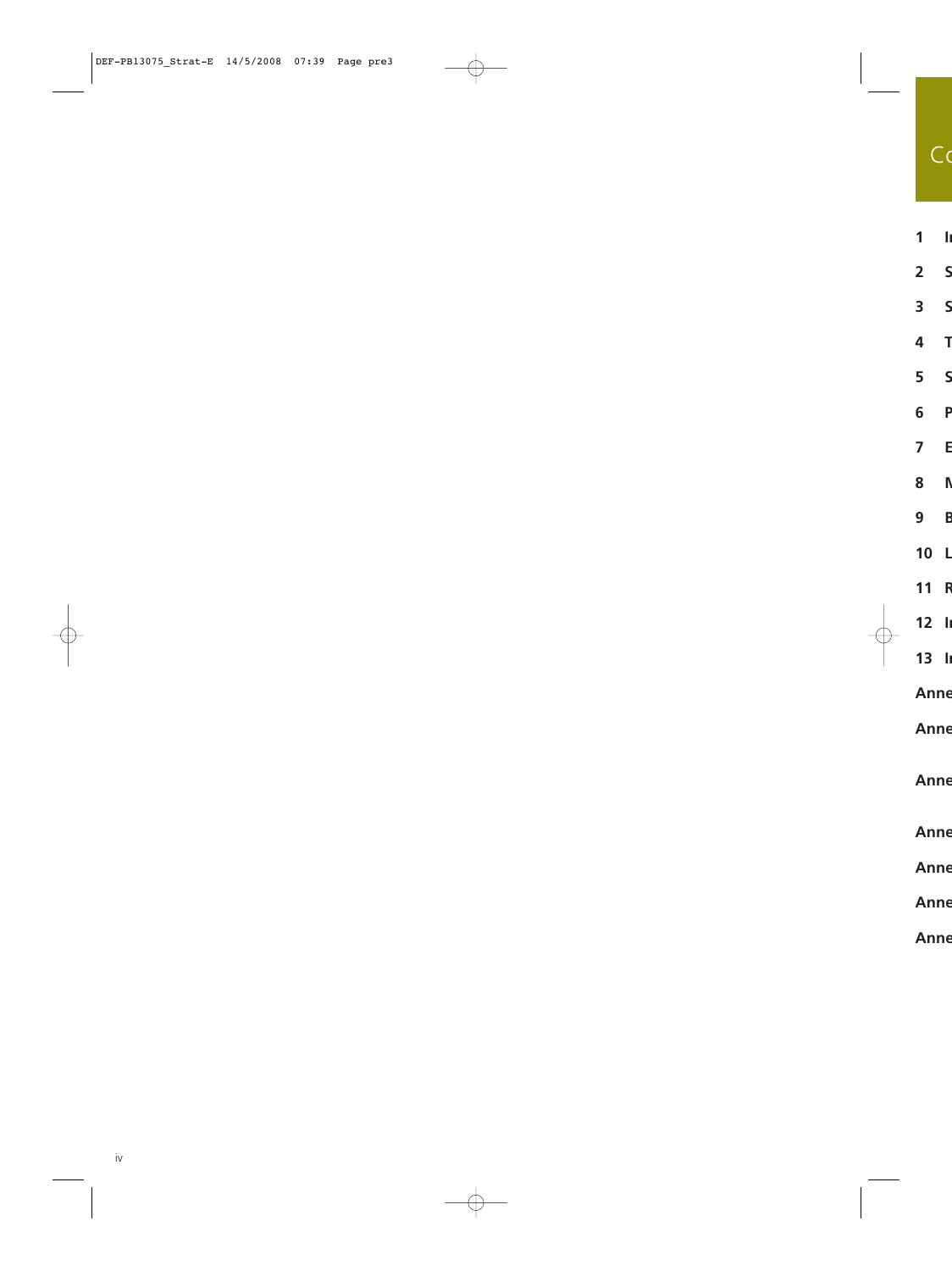# **Contents**

| $\mathbf{1}$                                                                                                         | <b>Introduction</b>                                                                               | $\overline{2}$ |
|----------------------------------------------------------------------------------------------------------------------|---------------------------------------------------------------------------------------------------|----------------|
| $\overline{2}$                                                                                                       | <b>Strategic Aims</b>                                                                             | $\overline{7}$ |
| 3                                                                                                                    | <b>Scope and Terminology</b>                                                                      | 8              |
| 4                                                                                                                    | The GB Non-Native Species Mechanism – Roles and Responsibilities                                  | 9              |
| 5                                                                                                                    | <b>Strategic Approach</b>                                                                         | 10             |
| 6                                                                                                                    | <b>Prevention</b>                                                                                 | 11             |
| 7                                                                                                                    | <b>Early Detection, Surveillance, Monitoring and Rapid Response</b>                               | 14             |
| 8                                                                                                                    | <b>Mitigation, Control and Eradication</b>                                                        | 17             |
| 9                                                                                                                    | <b>Building Awareness and Understanding</b>                                                       | 20             |
|                                                                                                                      | <b>10 Legislative Framework</b>                                                                   | 23             |
| 11                                                                                                                   | Research                                                                                          | 25             |
|                                                                                                                      | 12 Information Exchange and Integration                                                           | 27             |
|                                                                                                                      | 13 Implementation and Review                                                                      | 29             |
| <b>Annex 1: International Commitments Concerning Invasive Non-Native Species</b>                                     |                                                                                                   |                |
| Annex 2: Key Recommendations From "Review of Non-Native Species Policy:<br>Report of the Working Group", Defra, 2003 |                                                                                                   | 32             |
|                                                                                                                      | Annex 3: The Great Britain Invasive Non-Native Species Framework<br><b>Strategy Working Group</b> | 33             |
|                                                                                                                      | <b>Annex 4: The Great Britain Non-Native Species Mechanism</b>                                    | 34             |
| <b>Annex 5: Key Related Strategies</b>                                                                               |                                                                                                   |                |
| <b>Annex 6: List of Abbreviations</b>                                                                                |                                                                                                   |                |
| <b>Annex 7: References</b>                                                                                           |                                                                                                   |                |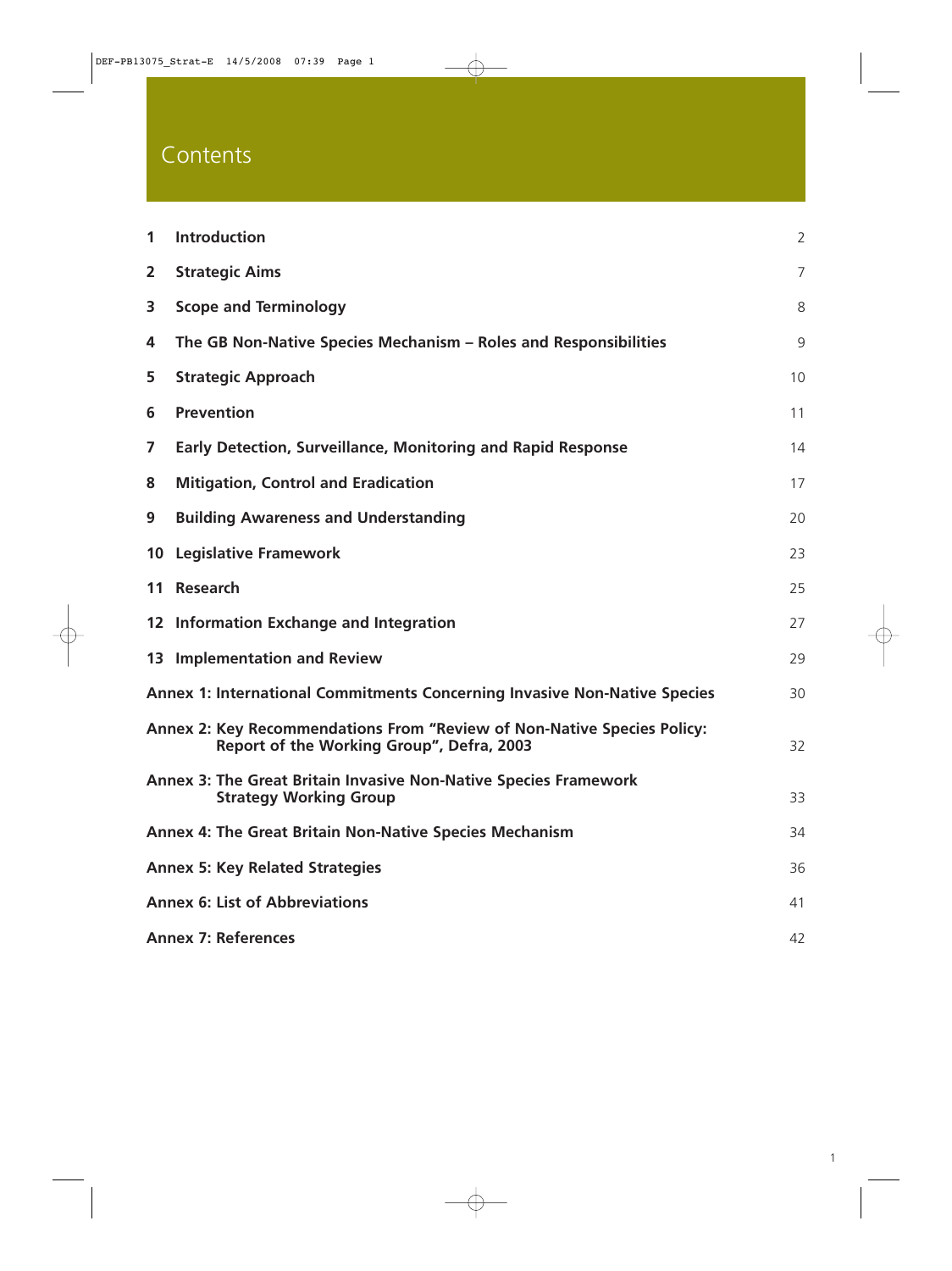## **Our Vision**

Our vision is that when this Strategy is fully implemented, biodiversity, quality of life and economic interests in Great Britain will be better protected against the adverse impacts of invasive non-native species because there will be:

- widespread awareness and understanding of the risks and adverse impacts associated with invasive non-native species, and greater vigilance against these;
- a stronger sense of shared responsibility across government, key stakeholder organisations, land managers and the general public for actions and behaviours that will reduce the threats posed by invasive non-native species or the impacts they cause; and,
- a quiding framework for national, regional and local invasive non-native species mitigation, control or eradication initiatives helping to reduce the significant detrimental impact of invasive non-native species on sensitive and vulnerable habitats and species.

## **The need for a Strategy**

- 1.1 Over the millennia, many non-native species have been deliberately introduced into Great Britain (GB) where they contribute to economic and social well-being through, for example, agriculture, forestry, horticulture, fisheries and the pet sector. Many other species have been introduced accidentally. Audits conducted by Scottish Natural Heritage and the former English Nature identified 988 and 2,271 non-native species present in Scotland and England respectively. Most, such as Horse Chestnut or Little Owl for example, are benign or have contributed to Britain's natural heritage. However, a minority of non-native species can become dominant in the environment where they may impact on native species, transform ecosystems and cause environmental harm. These are the invasive non-native species which form the central concern of this Strategy.
- 1.2 Invasive non-native species of flora and fauna are considered the second biggest threat after habitat loss and destruction to biodiversity worldwidei and the greatest threat to fragile ecosystems such as islands. Because of the increase in the global movement of people and goods, they pose a growing problem in the conservation of biodiversity, and are a threat to economic interests such as agriculture, forestry and fisheries. The true extent of the threat posed by invasive non-native species has become much better understood in recent times, including an appreciation of the fact that past introductions have usually occurred with little awareness of the potential consequences.
- 1.3 Invasive non-native species are one of the major factors causing biodiversity loss highlighted in the Millennium Ecosystem Assessment report "Ecosystem and Human Well-being: Biodiversity Synthesis"<sup>ii</sup>. One of the key messages observes that: "The most important direct drivers of biodiversity loss and ecosystem service changes are habitat change (…), climate change, invasive alien species, overexploitation, and pollution." It notes that invasive non-native species continue to be major drivers of change in biodiversity, have been a major cause of extinctions, especially on islands, and that "the introduction of non-native invasive species is one of the major causes of species extinction in freshwater systems."
- 1.4 The report also notes that control or eradication of an invasive species once it is established is often extremely difficult and costly, while prevention and early intervention have been shown to be more successful and cost-effective.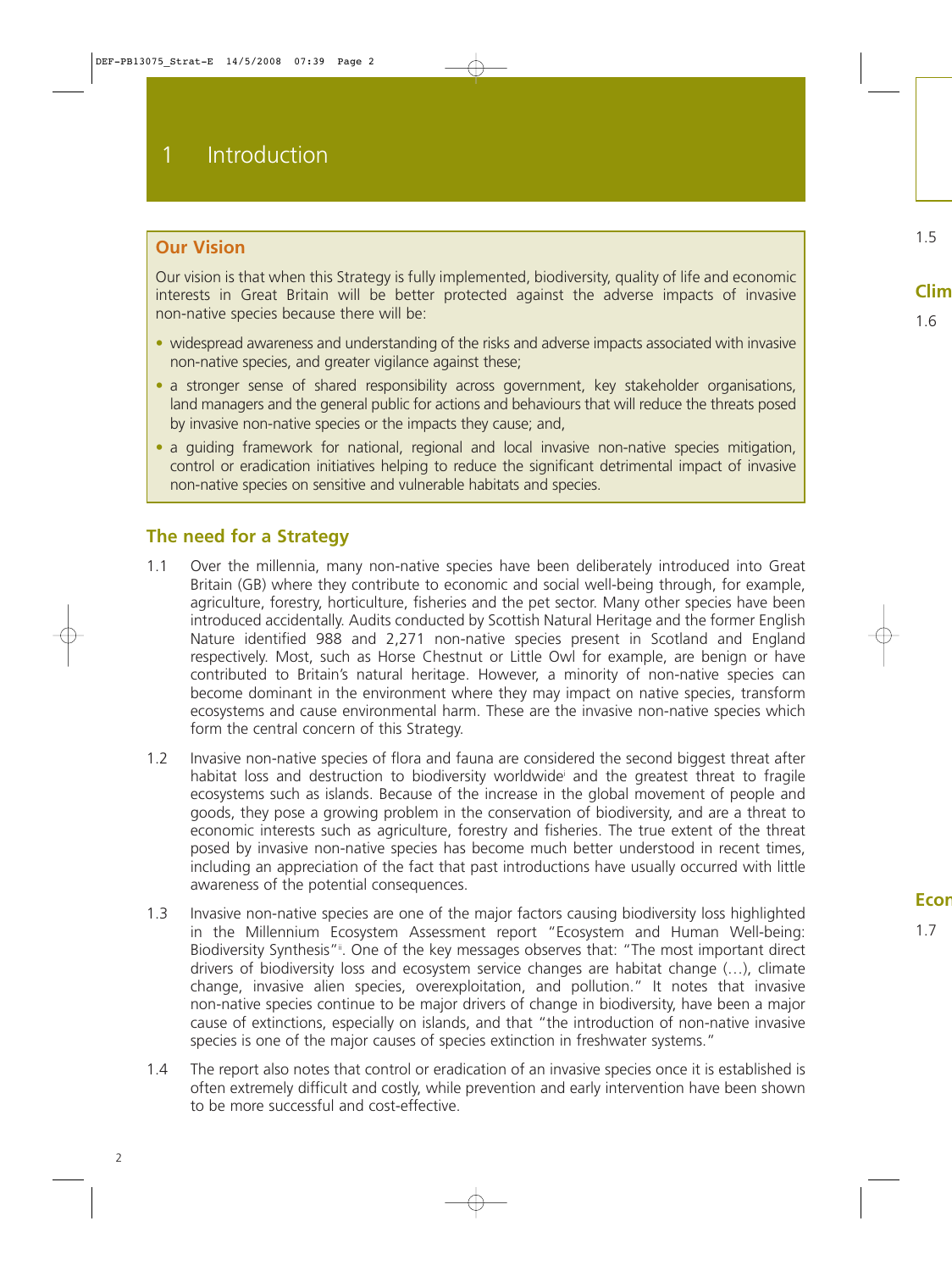1.5 Invasive non-native species are a global problem and many governments are committed to tackling them via several international agreements. These are summarised in Annex 1.

## **Climate Change**

1.6 Climate change will have a substantial impact on biodiversity in the coming years – both by affecting the distribution of our native species, and by enabling some non-native species to become more common. Increasingly we could also see more non-native species that are currently benign become invasive as the climate changes. Already we are seeing some evidence of animals occurring outside their usual or expected ranges. Recent expanding range of some



research also shows that *Climate change is likely to result in more flooding events and these can be* the (generally northerly) *greatly exacerbated by invasive plants choking waterways.*

species including butterflies, marine molluscs, migratory birds and plants are consistent with patterns of climate change seen in the UK over the past 30 years. Climate change response is one factor driving range extensions of species and this will continue over coming decades. In that context, prevention measures and eradication attempts are not viable and some new species may fill suitable niches. However non-native species arriving by their own means, driven by climate change and displaying invasive characteristics are not necessarily excluded from the scope of measures proposed in this Strategy such as detection, surveillance, mitigation and, where appropriate, control. In the longer term, further debate will be necessary from both a policy and a science perspective on the issue of colonisation by non-native species driven by climate change.

## **Economic issues**

1.7 Apart from the cost in biodiversity terms, invasive non-native species can also create a huge economic cost to a very wide range of sectors, probably of the order of several billion pounds annually in Britain. For example, it is expected to cost many millions of pounds to deal with invasive weeds such as Japanese knotweed on land destined to host the infrastructure of the 2012 London Olympics.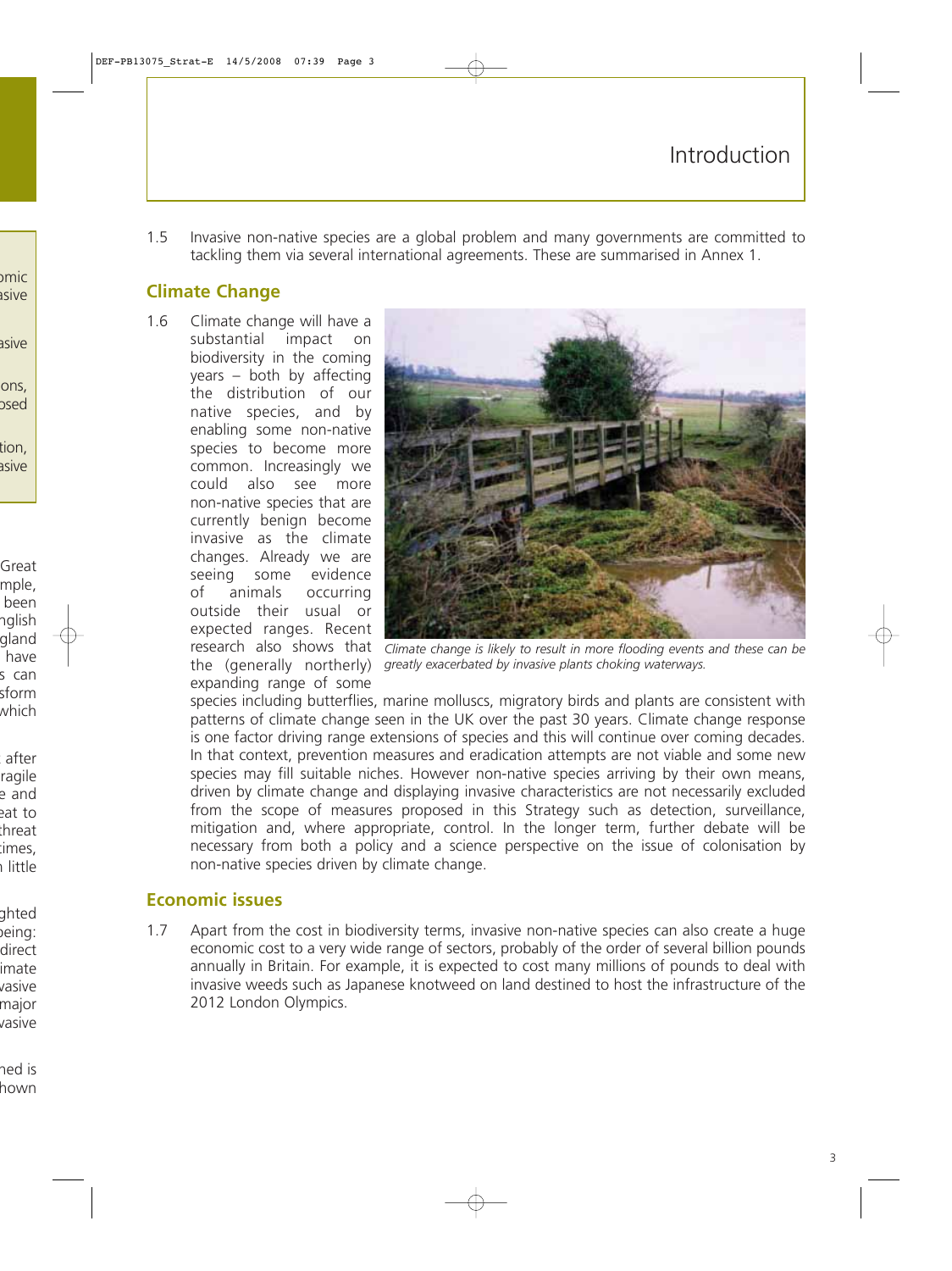1.8 There are already several well established systems in place to address invasive non-native species issues in Great Britain; however, they are strongly biased towards areas of traditional economic importance, such as plant, animal and fish health. In 2001 Defra initiated a fundamental review of policy for non-native species, the report of which was published in 2003<sup>ii</sup>. The key recommendations from that report are reproduced at Annex 2 of this

document. A key finding was that responsibilities and action in respect of non-native species were lacking sufficient co-ordination and strategic direction; and this resulted in a general failure within Great Britain to make optimum use of existing capacity and resources to address the impact of invasive non-native species on biodiversity. This lack of a clear strategic framework was further confirmed in the context of subsequent research into the spread of responsibilities concerning non-native species across the governments, *per annum.* their various related bodies and local government.



*Japanese knotweed (Fallopia japonica) is a highly invasive plant introduced to Britain in the mid Nineteenth Century. It is extremely difficult to remove and costs the development industry millions of pounds*

## **Content of Strategy**

- 1.9 The Great Britain Non-Native Species (NNS) Programme Board, set up in response to the 2003 review report, has commissioned this Framework Strategy with the aim of addressing the key weaknesses in our capacity to respond to the threats posed by non-native species. It embraces all of the 2003 review report's key recommendations, and the Board is grateful to the Strategy Working Group detailed at Annex 3 for its work.
- 1.10 This Strategy acknowledges that invasive non-native species issues are relevant to the interests of a very large number of stakeholders, including government departments and agencies, non-governmental organisations, a wide range of trade and industry sector interests, land-owners, researchers and the general public. In drawing up this Strategy we have sought substantial input from stakeholders, including devoting the 2006 annual Non-Native Species Stakeholder Forum to the early stages of its development and workshops at the 2007 Forum to gain further feedback on the draft Strategy.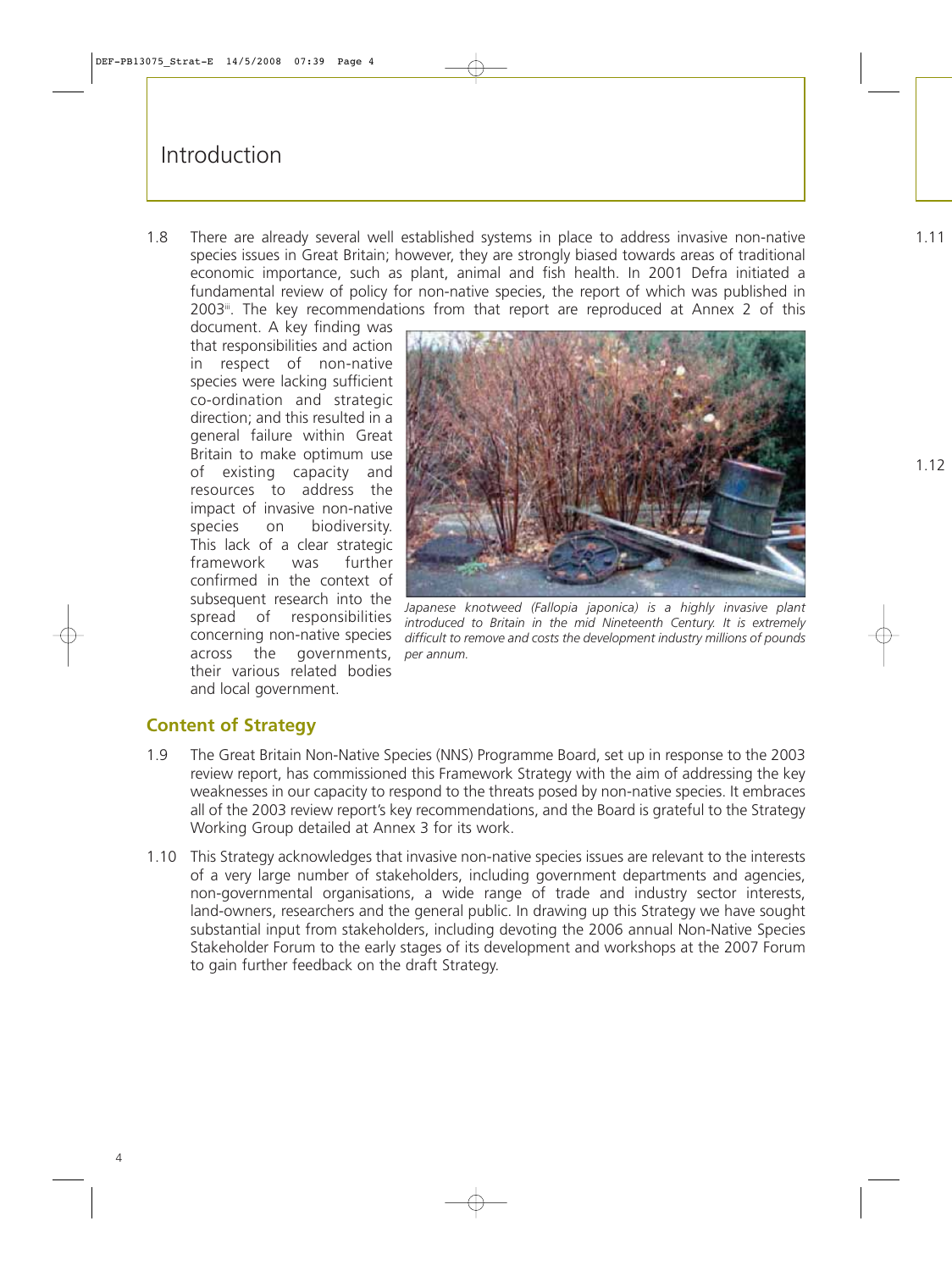## Introduction

- 1.11 The GB Strategy provides a framework for a more co-ordinated and structured approach to dealing with non-native species and any potential invasive threat in or to Great Britain. It includes better co-ordinated and strategic prevention measures aimed at reducing the introduction of damaging non-native species into Great Britain. Its implementation will enable more rapid detection of potentially invasive non-native species through improved and better targeted monitoring and surveillance. Where appropriate, and subject to adequate resources and technical capability, contingency planning and improved capacity to act decisively will enable rapid responses with a view to eradicating newly arrived invasive species. Implementation should lead to more targeted and efficient control, mitigation and, where both necessary and feasible, eradication of established invasive non-native species. It will also lead to greater public awareness, more strategic research and proposals for an improved legislative framework.
- 1.12 Successful implementation of the Strategy will undoubtedly require a strong partnership approach with the active involvement of all interests. Success will involve, for example, the combined results

of control efforts by landowners, the surveillance and monitoring work of conservation bodies and operation of the high-level mechanisms set in place by the governments. Most of all, it will require greater public awareness and understanding of the issues.



*The water primrose (Ludwigia peploides/grandiflora) is a South American species that has become highly invasive in France. There is currently research being carried out in Britain to see how best we can eradicate the few wild populations here before it becomes a serious problem.*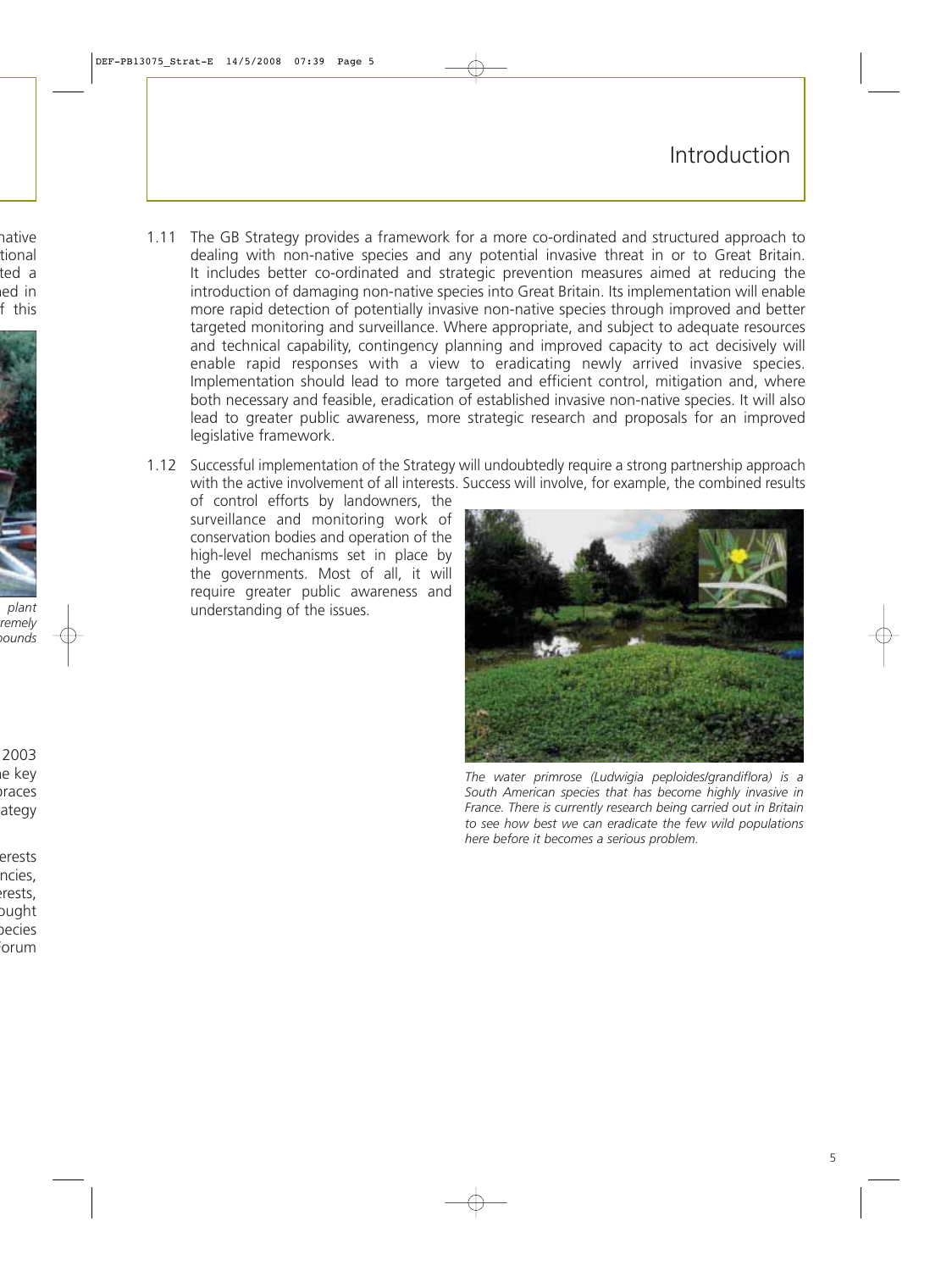## **Expected benefits of a more preventative approach:**

This Strategy is intended to deliver a more balanced focus between reactive management and a more preventative approach, and to make better use of existing resources in order to reduce future ecological, economic and financial pressures caused by invasive species.

In 2006 an audit of responsibilities was commissioned across the governments, agencies and local government. It identified 101 business units with some responsibility for non-native species. Business units included entire departments, key divisions within departments, non-departmental public bodies and executive agencies. An important finding was that significant resources are devoted to non-native species issues – some directly targeted at the issues and some through other functions or responsibilities. The audit did not include non-governmental bodies.

Amongst these business units, time spent on dealing with non-native species issues ranged from less than 5 to over 22,000 hours per year. In Scotland it was estimated that approximately £450,000 per annum is spent by five key business units on plant health issues. The Forestry Commission spends approximately £400,000 per year across Great Britain on plant/tree health and Defra's Plant Health Division spends in the region of £10 million per annum, most of which is related to non-native species issues. The audit also estimated that over £2.1 million was spent on non-native species issues by key research units in 2005.

The audit re-affirmed the need identified by the 2003 policy review group for greater strategic cohesion and a clearer sense of common goals to secure more effective use of these resources. The need for the key measures proposed in this Strategy is further reinforced by the findings of the audit.

With notable exceptions such as the plant health regimes, the 2006 audit found that generally very little effort is currently focussed on preventative risk management, even though a number of new potentially invasive non-native species have been identified. However, the shift towards a more preventative approach can be usefully illustrated in the case of the South American water primrose – *Ludwigia grandiflora*. The Great Britain Non-Native Species Programme Board commissioned early research in 2006 into effective eradication methods for the known populations of this plant at a cost of just under £10,000. In France, it has already become extensively established costing several million Euros per annum to control and there is little prospect of eradication. The combined annual cost of controlling other non-native aquatic plant species in GB (floating pennywort, parrot's feather and Australian swamp stonecrop) has been estimated at over £3 million per annum.

This importance of early detection and action is evident and the pace at which country-wide eradication can become untenable is illustrated with Japanese knotweed – one of the best known established invasive non-native plant species that continues to impose costs on many sectors. Research has estimated that in Wales alone, it would have cost £53.3 million for a three year eradication programme had it started in 2001, but the cost would have been £76 million for such a programme starting in 2007.

Whilst control action will remain necessary in respect of established invasive species, unless a conscious decision is made to pursue wholesale eradication, the emphasis in this Strategy on preventative measures and more rapid, targeted action involves investment now to reduce or avert far larger future pressures and costs from invasive non-native species.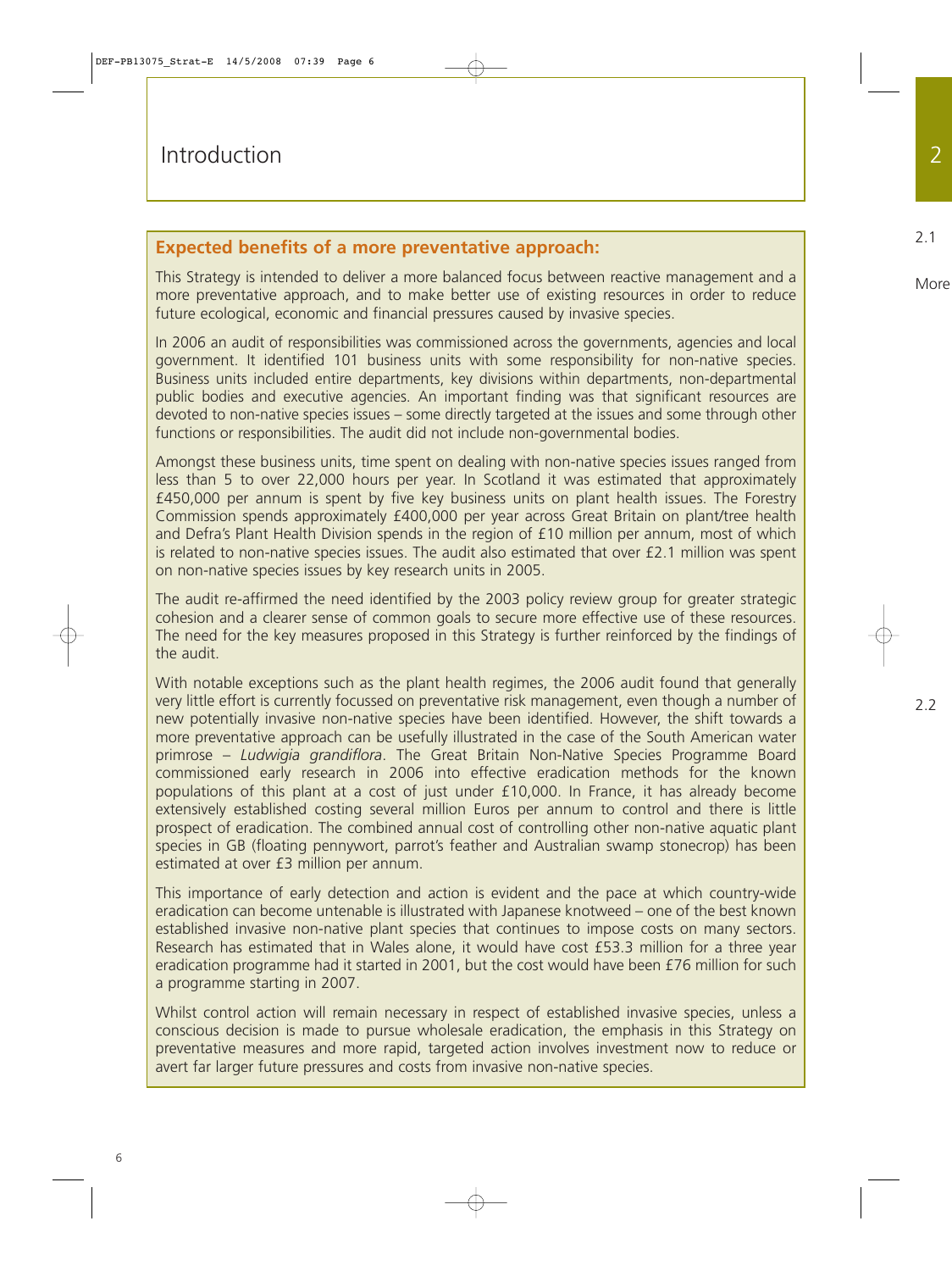2.1 The overarching aim of this Strategy is to minimise the risk posed, and reduce the negative impacts caused, by invasive non-native species in Great Britain.

More specifically the aims of this Strategy are:

- to improve overall clarity and co-ordination of responsibilities and functions within government and its associated bodies;
- to achieve increased awareness of non-native species issues and promote appropriate changes in behaviour or attitudes throughout all relevant sectors;
- to reduce and where possible, prevent the intentional and unintentional introduction of invasive non-native species;
- to ensure that effective contingency response capabilities are in place and resourced to prevent the establishment of new invasions where possible;
- to help ensure that sustainable action to control established invasive non-native species is adequately resourced and delivered;
- to provide an effective decision-making framework and associated communications processes concerning control, mitigation and eradication of invasive non-native species;
- to improve co-ordination of actions to tackle invasive non-native species in partnership with key interest groups outside government;
- to make optimum use of available capacity and resources to improve detection and monitoring capabilities; and,
- to identify gaps and priority issue areas for further development (for example in relation to prevention, monitoring, control and legislation).
- 2.2 Invasive non-native species are recognised as a threat to biodiversity on a global scale with Decisions concerning this issue arising from the fifth, sixth, seventh and eighth conferences of the parties to the Convention on Biological Diversity (CBD). This Strategy takes note of those Decisions but sits within a European context in particular and has therefore had specific regard to the European Strategy on Invasive Alien Species<sup>\*</sup> developed in 2003 under the Bern Convention. It also takes account of objective 5 of the "EU Action Plan to 2010 and Beyond"<sup>v</sup> which was annexed to the European Commission's 2006 Communication on Halting the Loss of Biodiversity by 2010 – and Beyond<sup>vi</sup>. That objective calls on Member States to develop national strategies on invasive alien species and also calls upon the European Commission to develop a EU Strategy.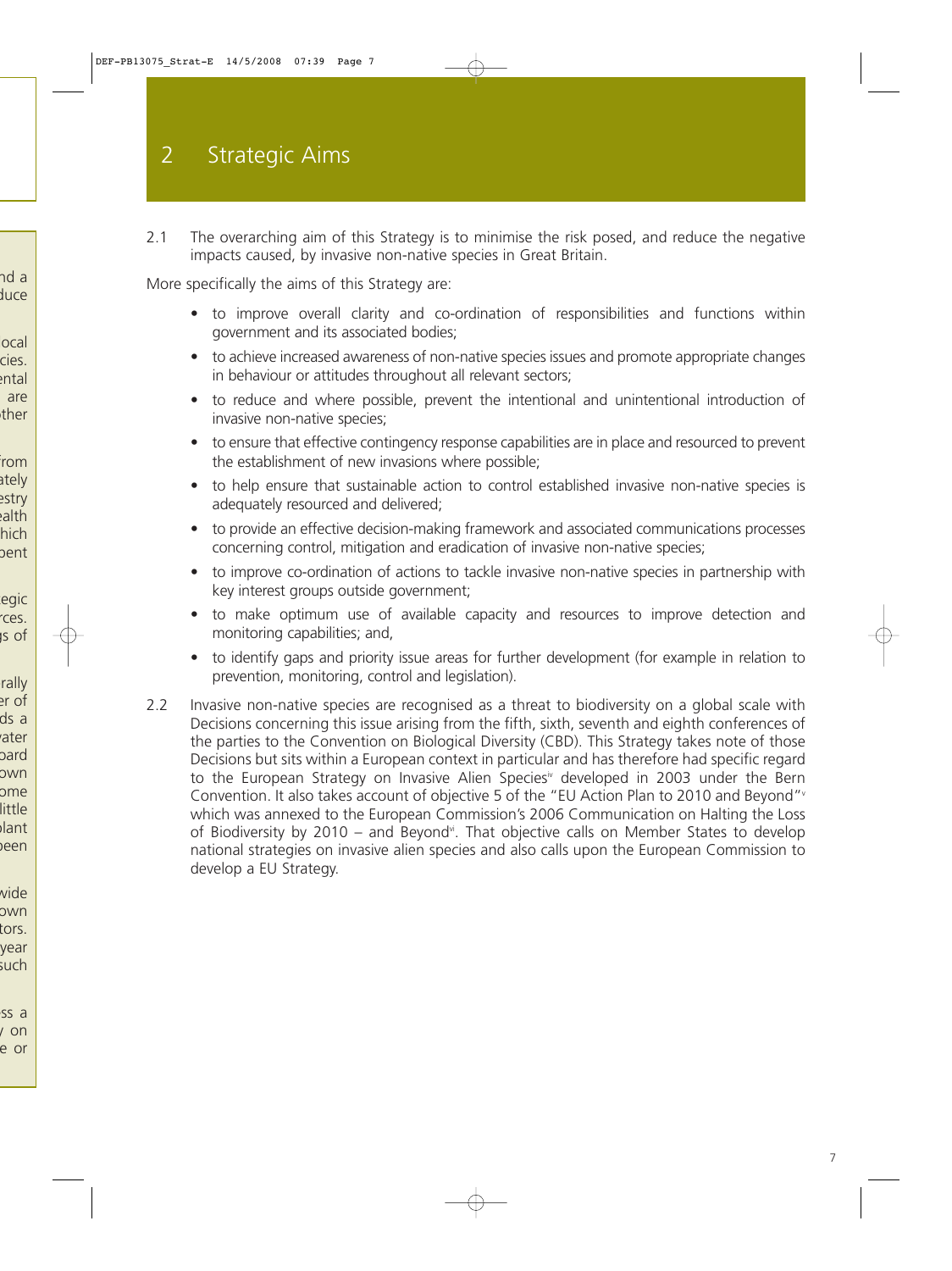- 3.1 This Strategy aims to address invasive non-native species issues on a GB basis and a parallel exercise is underway in the island of Ireland. Great Britain and Ireland are distinct geographical entities for this purpose; with the seas around our coasts creating a natural barrier to the movement of many species and enabling a clear focus on a geographical area. Cross-border co-operation between the administrations within GB is therefore essential for a sound ecological and ecosystem approach to tackling invasive non-native species. The 2003 policy review was conducted on a GB basis and this Strategy maintains that approach. We recognise, however, that there is a need for appropriate linkage with the all-Ireland approach to tackling invasive non-native species as this is developed.
- 3.2 Although this Strategy relates to Great Britain, it recognises that issues will arise at both national and more local levels. Particular species and priorities will vary between the different constituent countries, as well as between regions and localities. The Strategy will therefore guide action at governmental level and provide a high-level context for regional or local initiatives.
- 3.3 This Strategy uses the same definitions as those used in the Review of Non-Native Species Policy (Defra, 2003)<sup>vii</sup>, which considered terrestrial, freshwater and marine ecosystems and also recognised that species native to one part of a country can become invasive if introduced to areas outside of their natural range. The term 'non-native species' (NNS) is used throughout this document and is the equivalent of 'Alien species' as used by the Convention on Biological Diversity. Invasive non-native species (the equivalent of 'Invasive Alien Species'<sup>viii</sup> or 'IAS') are broadly defined as species whose introduction and/or spread threaten biological diversity or have other unforeseen impacts.
- 3.4 This Strategy is concerned with the economic, environmental and social impacts of invasive non-native species in the terrestrial, freshwater and marine environments. Since invasive potential is not constant, the scope of the Strategy is therefore all non-native species of flora and fauna with the exception of genetically modified organisms (GMOs), bacteria and viruses. Its full effect, however, is aimed at those non-native species that are known to be invasive, or identified as potentially invasive. The Strategy does not aim to address issues related to human health, nor does it cover animal or plant diseases although there are some obvious cross-linkages to such areas and diseases may be introduced via non-native species. Relationships with some other key strategies are considered in Chapter 12 on Information Exchange and Integration.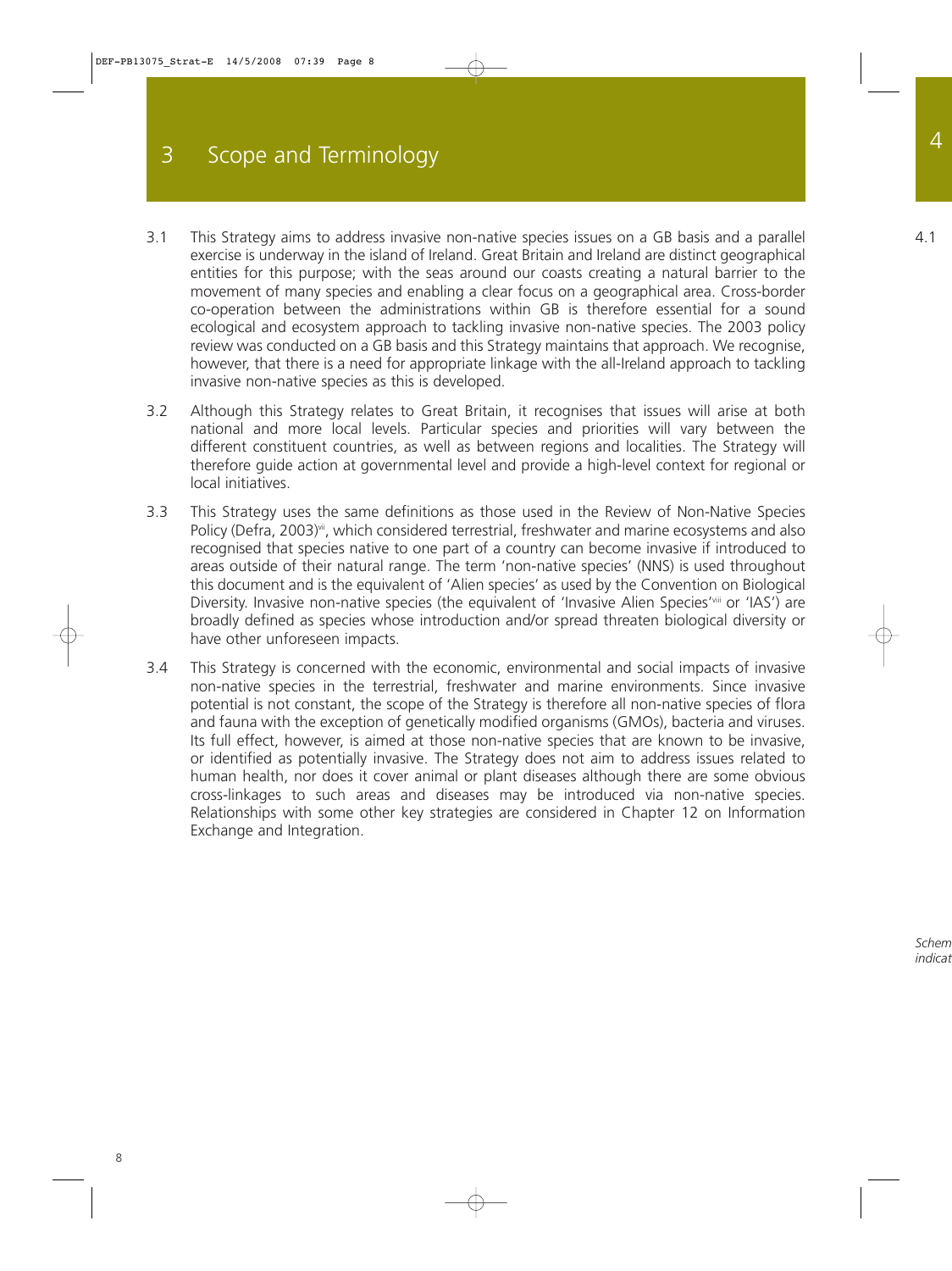# 4 The GB Non-Native Species Mechanism – Roles and Responsibilities

4.1 One of the key recommendations of the Defra Non-Native Species Review was that there was a need for a single co-ordinating body. This has been implemented by the creation of the GB non-native species mechanism that is made up of the Programme Board and its Secretariat in conjunction with a Risk Analysis Panel (NNRAP), a Stakeholder Sounding Board (SSB), the Stakeholder Forum and the creation of working groups as necessary. The importance of stakeholder involvement in this overall co-ordinating structure will be reflected in the use of working groups, the Sounding Board and the annual Stakeholder Forum and this will be facilitated by the Secretariat both directly and through its website. The remits and aims of these components of the mechanism are outlined in Annex 4.



*Schematic diagram to illustrate the main components of the GB Non-Native Species Mechanism. The dotted borders indicate that these components are currently in the process of being established.*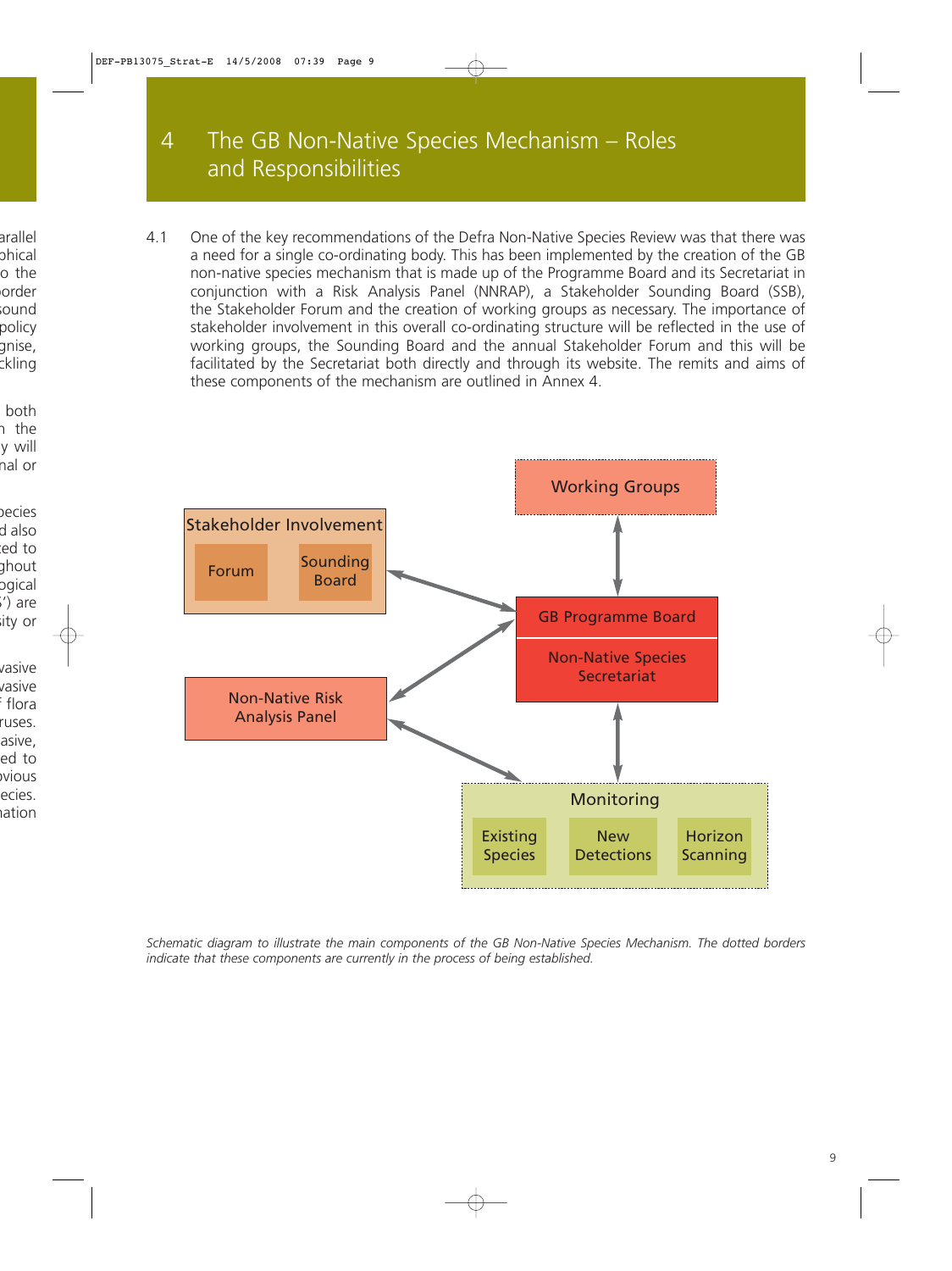# 5 Strategic Approach

- 5.1 The three-stage hierarchical approach adopted by the Convention on Biological Diversity (CBD) details prevention, detection/surveillance and control/eradication as the three main ways of dealing with invasive species (with prevention given the highest priority). These principles are set out in the Guiding Principles annexed to decision COPVI/23 of the Conference of the Parties<sup>\*</sup>. This approach was adopted by the policy review group and this Strategy maintains this approach in combination with other relevant themes.
- 5.2 Implementation of various measures in this Strategy will require a clear lead responsible body. The three Governments will take the overall lead role in driving forward implementation of the Strategy – this will be done through the Programme Board. However, given the range of measures involved, we will also look to key governmental bodies with specific responsibilities and relevant expertise to play their part. These bodies will include the national statutory nature conservation bodies, the Joint Nature Conservation Committee, the Environment Agency, the Scottish Environment Protection Agency, the Forestry Commission and the plant health inspectors as well as others. We expect that many of the measures will need to be taken forward in partnership between the Governments and such bodies but also with key non-government stakeholders, including landowners and sectoral interest groups whose input and advice will be essential.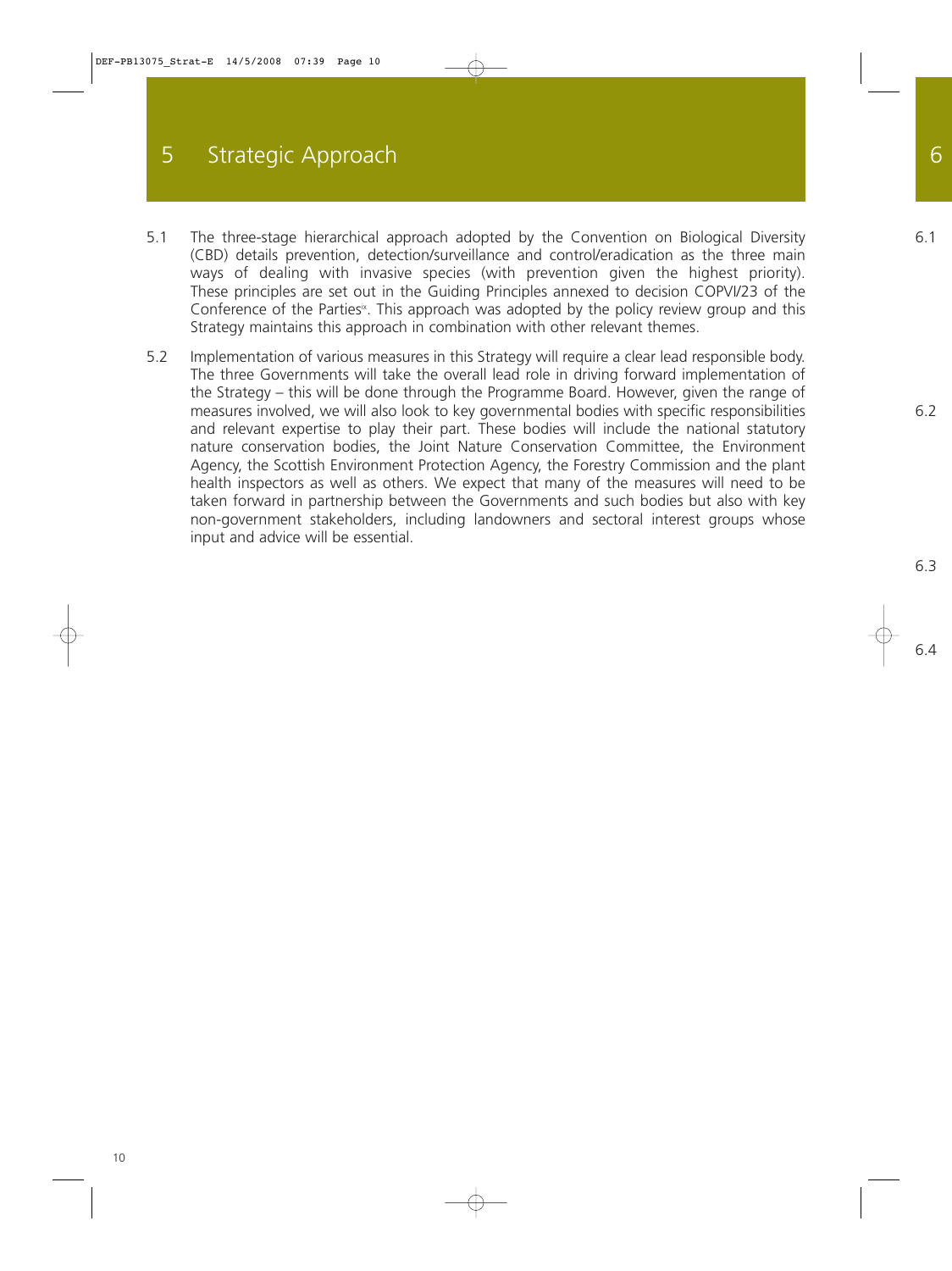- 6.1 The Convention on Biological Diversity Guiding Principles place an emphasis on prevention measures on the basis that this is better than cure. This will maximise the potential reduction in adverse impacts and the costs associated with tackling invasions once they achieve a foothold. It is the least environmentally damaging intervention, and can, with adequate resources, be applied to a greater or lesser extent across the whole spectrum of species over the long term. It should therefore be given high priority. Great Britain, as an island, has a substantial advantage over continental countries in imposing effective prevention measures in relation to terrestrial and freshwater species, but we are of course more vulnerable than some to marine invasions.
- 6.2 There is a wide range of potential preventative tools and measures which can include risk assessment/analysis techniques, information and public education campaigns and promotion of high biosecurity standards within the trade, transport and development sectors. Effective prevention needs to focus on minimising the risk of introduction presented by all existing pathways and vectors, including transport of agricultural products, freight, trade in commodities and goods by post and courier services, repatriation of military and aid vehicles, aquaculture, ships' ballast water and movement of travellers by both sea and air, and of course land, now that GB is linked to mainland Europe by rail.
- 6.3 Given the increasingly global aspects of trade and movement of individuals, and therefore the wide range of potential introduction pathways, a completely watertight system is simply not achievable. It is evident therefore that robust risk assessment and effective horizon scanning are essential to enable the effective targeting of resources to address the most serious risks.
- 6.4 It should also be borne in mind that, whilst the primary focus is on preventing the introduction of invasive non-native species into GB, the same principles and standards of behaviour and vigilance are also important to prevent the assisted spread of species outside their natural range within GB. Some native species pose an invasive threat when translocated, for example, introducing species onto islands where they do not naturally occur. However, natural range extensions will not be impeded. The same considerations also apply to discouraging the movement of species from GB that may become invasive non-native species elsewhere.



*Discouraging travellers from bringing unwanted products into the country can be an efficient and cost-effective way of preventing invasive species entering the country.*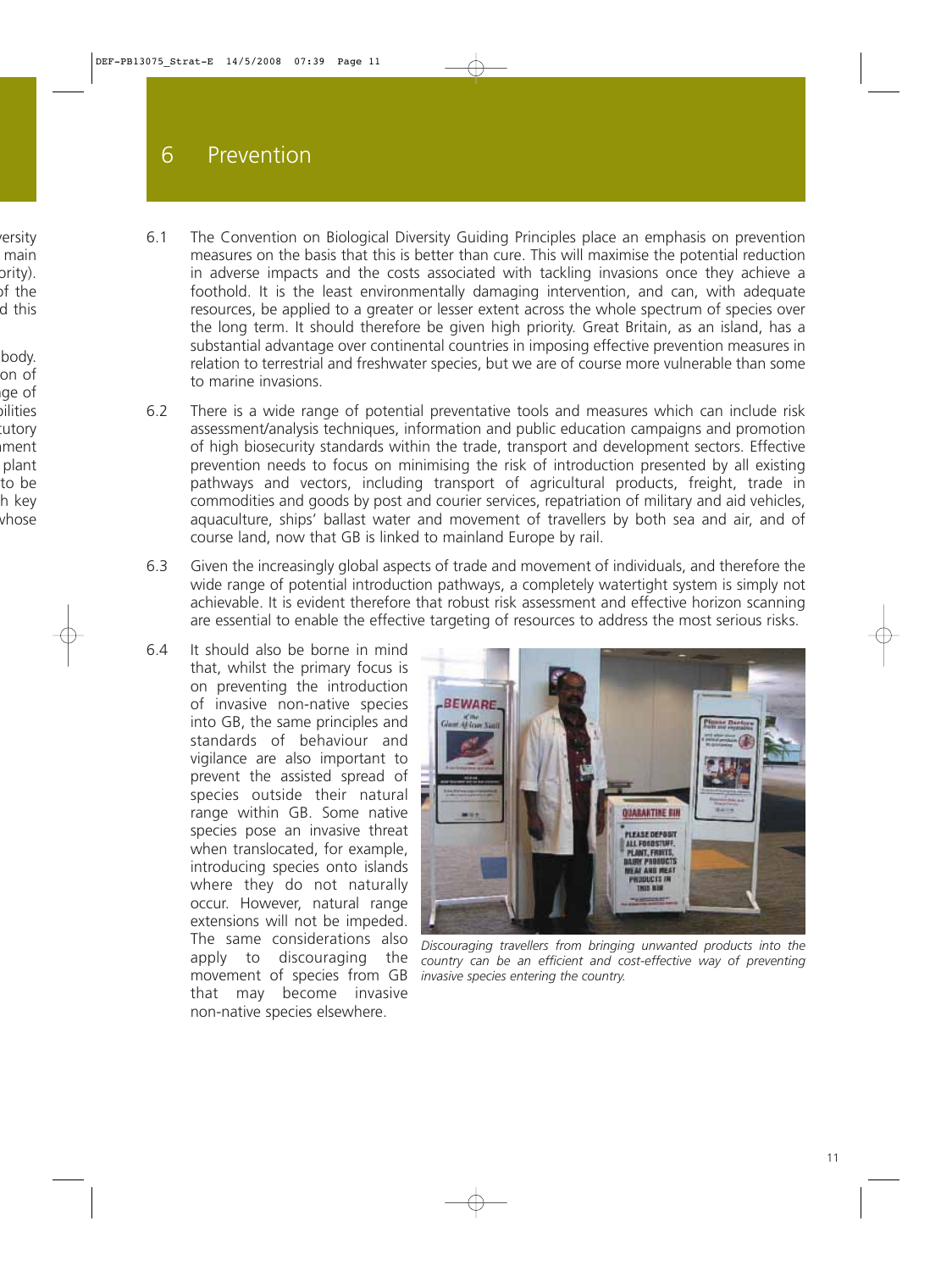- 6.5 It is critical that the legislation exists to underpin whatever preventative measures are necessary. As EU Member States work towards implementing national invasive species strategies by 2010, it may be necessary to consider measures that will need to be integrated and compliant with rules on free movement of people and goods. EU Members States are bound by Articles 28 and 29 of the EC Treaty, which prohibit restrictions on imports and exports between Member States. However, there are some exceptions allowed by Article 30 of the EC Treaty; these include restrictions that protect the life and health of humans, animals and plants, and may therefore be applicable to certain invasive non-native species.
- 6.6 While the World Trade Organisation (WTO) tries to ensure through the WTO Agreement on Technical Barriers to Trade and the Sanitary and Phytosanitary Agreement that unnecessary obstacles to free trade are prevented, they do recognise a country's right to prevent trade where it may affect human, animal or plant life or health. It is worth noting that proportionate measures will often prevent damage to trade and economic interests in addition to that of safeguarding biodiversity. Trade and movement issues will be discussed between Member States and the European Commission in the context of developing an EU Strategy.

## **Objective**

To minimise the risk of invasive non-native species entering and becoming established in GB, and reduce the risks associated with the movement of species outside their natural range within GB

## **Key actions**

We will:

#### **Key Action 6.1**

increase awareness of the importance of the 'preventative approach' in addressing the threats posed by invasive non-native species;

#### **Key Action 6.2**

promote better access to information about invasive non-native species – especially for sectors and interest groups involved in key pathways;

#### **Key Action 6.3**

develop a robust risk assessment process for use on species, pathways and habitats;

#### **Key Action 6.4**

charge the Risk Analysis Panel with applying the risk assessment process to identify the pathways that present the highest risks for entry of non-native species into GB, and to undertake a horizon scanning function;

#### **Key Action 6.5**

through the use of working groups or lead bodies draw up action plans (where necessary) for specific pathways (Pathway Action Plans – PAPs) to minimise the risks associated with them;

#### **Key Action 6.6**

use the risk assessment process to identify the highest impact species that are most likely to enter and establish themselves in GB (for example produce high, medium and low risk list);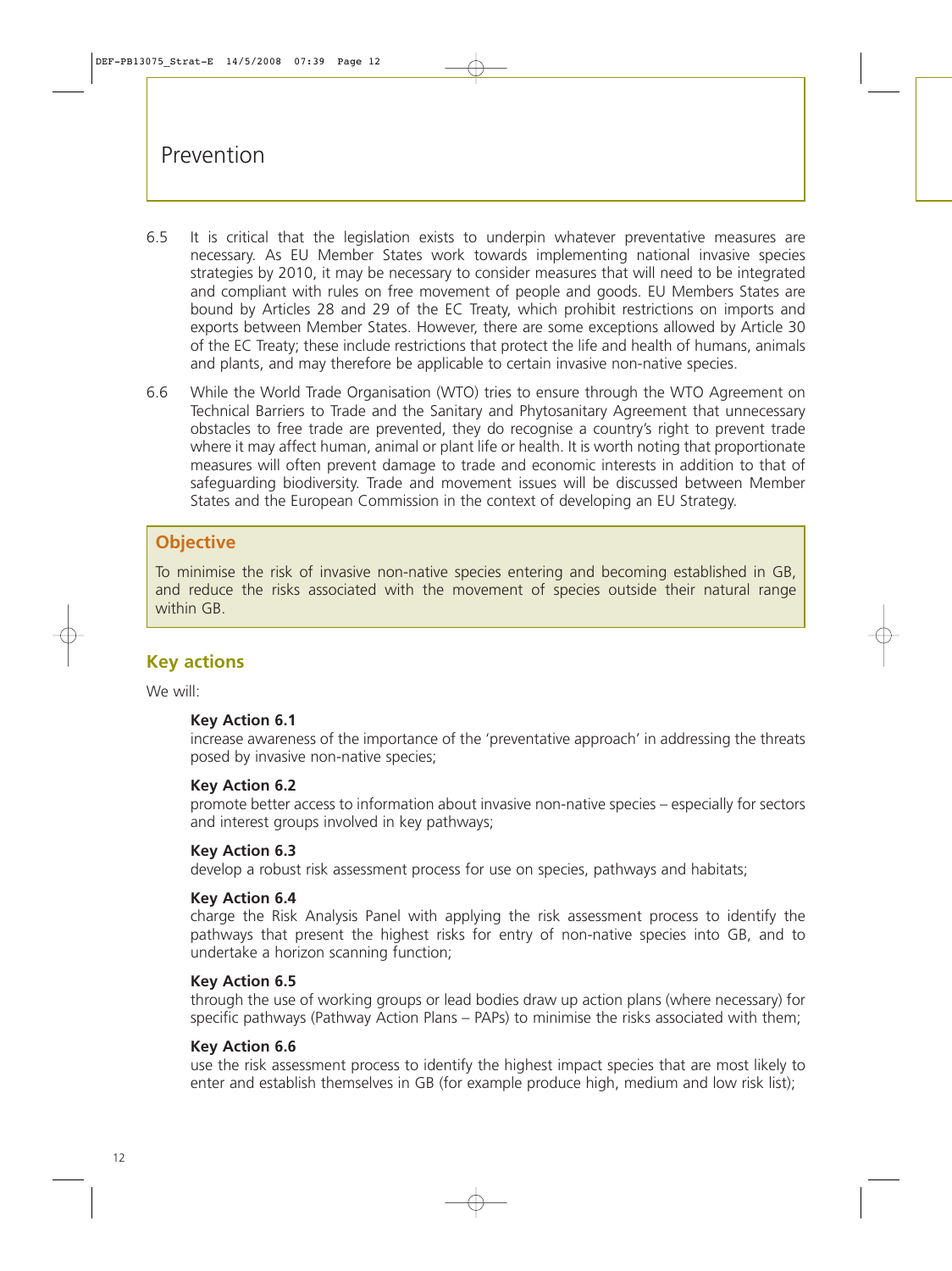#### **Key Action 6.7**

through the use of working groups or lead bodies draw up individual action plans (where necessary) for species/groups identified as presenting particular risk, (Invasive Species Action Plans – ISAPs), to minimise the risks associated with them;

#### **Key Action 6.8**

make appropriate use of existing legislative powers, for example, to prohibit the sale of species which present the highest risk, and issue or approve codes of practice or guidance that promote responsible behaviour and which can be taken into account in any enforcement proceedings; and,

#### **Key Action 6.9**

ensure awareness and education measures are taken to help prevent potentially harmful impacts arising from escapes/releases of species outside their natural British range (especially onto islands or between river catchments).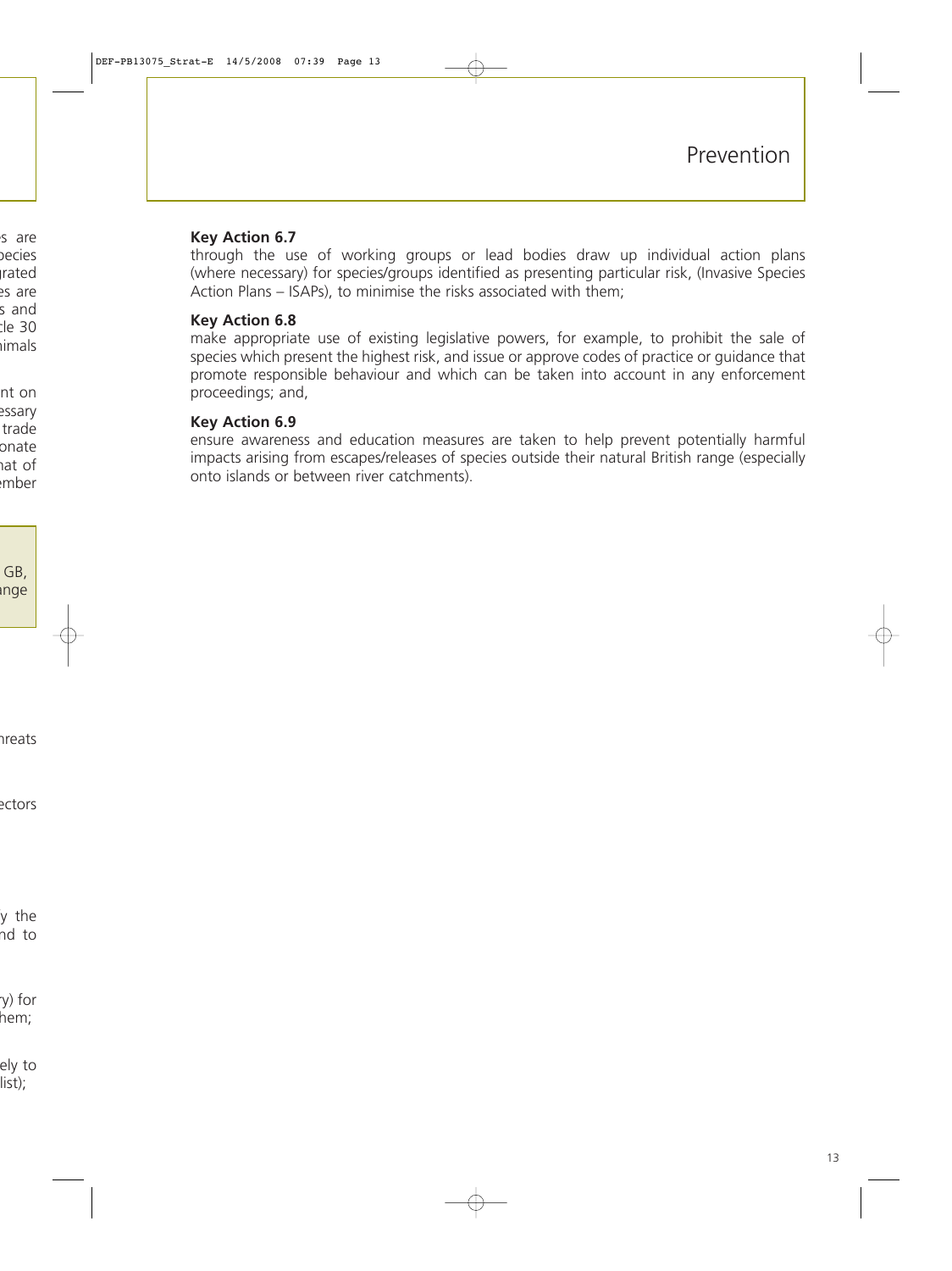# 7 Early Detection, Surveillance, Monitoring and Rapid Response

- 7.1 Measures designed to prevent the introduction of invasive non-native species into Great Britain will not be completely successful in every instance given the nature of the pathways and associated risks. This would be the case even if resources were unlimited. It should also be borne in mind that many of the current invasive non-native species were introduced long ago. There may therefore be species present today that have not yet clearly demonstrated their invasive capacity.
- 7.2 It is important that the presence of known invasive non-native species, (and non-native species whose invasive potential is not yet known) is detected early, and the risks they pose are rapidly assessed. The sooner action is taken to address any threat, the greater the chance of success and the less costly it will be both in terms of biodiversity and other resources. Vigilance across a wide spectrum of taxonomic groups at and close to points of entry is key to enabling early detection of new arrivals.
- 7.3 It is also important that there is surveillance of species that are known to be present and potentially invasive to assess whether their status (population levels and/or range) is changing.
- 7.4 Britain has well-established monitoring schemes for many taxonomic groups but nonnative species tend to be underrecorded and the time intervals used for monitoring are often too long to detect significant changes in their status early enough. Furthermore, coverage is often incomplete and the existing data are scattered amongst various agencies, institutes, NGOs, universities and individuals. Co-ordination of data collection and data-holding mechanisms is a high priority. Regular reporting will also be needed to inform policy makers and those delivering action programmes as well as to provide feedback to those providing the data.



Map shows spread by first year recorded for each 10km square for the Harlequin ladybird *(Harmonia axyridis)*. [\[www.harlequin-survey.org\]](http://www.harlequin-survey.org). Access to up-to-date information on the distribution of non-native species is very important for underpinning policy decisions.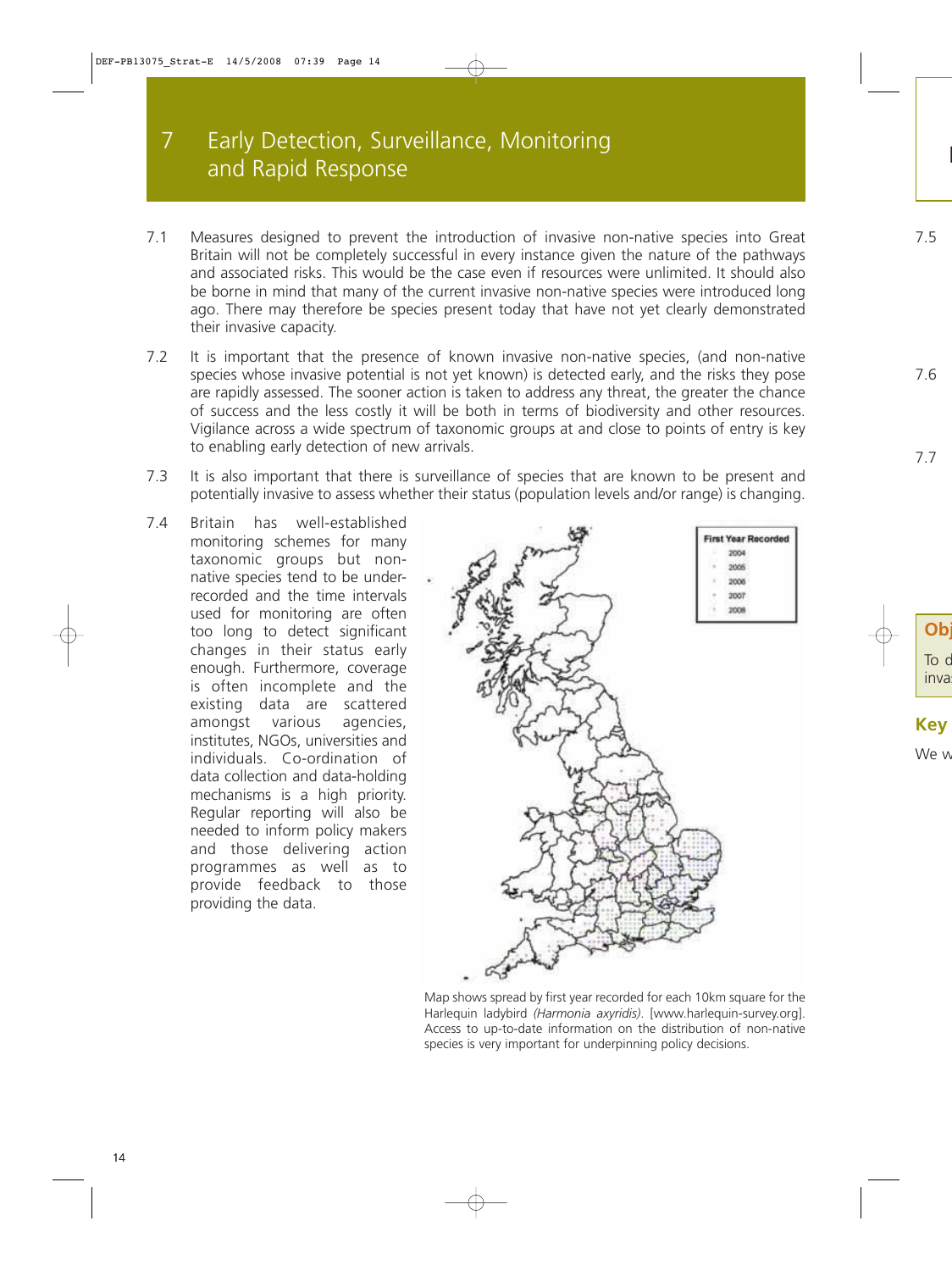- 7.5 There needs to be sufficient operational capacity and resources to deal with invasive species soon after their detection and the identification of the risk they pose. Clearly understood channels of communication and decision-making as well as mechanisms for prioritisation are required. There is therefore a need for close interaction between the monitoring agencies, various non-governmental bodies, risk assessors and managers and those ultimately committing resources to ensure that any decision to take action is proportionate to the level of risks identified and makes the best use of available resources.
- 7.6 We should be guided in this by the Convention on Biological Diversity's precautionary approach<sup>x</sup> so that where the risk assessment process concludes that a non-native species represents or is likely to represent an ecological, social or economic threat, action should be taken to eradicate it or prevent its further establishment or spread.
- 7.7 There is also a need to be mindful of differing priorities at different scales. This Strategy aims to set out a high level framework for action and a better context for individual initiatives operating below the GB level by indicating GB-level priorities. These may coincide to varying degrees with more immediate local priorities but, where the presence of any invasive non-native species is detected and an effective and rapid response on a local scale is feasible, this is to be strongly encouraged. However, where local action/resources are insufficient to deal with the threat, the measures set out in this Strategy will set the context for considering whether action should be instigated by the Programme Board.

## **Objective**

To develop effective mechanisms for detection, surveillance, monitoring and responding to any invasive threats posed by both new and established non-native species.

## **Key actions**

We will:

## **Key Action 7.1**

develop an 'early warning system' for both flora and fauna, similar to the alert system currently operated by the European and Mediterranean Plant Protection Organisation (EPPO) for plant health threats;

#### **Key Action 7.2**

identify the highest priority known, and potentially, invasive non-native species that should be subjected to the most intensive monitoring;

## **Key Action 7.3**

maximise the use of existing information sources and develop, over time, suitable surveillance/monitoring schemes for known and potentially invasive non-native species;

#### **Key Action 7.4**

work closely with relevant conservation or taxon-specific bodies to develop ways to maximise detection, surveillance and monitoring capacity;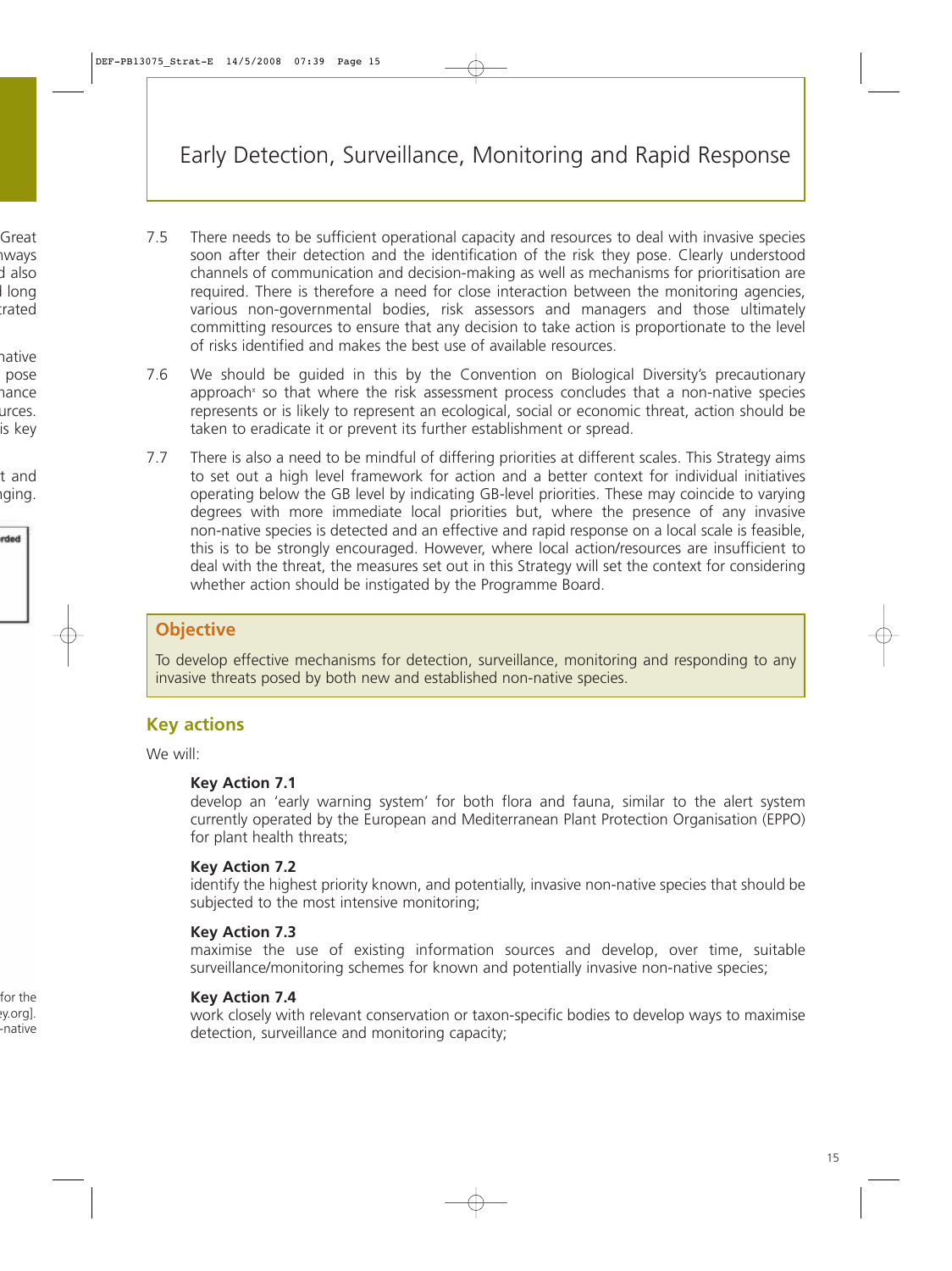#### **Key Action 7.5**

develop and agree protocols for surveillance and monitoring of species identified as potentially invasive;

#### **Key Action 7.6**

establish a central repository for holding data on non-native species distribution;

#### **Key Action 7.7**

establish a comprehensive mechanism for recording interceptions on significant introduction pathways; including developing protocols for gathering data on interceptions from a range of 'intercepting bodies';

#### **Key Action 7.8**

establish (and publicise) a means for capturing information on non-native species from any source, for example, by ensuring that information from museums, government laboratories, local authority pest controllers, universities and members of the public can be passed on to the data repository;

#### **Key Action 7.9**

consider the need for investment in training and making taxonomic expertise more widely available;

#### **Key Action 7.10**

identify appropriate means of securing adequate resources and capacity to carry out rapid responses to contingencies;

#### **Key Action 7.11**

establish a means for clearly designating lead agencies for rapid responses to different taxa and in different circumstances; and,

#### **Key Action 7.12**

develop a general contingency plan to include a risk assessment, mechanisms for flow of information and a protocol for rapid approval of emergency action.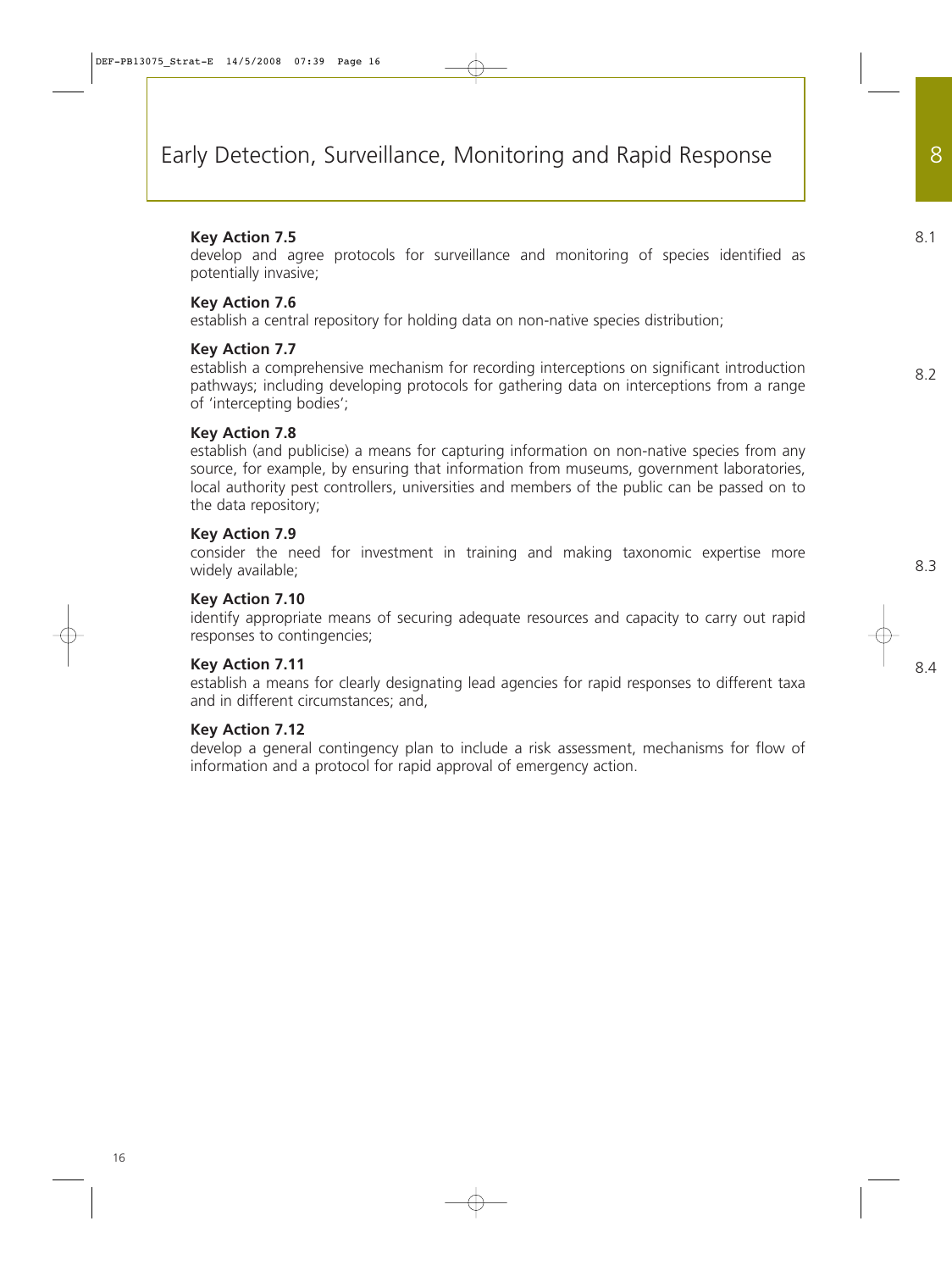- 8.1 A large number of non-native species are established in Great Britain and many of these are beneficial or have limited negative impact. For the minority of species that are having a substantial negative effect there are several options. One can attempt to mitigate their negative impacts (for instance by establishing refuges for threatened species), control the species or attempt eradication. Control may be achieved through a spectrum of action including containing a species in a limited area, preventing (or slowing) its spread and localised population reduction or eradication in particular areas.
- 8.2 Once an invasive species has become widely established, full-scale eradication is possible or cost-effective in only a minority of cases. The Millennium Ecosystem Assessment Report<sup>ii</sup> noted that common factors in successful eradication cases include particular biological features of the target species (for example, poor dispersal ability), early detection/response, sufficient economic resources devoted for a sufficient duration, and widespread support from the relevant agencies and the public. Geographical containment, for example, on offshore islands, is also an advantage offering the most realistic prospects for complete removal of a species. It is important to recognise that any action that is taken should be cost-effective and proportionate to the level of threat, as well as taking account of any possible consequences for native species.
- 8.3 We should be guided by the principle that, where there is evidence to suggest that a non-native species is having or is likely to have a substantial negative ecological, social or economic impact, eradication or control measures should be instigated providing that those measures are technically and financially feasible, acceptably humane and safe for people and native wildlife populations.
- 8.4 Much mitigation and control work is currently being carried out by a wide range of organisations in Britain. This work ranges from action at a very local scale (for example, in nature reserves or public amenity land), through catchment-scale or island-scale work, to work at a national or even international level. Some of the large-scale control carried out on invasive non-native species in Britain has been part-funded by the EU LIFE-Nature Programme. Examples include the ruddy duck and mink eradication programmes as well as several projects to control *Rhododendron ponticum.*



*The Defra and EU LIFE funded Ruddy Duck eradication project is the largest project of its kind in Europe.*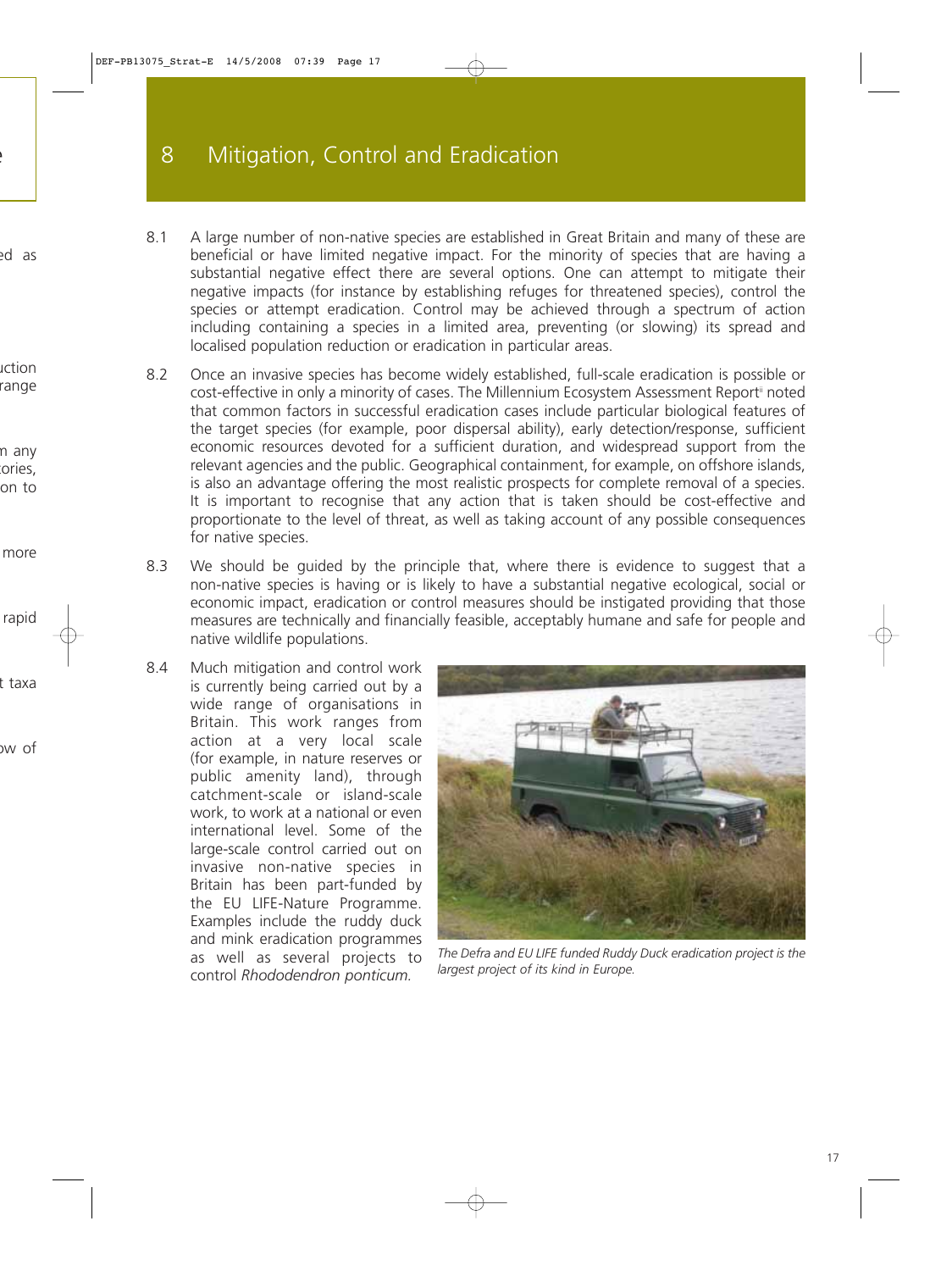- 8.5 Control also involves individual land owners or managers in protecting their private interests and preventing nuisance for owners of neighbouring land. The focus of this mitigation and control action is often very site-specific but it is important that knowledge of best practice is shared and captured as a valuable resource, and that control is underpinned by a strong evidence-base (see the Research chapter below). Whilst the Governments and agencies should focus in particular on prevention measures, early intervention action and large-scale or national programmes; empowering and supporting land-owners and managers to minimise the impacts on their land through provision of advice and practical information will also be important. The GB Non-native Species Mechanism should also both encourage and support the establishment and work programmes of local or regional fora, such as the Tweed Forum and Cornwall Knotweed Forum. Several other fora are currently being established to investigate how best to achieve this co-ordinated management, and this relationship will need to be developed further over time.
- 8.6 It is generally agreed that there is a need to establish priorities for mitigation and control action at a GB level. Once decided, these can be reflected in local strategies, plans and initiatives, unless of course, these are already part of a co-ordinated programme.
- 8.7 A key outcome of developing and implementing a GB Strategy will be making the most of existing capacity and expertise, and closing as many gaps as possible through more effective co-ordination of existing management activities.

## **Objective**

To minimise and manage the negative impact of established invasive non-native species in a cost effective manner.

## **Key actions**

We will:

#### **Key Action 8.1**

agree, with the Risk Analysis Panel and key stakeholders, a set of guiding principles for assessing and identifying what action or range of actions is feasible in terms of containment, control or eradication;

#### **Key Action 8.2**

use the risk analyses to identify priority invasive species and priority impacted habitats for mitigation and control action at GB and/or national levels, including consideration of the feasibility of eradication programmes;

#### **Key Action 8.3**

designate lead bodies or working groups to draft management plans for the priority invasive species and impacted habitats, taking into account scope for integration with any relevant Invasive Species Action Plans (ISAPs) already created for prevention of introduction purposes;

#### **Key Action 8.4**

develop and resource key GB level action programmes that are cost-effective, evidence-based and proportionate to the threat level;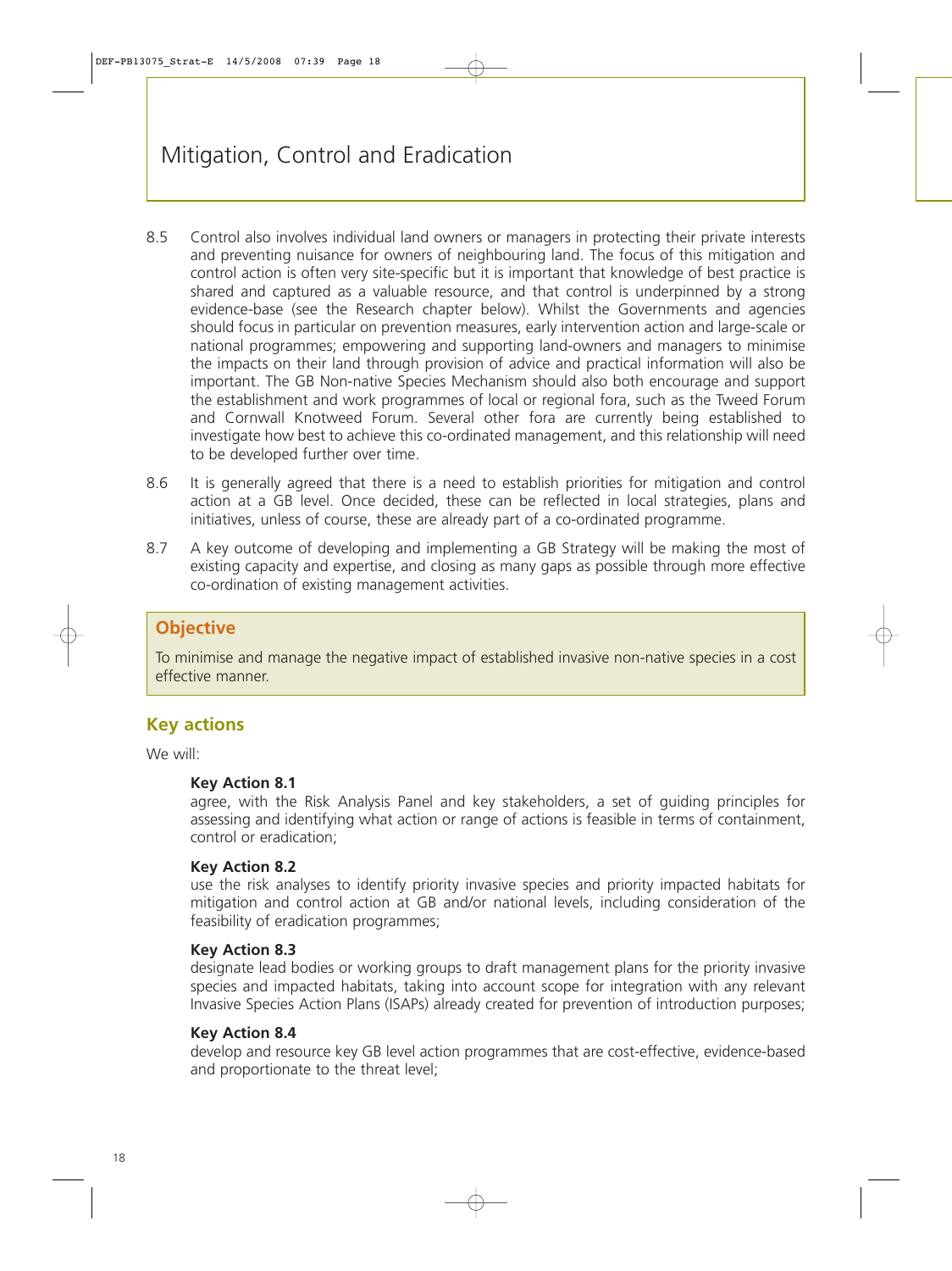#### **Key Action 8.5**

establish mechanisms to embrace individual initiatives as contributions to coherent programmes of action on the high level priorities;

#### **Key Action 8.6**

acknowledge priorities at different scales (GB, national, regional and local), and encourage effective partnerships;

#### **Key Action 8.7**

draw together a database of projects to facilitate better information sharing and to make the best of opportunities for partnership working and other resource synergies; and,

#### **Key Action 8.8**

look for further ways to support individuals in tackling the problems caused by invasive non-native species.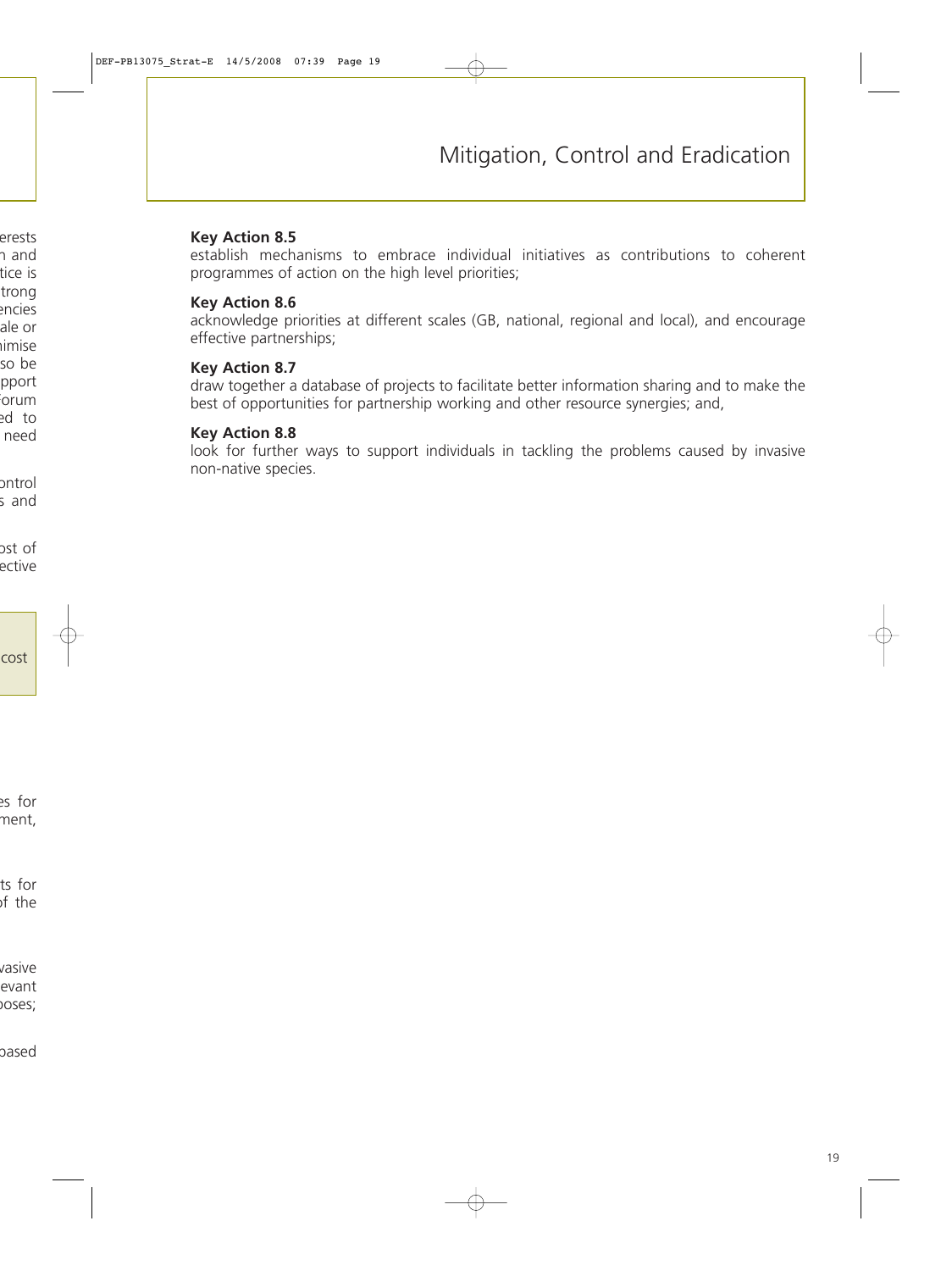# 9 Building Awareness and Understanding

- 9.1 With the exception of the key players, there is a limited understanding by the general public and many other organisations, including many of the diverse arms of government, of the threats posed by invasive non-native species. Improved awareness and understanding of the issues surrounding invasive non-native species is key to wider support for the relevant policies and programmes, and for engaging the public in decision-making. The public could play several roles, including modifying behaviours to help reduce the likelihood of introducing invasive non-native species or the risk of facilitating their spread, and assisting with their detection and monitoring.
- 9.2 As well as general awareness raising there is a need to be mindful of the diversity of target audiences (for example the general public and more informed audiences such as biological recorders or professionals in horticulture). These diverse audiences may have major differences in perception and response, and there will be different optimal ways of reaching them. A range of means for communicating with these different groups will need to be considered, including via representative bodies, websites, mass media, posters at points of entry, information leaflets, codes of practice, identification



*Visually attractive information leaflets are a tool that is commonly used to help raise public awareness about the risks posed by non-native species.*

guides, public talks and face to face meetings.

9.3 It is important to monitor public attitudes to ensure that any action to raise awareness and encourage participation is having the desired effect. This will enable some measurement of the effectiveness and value for money of the measures employed. The collection of baseline information on current public awareness and understanding of non-native species issues is a key first step against which to measure future changes in attitude and perception.

## **Objective**

To raise awareness of invasive non-native species issues among the general public and other key target audiences:

- so that there is a wider appreciation of the risks that non-native species can pose to our native wildlife and environment;
- to secure better understanding of action being taken concerning invasive non-native species and to gain public support for the decision-making process;
- to enable the public at large to assist in the detection and monitoring of invasive non-native species; and,
- to encourage responsible behaviour and strong adherence to regulatory and biosecurity measures affecting those involved in the movement, keeping, use and any release of non-native species.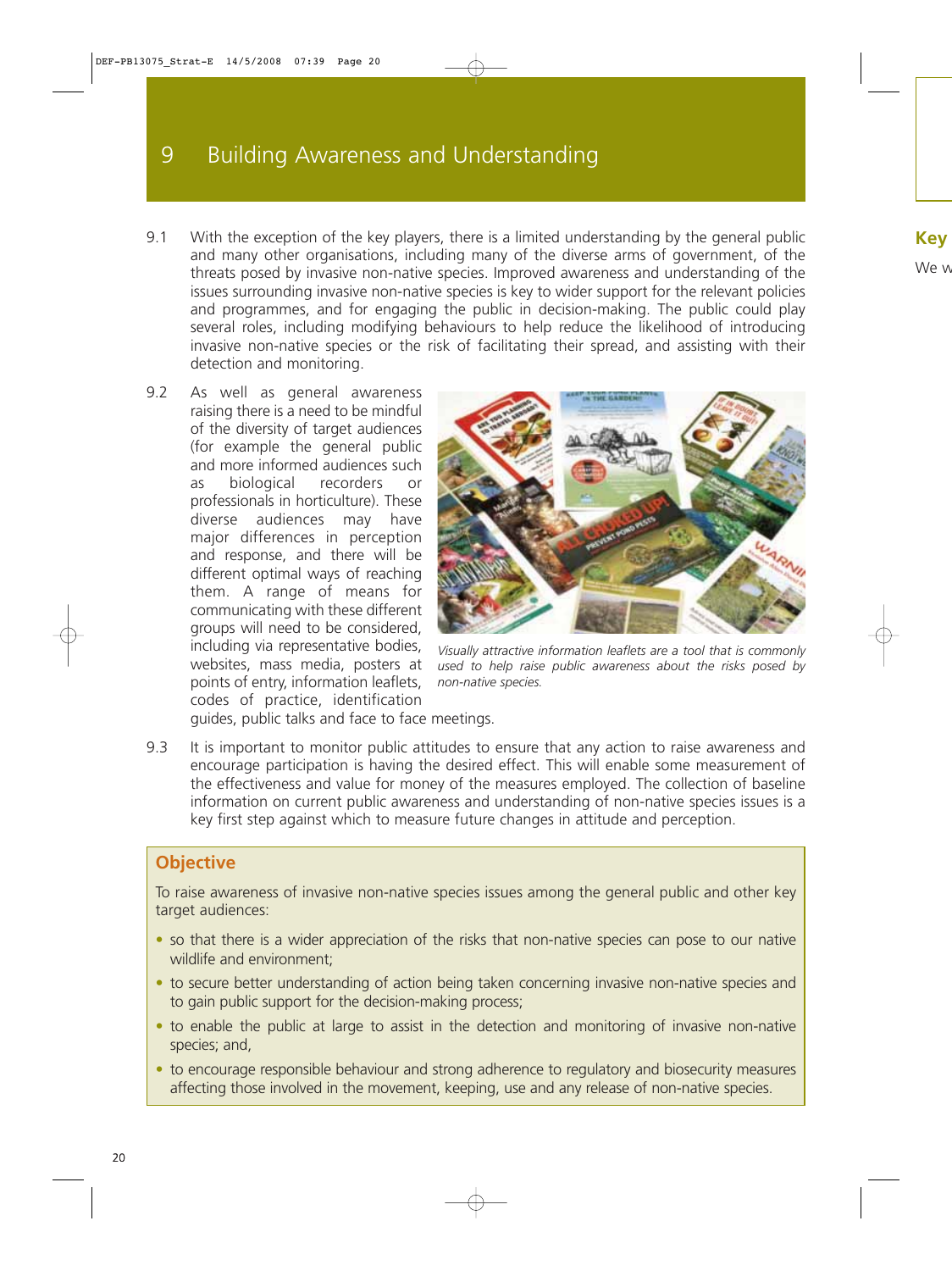## **Key actions**

We will:

#### **Key Action 9.1**

undertake action to assess public attitudes and collect baseline information on public awareness and understanding of invasive non-native species issues;

#### **Key Action 9.2**

identify the role and the means by which the public can assist in detection, surveillance and monitoring;

#### **Key Action 9.3**

identify key audience groups and priorities for action to increase their awareness, understanding and engagement;

#### **Key Action 9.4**

establish a working group to develop a communications and media relations strategy which should include consideration of:

9.4a

the production and dissemination of information posters, identification guides and other general literature on key invasive non-native species and related issues;

9.4b

the production of regular bulletins to update key stakeholders on progress in addressing invasive non-native species;

9.4c

how to work better through partnerships, to disseminate information and raise awareness amongst important audiences;

#### 9.4d

linkages and synergies with communications channels relating to pathways concerning human health and travel, wildlife health, trade, transport and so on;

9.4e

timing and targeting of communications, thematic campaigns and other suitable measures;

9.4f

education programmes in schools and colleges; and,

#### 9.4g

linkages and synergies with other aspects such as the EU Wildlife Trade Regulation<sup>x</sup>, the Convention on Trade in Endangered Species and initiatives relating to wildlife crime;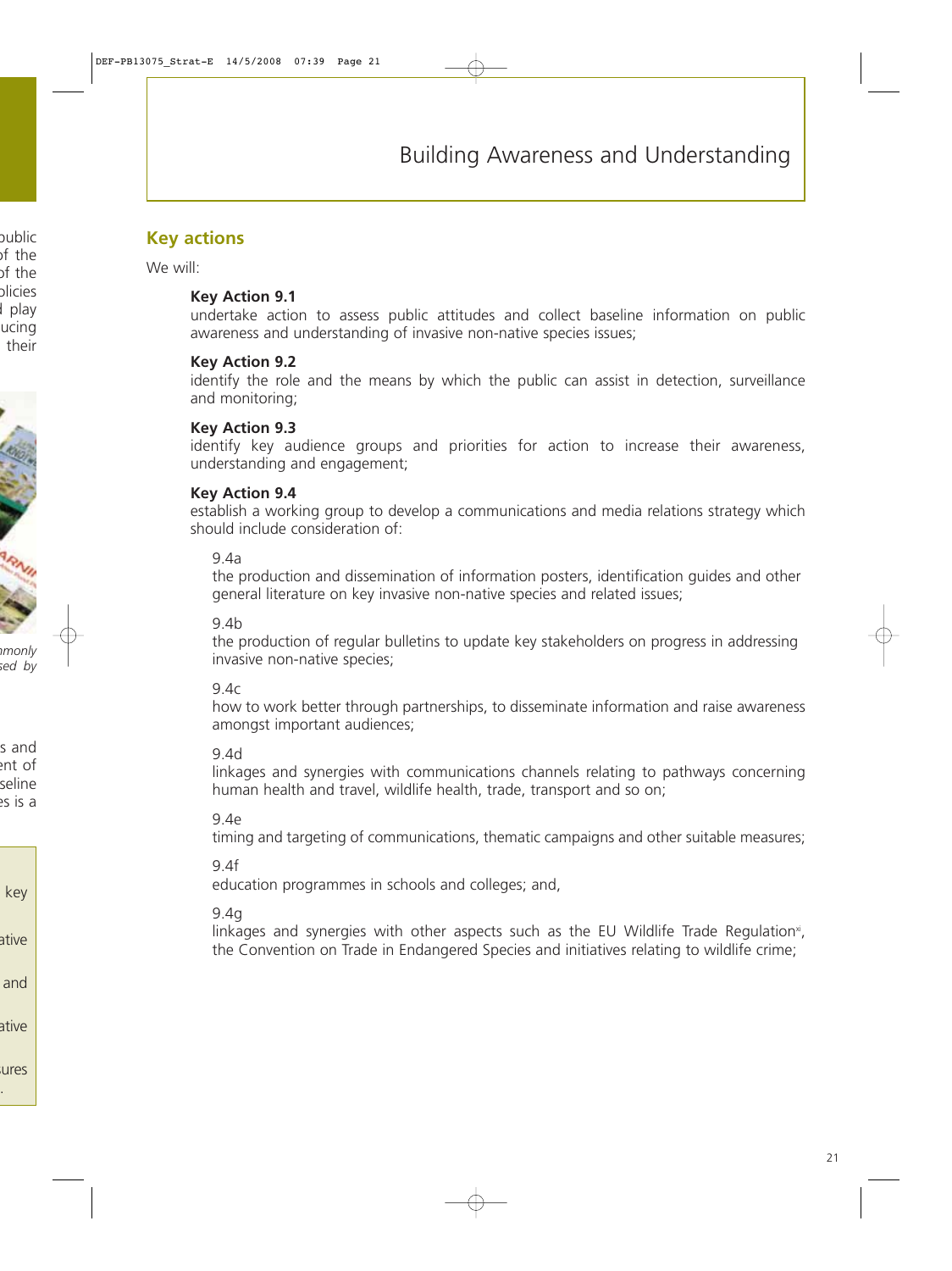#### **Key Action 9.5**

set up and maintain a Secretariat website on invasive non-native species issues which links to agencies, NGOs and others working on invasive non-native species. This will form a key source of information on governmental action and progress, and on other programmes and initiatives taking place within GB; and,



*The front page from the non-native species secretariat website – the central information point for the GB Non-native Species Mechanism.*

## **Key Action 9.6**

produce, disseminate and implement Codes of Practice for the key pathways<sup>xii</sup> and species identified by the risk assessment process and seek to monitor their effectiveness.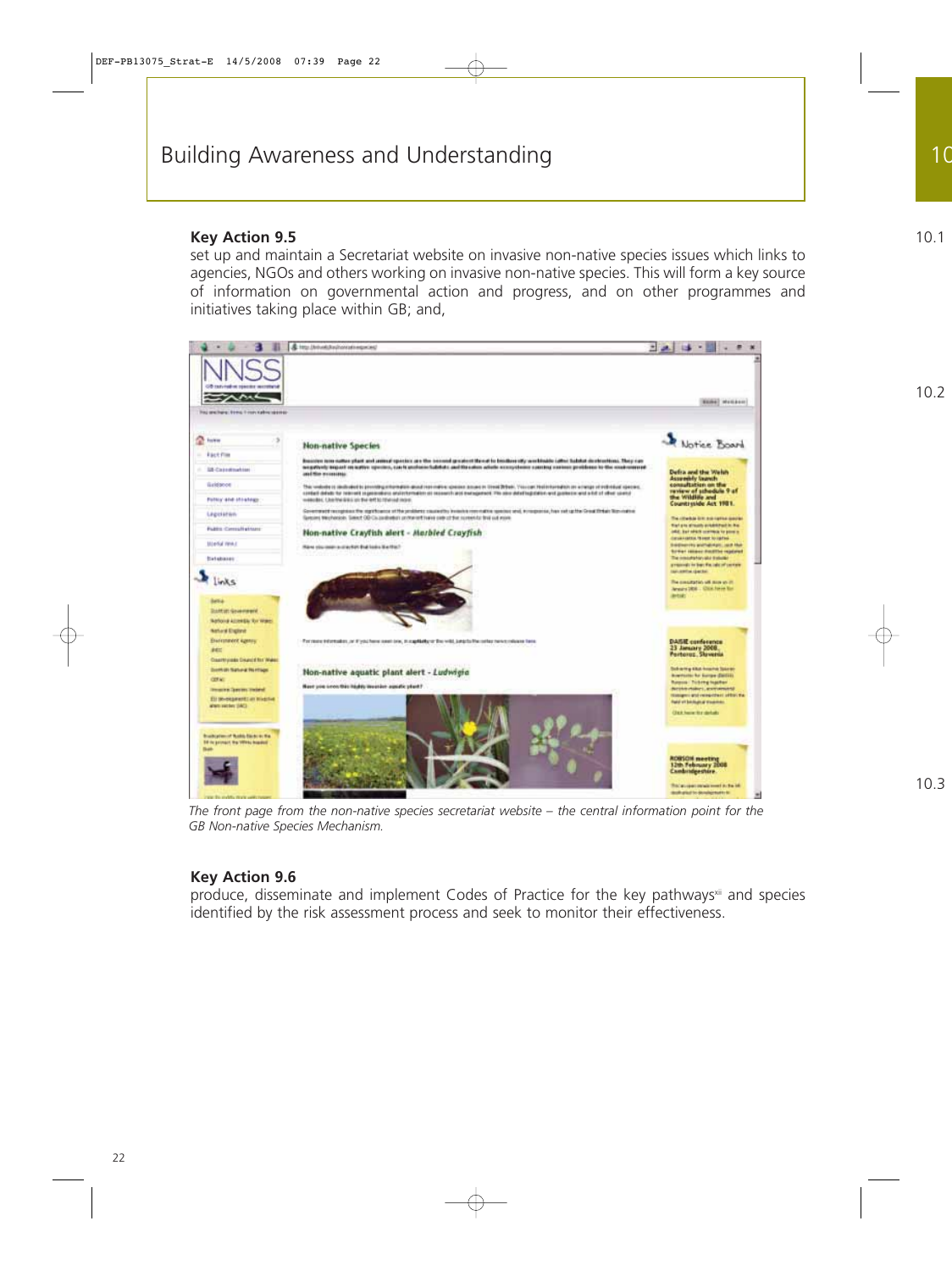- 10.1 The existing legislative provisions dealing with non-native species in GB are widely dispersed over a large number of Acts and have historically developed in isolation to tackle specific problems. GB legislation is most comprehensive in areas of significant economic impact such as plant and animal health and fisheries. The legislation relating to non-native species in GB was extensively reviewed in 2001 (Fasham and Trumper, 2001<sup>xiii</sup>) and is also summarised in the Review of Non-Native Species Policy (Defra, 2003<sup>iii</sup>). Furthermore, legislation on nature conservation is a devolved matter and so co-operation is essential to devise a robust framework across GB.
- 10.2 Some useful and very specific measures were taken in the *Nature Conservation (Scotland) Act 2004* and the *Natural Environment and Rural Communities (NERC) Act 2006*, but there is still a need to create a better sense of cohesion across existing powers and a need for further improvements. The current arrangements whereby many powers are available for very specific purposes no longer serve us well in adopting a more comprehensive and co-ordinated approach to addressing invasive non-native species issues. For example, there may be scope for broadening the remit of the Plant Health Services to operate more



*Banning the sale of highly invasive species such as floating pennywort is possible under existing legislation.*

widely outside the traditional concerns of threats to agriculture and horticulture from plant pests and diseases. This would reap the benefits of an existing infrastructure and national network.

10.3 A further factor to consider is that it is also possible that the development by the European Commission of an EU Strategy could include proposals for specific European legislation concerning invasive alien species which might then need to be transposed into domestic legislation.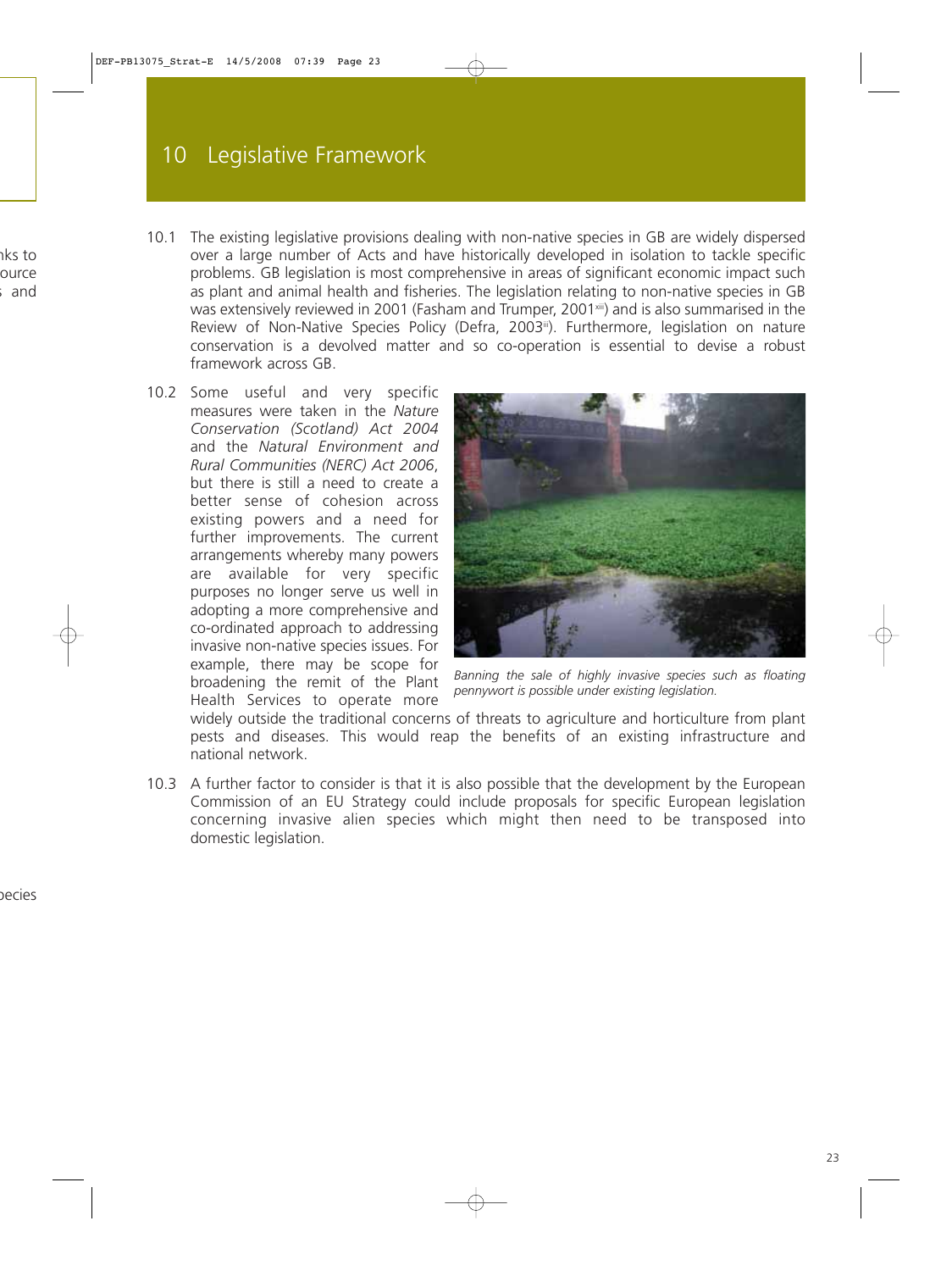## **Objective**

To ensure that the legislative framework in GB for addressing invasive non-native species issues is coherent, comprehensive, fit for purpose and 'proportionate'.

## **Key actions**

We will:

## **Key Action 10.1**

build on the research done to date on the current legislation and develop a package of legislative proposals designed to provide a more coherent and comprehensive framework for tackling invasive non-native species. This will include:

- identifying the issues that need addressing most urgently and the legislative anomalies that most need remedy;
- seeking to rectify the most urgent legislative issues as suitable opportunities arise;

## **Key Action 10.2**

make the most effective use of existing powers through better liaison and co-ordination between those bodies possessing relevant powers;

#### **Key Action 10.3**

contribute to the development of any EU level initiatives to improve legislation and controls relating to the threat posed by invasive non-native species; and,

## **Key Action 10.4**

encourage strong awareness of invasive non-native species issues in communications between Member States and the different policy directorates in the European Commission.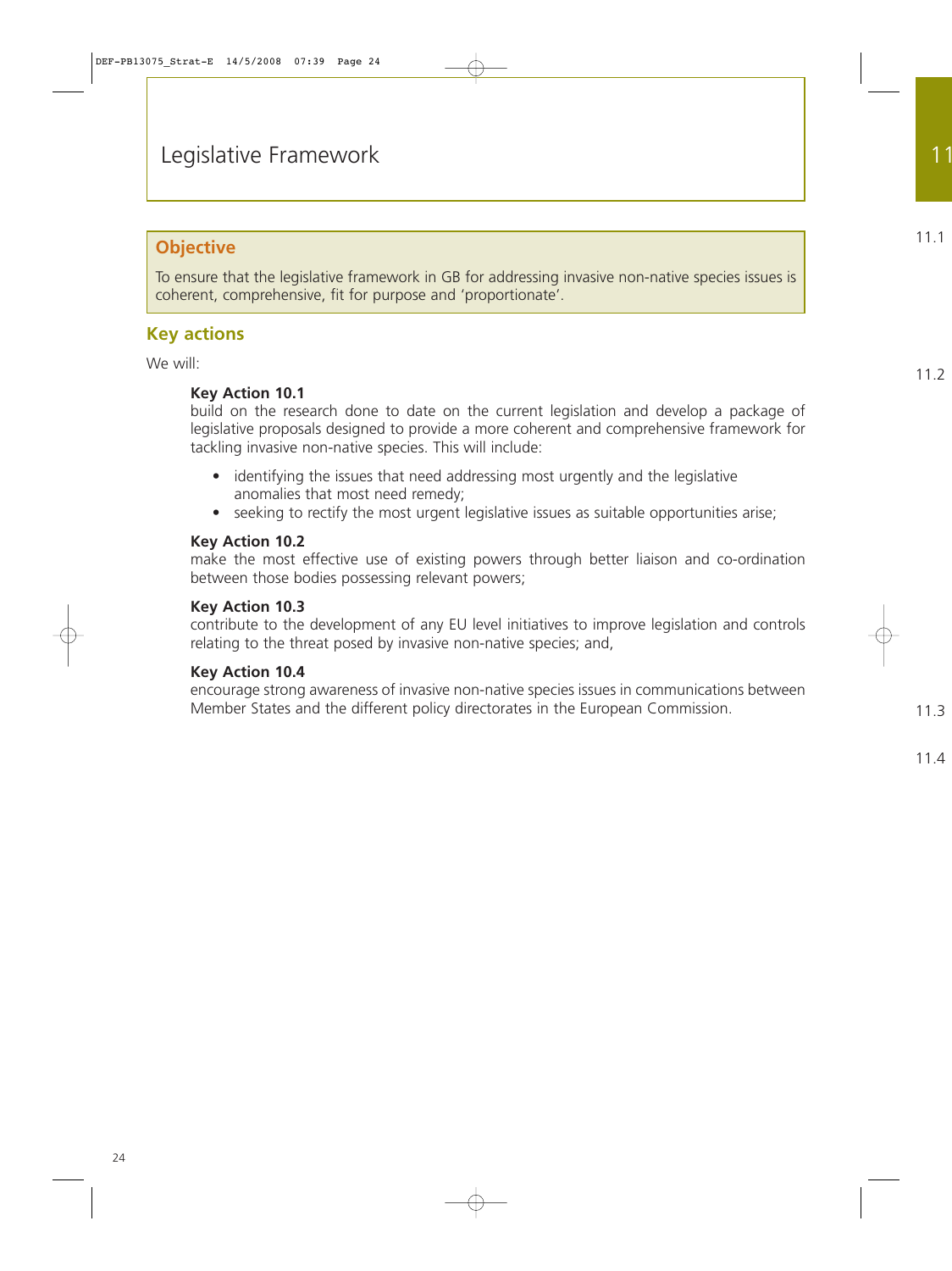# 11 Research

- 11.1 Invasion biology is currently an area of growing interest in the scientific community. Consequently, there is a large amount of research on non-native species occurring in GB: in universities, research institutes, government agencies and others. Funding comes from a wide range of sources and the research topics covered range from highly applied through to fundamental research on invasion biology. Some of this body of research is focussed on the UK while there are several initiatives which involve research at the EU or a more global level; for example, the DAISIE $\dot{x}$  and ALARM<sup> $x$ </sup> projects.
- 11.2 Research is a key area in relation to invasive non-native species. It is vital that we underpin policy with a strong evidence base and research outcomes will often be a key component helping to inform risk assessment, surveillance, detection, monitoring, control and eradication strategies. Applied research is particularly important to help inform and refine control methods as well as for assessing the feasibility of proposed action (for example, eradication attempts). Feasibility studies, often involving modelling, are a key tool for assessing the likely costs and probability of success for larger-scale control or eradication efforts.



*Research, such as the genetic research on the threat to native bluebells (Hyacinthoides non-scripta) from the Spanish bluebell (Hyacinthoides hispanica), is vital for informing both policy and practice on non-native species.*

- 11.3 Research could also provide technological or biological control solutions to help address problems that have hitherto seemed intractable.
- 11.4 The non-native species policy review group considered research priorities and the Monitoring and Risk Assessment Sub-Group produced a list of research needs (Defra, 2003iii). More recently, the UK Biodiversity Research Advisory Group (UK BRAG) non-native sub-group has given strategic consideration to a series of research priorities for non-native species for the UK<sup>xvi</sup>. There is a need for better strategic co-ordination of this research effort involving all the key research funders, including government departments, statutory nature conservation bodies as well as the relevant Research Councils.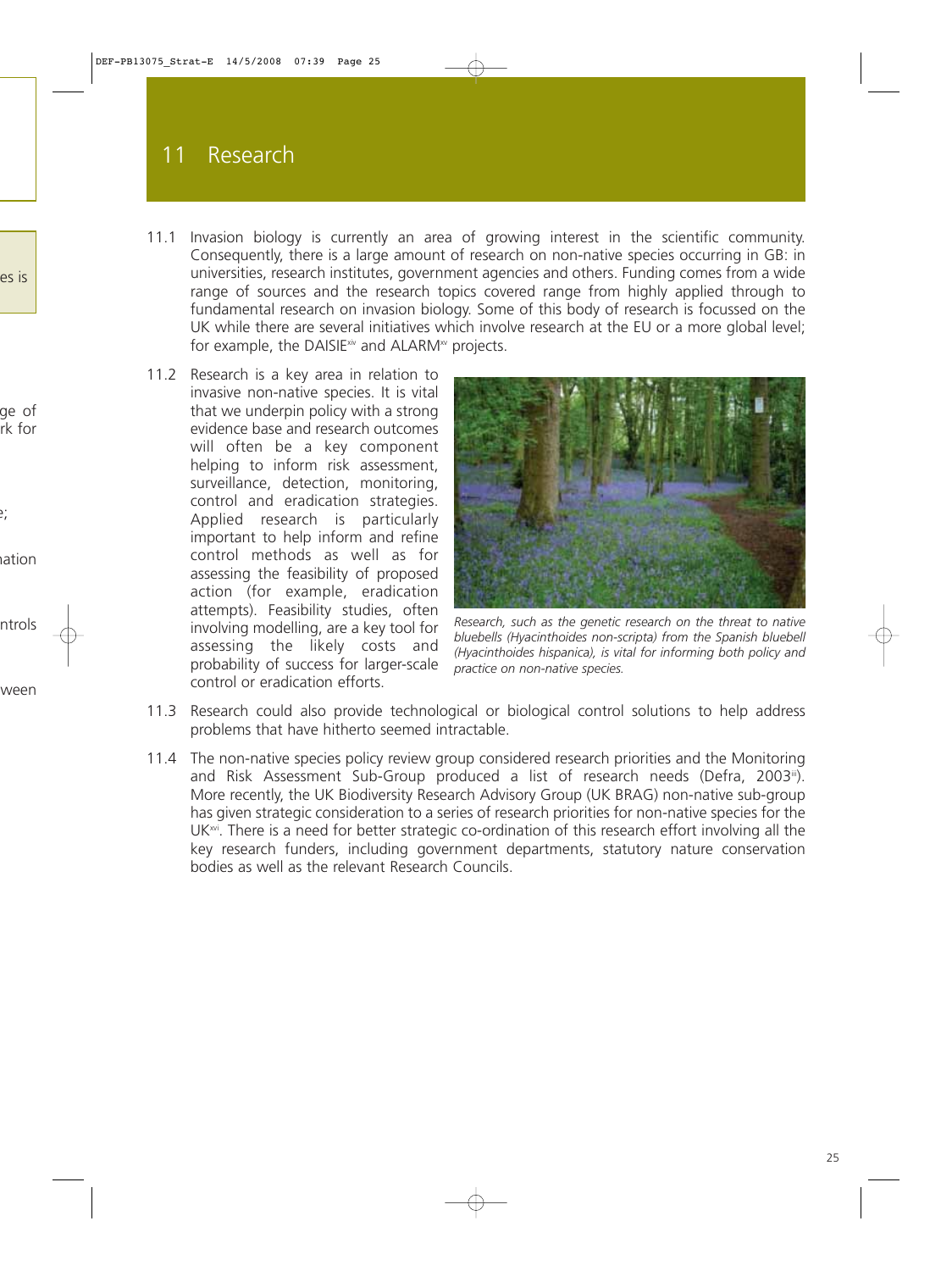## **Objective**

To encourage a more strategic and coherent research stream to underpin GB invasive non-native species policy and action.

## **Key actions**

We will:

## **Key Action 11.1**

underpin all risk assessment, prevention, detection, surveillance, monitoring and management with the highest quality science available;

#### **Key Action 11.2**

seek to secure funding for the research priorities identified in the Defra review and by UK BRAG;

#### **Key Action 11.3**

encourage collaborative research projects and wide access to results; and,

#### **Key Action 11.4**

monitor developments in research nationally and internationally to detect technological or biological advances and to ensure that GB research on invasive non-native species is cutting edge and avoids duplication of research elsewhere.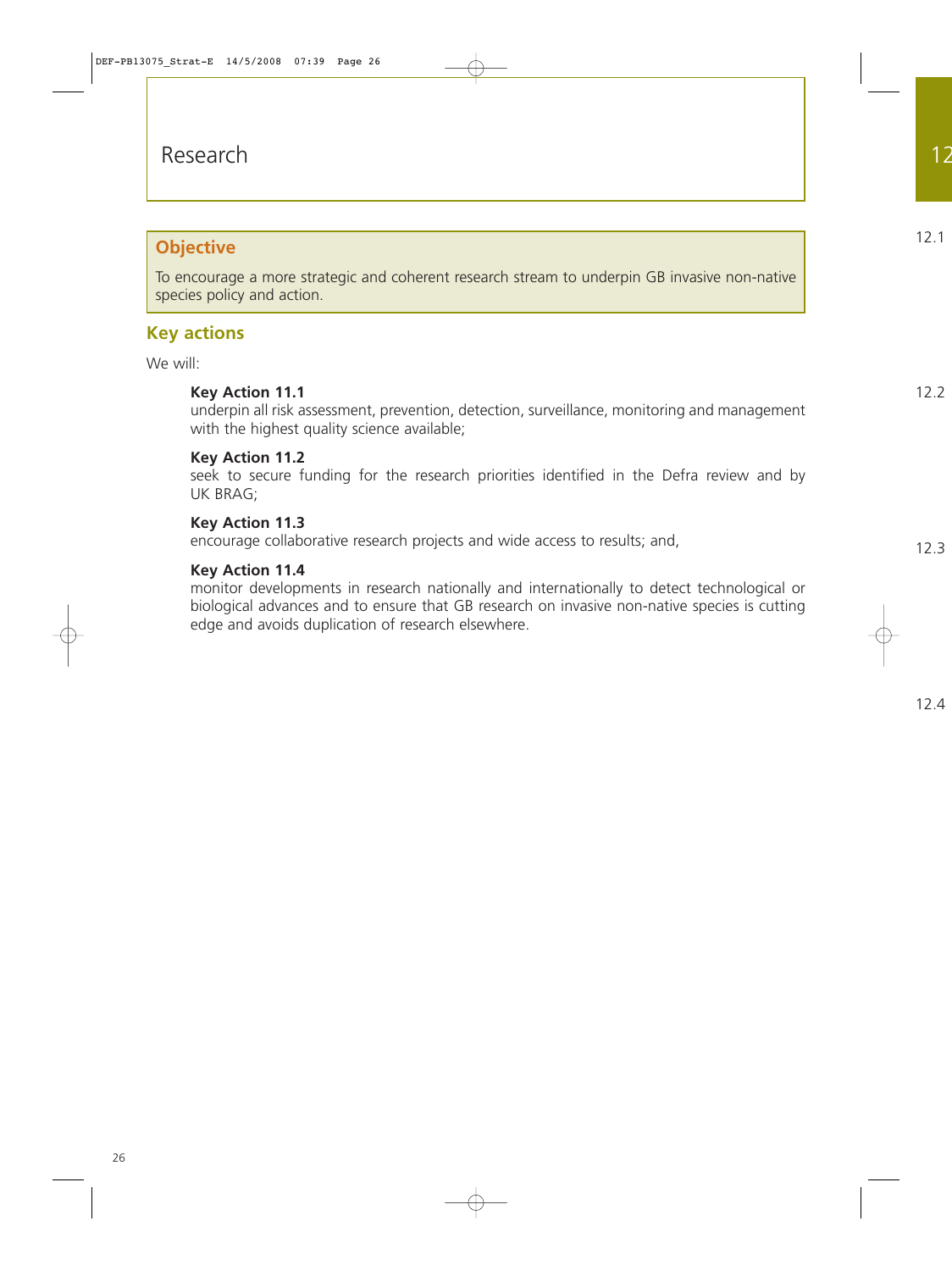- 12.1 There is a large volume of work being carried out on invasive non-native species across a range of sectors within Britain and effective overall information exchange presents a challenge. The dissemination of best practice among practitioners is necessary both to ensure the efficient use of resources and to ensure that lessons learned in one area or circumstance are beneficial elsewhere. In addition it will be important to ensure that research as described in Chapter 11 is widely disseminated. Synergies between this Strategy and other strategies relating to the Plant Health Service and wildlife disease surveillance should also be pursued and strengthened, as well as any with initiatives on illegal imports and human health.
- 12.2 On the international aspect, this Strategy takes account of the European Strategy on Invasive Alien Species (Genovesi and Shine, 2003<sup>v</sup>). Through appropriate contacts and representatives, there is also UK participation in for example, the Bern Convention's relevant Experts Group, discussions with the European Commission on an EU Strategy, development of international biodiversity indicators, invasive alien species deliberations of the Convention on Biological Diversity and the work of the invasive alien species panel of the European and Mediterranean Plant Protection Organisation (EPPO). The GB Secretariat also maintains close links with the all-Ireland non-native species initiative.
- 12.3 Keeping up to date with best practice abroad is important to maintaining the best mechanisms for combating invasive non-native species in Britain. Furthermore, as a global problem, links with other global networks and initiatives such as the Global Invasive Species Programme (GISP) and the World Conservation Union's Invasive Species Specialist Group (IUCN ISSG) are also important. Best practice developed in the UK might also be used to help initiatives on invasive non-native species overseas such as contributing to target 10 of the Global Strategy for Plant Conservation (management plans in place for at least 100 major alien species that threaten plants, plant communities and associated habitats and ecosystems).
- 12.4 There are a number of strategies, existing or planned, with which this Strategy will share a relationship, some of the key ones are outlined in Annex 5.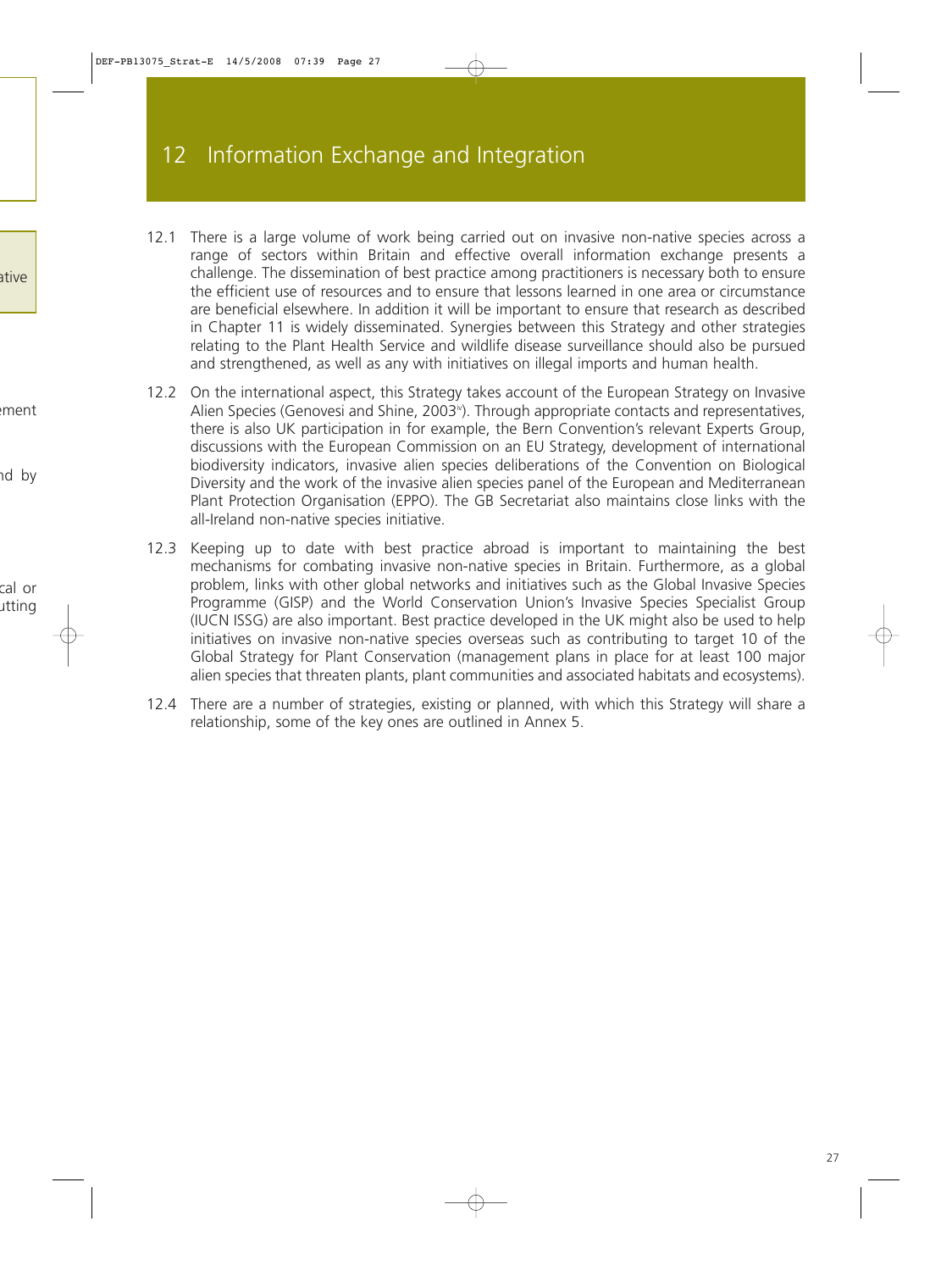## **Objective**

To ensure the GB non-native species mechanism keeps up to date with invasive non-native species developments domestically and engages with developments internationally.

## **Key actions**

We will:

#### **Key Action 12.1**

maintain links with other relevant Government initiatives and strategies within GB through policy representation;

#### **Key Action 12.2**

engage with and share information with all-Ireland initiatives on invasive non-native species;

#### **Key Action 12.3**

ensure that the UK Overseas Territories and Crown Dependencies are kept informed of GB developments;

#### **Key Action 12.4**

maintain contact with colleagues dealing with invasive non-native species policy issues in other European Member States and encourage consistent representation of issues of concern to GB/UK;

## **Key Action 12.5**

engage with global/international initiatives on invasive non-native species; and,

## **Key Action 12.6**

through the work of the GB non-native species mechanism in driving a coherent strategic approach, help regional or local fora that seek to disseminate best practice and promote evidence-based action on invasive non-native species.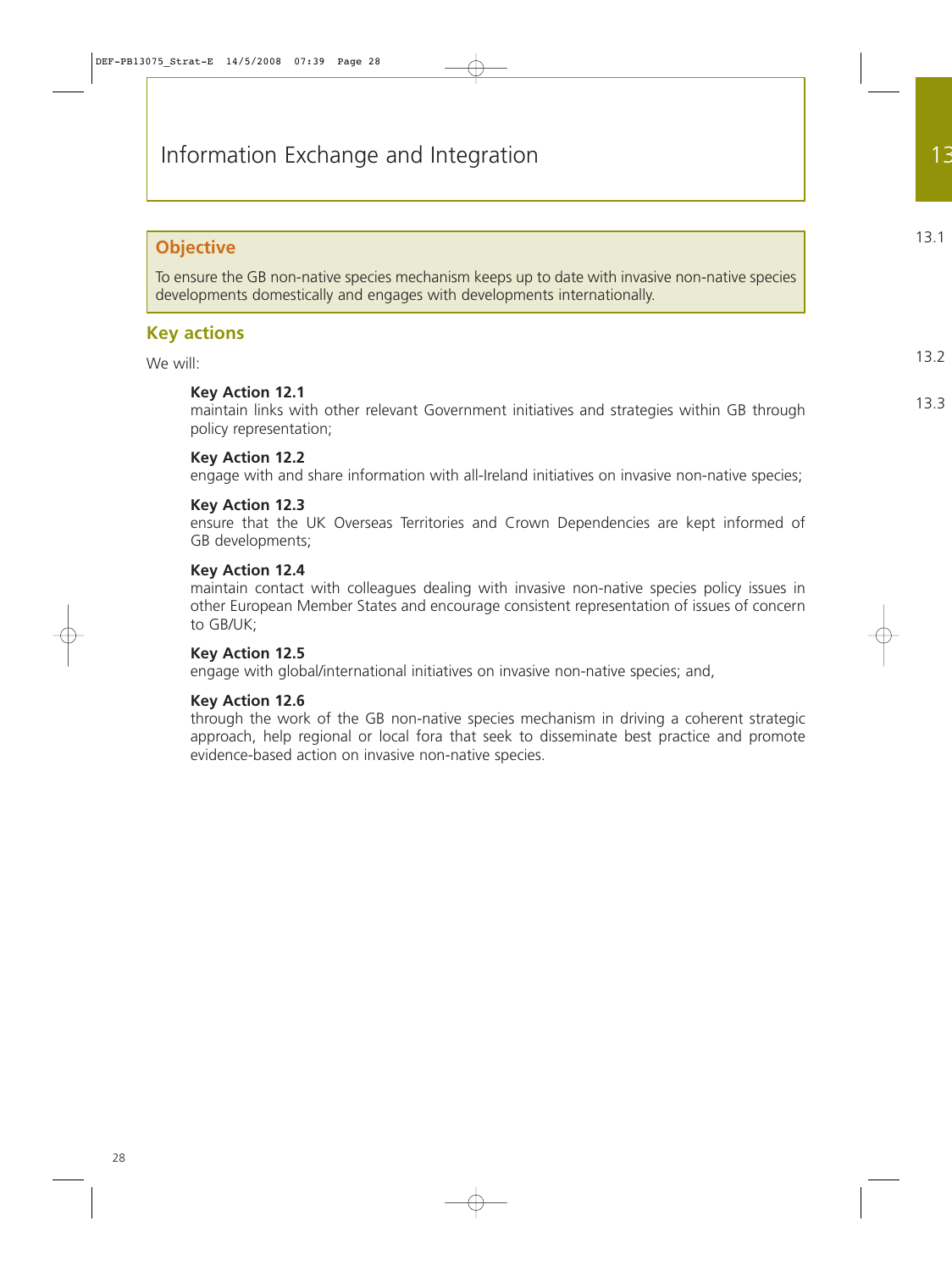- 13.1 Given the range of actions and spatial and temporal variations as regards different priorities for action across Great Britain, there will be aspects of this Framework Strategy taken forward at the GB level, for example, risk analysis and horizon scanning, and others which may be best left to the individual countries, such as specific education campaigns and targeted initiatives. The GB Programme Board will provide the mechanism for maintaining the strategic overview and promoting GB level initiatives.
- 13.2 We will develop an action plan to guide implementation of the Strategy and ensure that progress is reported on the GB Non-Native Species Secretariat website.
- 13.3 It is also important that the implementation and success of this Strategy is reviewed periodically to ensure that it is working effectively and that the measures set out in it are sufficiently flexible to adapt or respond to changing circumstances. The Programme Board will evaluate the Strategy on a five-yearly (quinquennial) basis.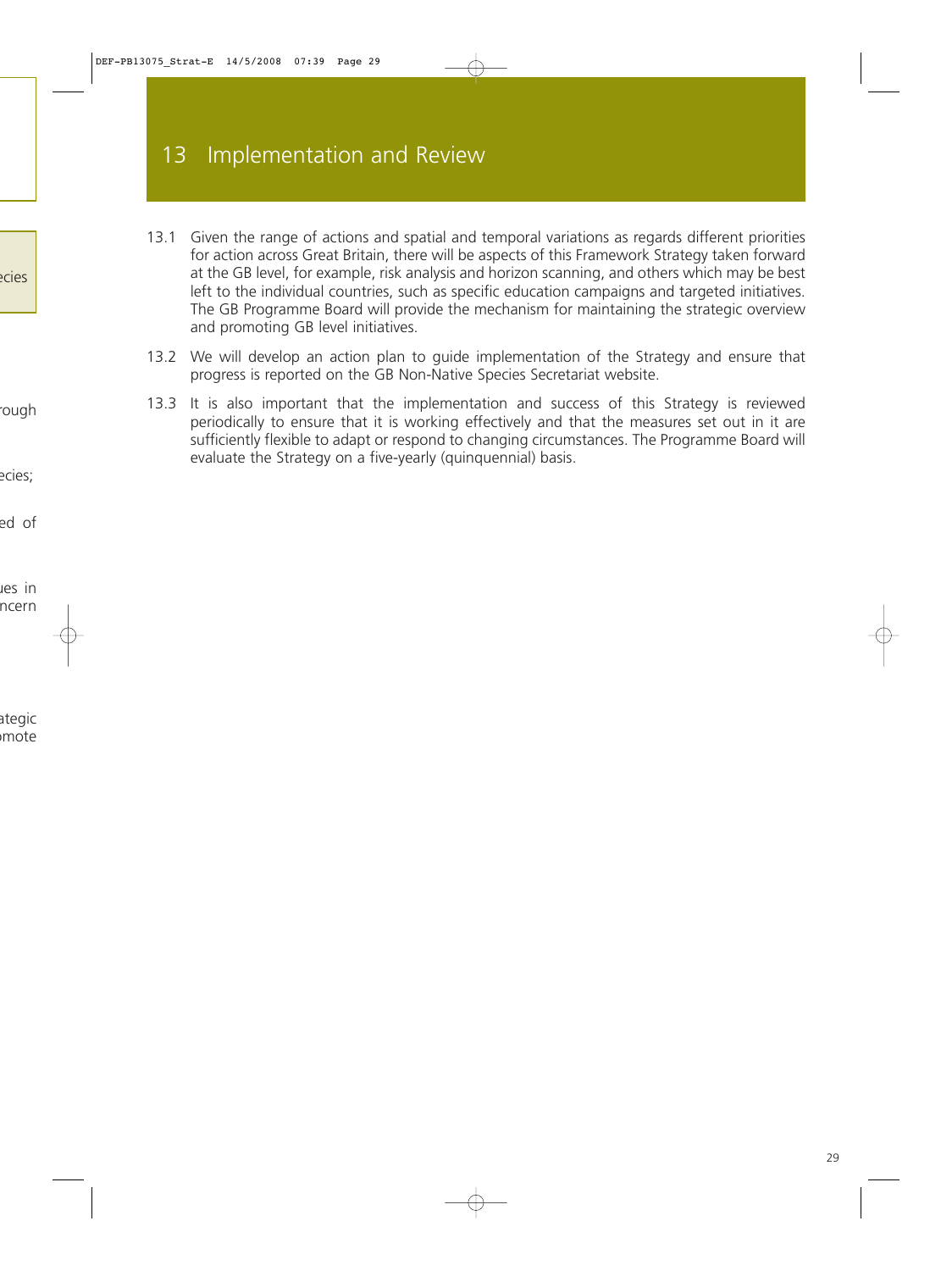The UK Government has entered into several commitments concerning action to tackle the threats posed by invasive non-native species. These include:

- 1. The Convention on the Conservation of European Wildlife and Natural Habitats (the Bern Conventionxvii):
	- under Article 11 each Contracting Party undertakes to strictly control the introduction of non-native species;
	- the Convention's European Strategy on Invasive Alien Species (Genovesi and Shine, 2003) $\dot{v}$  has informed the development of the GB strategy.
- 2. The Convention on Biological Diversity (CBD)<sup>xviii</sup>:
	- under Article 8h, each Contracting Party undertakes to prevent the introduction of, control or eradicate those alien species which threaten ecosystems, habitats or species;
	- several Decisions have been adopted under the Convention that refer to invasive alien species:
		- Decision V/8<sup>xix</sup> on matters including development and implementation of national strategies and action plans; mechanisms for transboundary co-operation; using the ecosystem approach and precautionary and biogeographical approaches, and developing education, training and public awareness;
		- Decision VI/23 $<sup>x</sup>$  on matters including urging parties to ratify the International Plant</sup> Protection Convention; urging the International Maritime Organisation to complete the preparation of an international instrument to address the introduction of harmful aquatic organisms in ballast water and to develop mechanisms to minimise hull-fouling as an invasion pathway; reaffirming the importance of national and regional strategies; urging the creation of mechanisms to co-ordinate national programmes; facilitation of stakeholder involvement; development of risk assessment/analysis capacity, and importantly, adopting the Guiding Principles;
		- Decision VII/13 $\omega$  on matters including collaboration with the Convention on International Trade in Endangered Species (CITES); developing joint work plans with the International Plant Protection Convention; establishing closer links with the World Organisation for Animal Health (OIE) and supporting decision-making and rapid response through development of risk analysis capacity – noting the potential for wider application of existing risk assessment methodologies;
		- Decision VIII/27<sup>xxii</sup> on matters including capacity-building for developing national action on introduction pathways; encouraging inter-agency collaboration at national and regional levels over introduction, control and management, for example through national co-ordination committees and increasing public awareness. The Decision also contains sections on a number of specific areas including aquaculture/mariculture, ballast water, biofouling/hullfouling, civil air transport, tourism and inter-basin water transfer.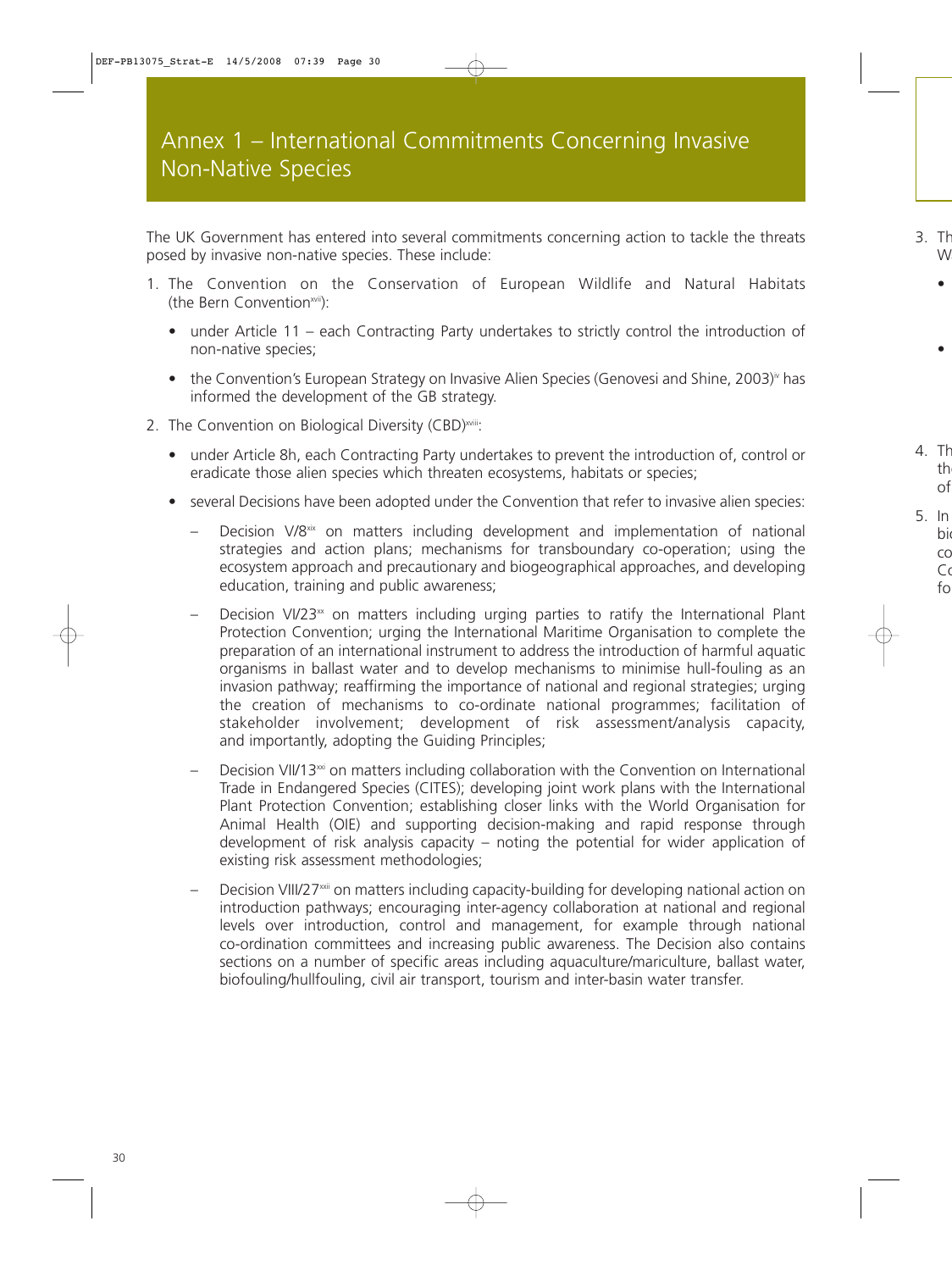- 3. The Ramsar Convention on Wetlands of International Importance<sup>xxiii</sup> especially as Waterfowl Habitat:
	- under Article 3, each Contracting Party undertakes to formulate and implement their planning so as to promote the conservation of the wetlands designated under the Convention, and as far as possible the wise use of wetlands in their territory;
	- Resolution VII/14xxiv concerns invasive species and wetlands and calls for inventories of invasive species; prioritised programmes to control or eradicate invasive species, and a review of existing legislation to prevent the introduction of new and environmentally dangerous alien species and the movement or trade of such species within the jurisdictions of Contracting Parties.
- 4. The UK Government is also obliged under article 11 of the EU Birds Directive<sup>xxv</sup> and article 22 of the Habitats Directive<sup>xxvi</sup> to have certain regulatory measures in place concerning the introduction of non-native species.
- 5. In 2001 the Governments of European Union Member States agreed to halt the decline of biodiversity in the EU by 2010<sup>xxvii</sup>; tackling deleterious non-native species is a key part of this commitment. The Message from Malahide and the 2006 Communication<sup>vi</sup> from the European Commission on halting the loss of biodiversity urge Member States to produce national strategies for tackling invasive non-native species by 2007, and have them implemented by 2010.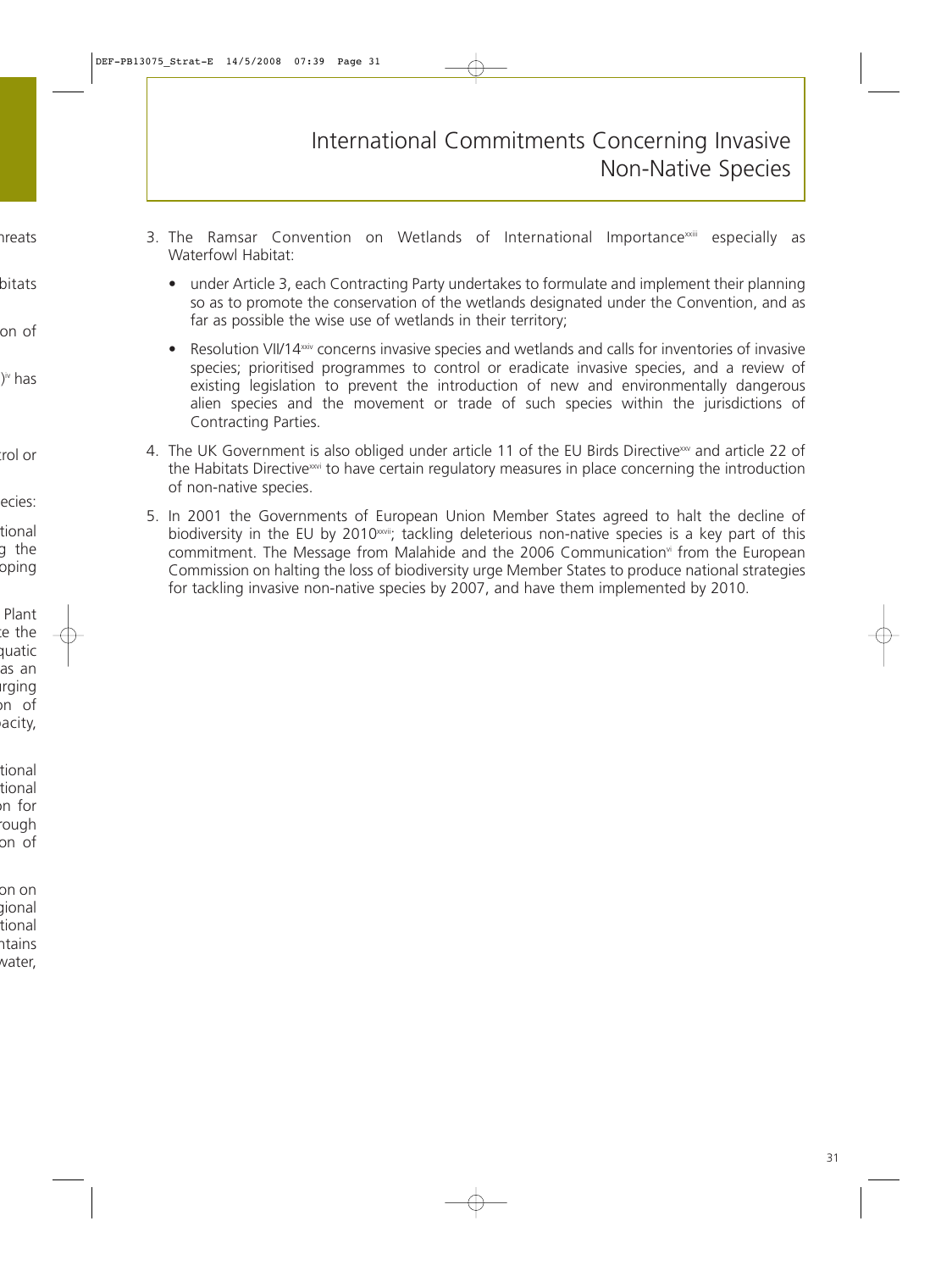## **Key Recommendation 1:**

The Government should designate or create a single lead co-ordinating organisation to undertake the role of co-ordinating and ensuring consistency of application of non-native species policies across Government.

## **Key Recommendation 2:**

Develop comprehensive, accepted risk assessment procedures to assess the risks posed by non-native species and identifying and prioritising prevention action.

## **Key Recommendation 3:**

Develop codes of conduct to help prevent introductions for all relevant sectors in a participative fashion involving all relevant stakeholders.

## **Key Recommendation 4:**

Develop a targeted education and awareness strategy involving all relevant sectors.

## **Key Recommendation 5:**

Revise and update existing legislation to improve handling of invasive non-native species issues.

## **Key Recommendation 6:**

Establish adequate monitoring and surveillance arrangements for non-native species in Great Britain.

## **Key Recommendation 7:**

Policies should be established with respect to management and control of invasive non-native species currently present or newly-arrived in the wild, and operational capacity be developed to implement these policies.

## **Key Recommendation 8:**

Stakeholders should be fully consulted and engaged in development of invasive non-native species policies and actions through a mechanism such as a consultative forum.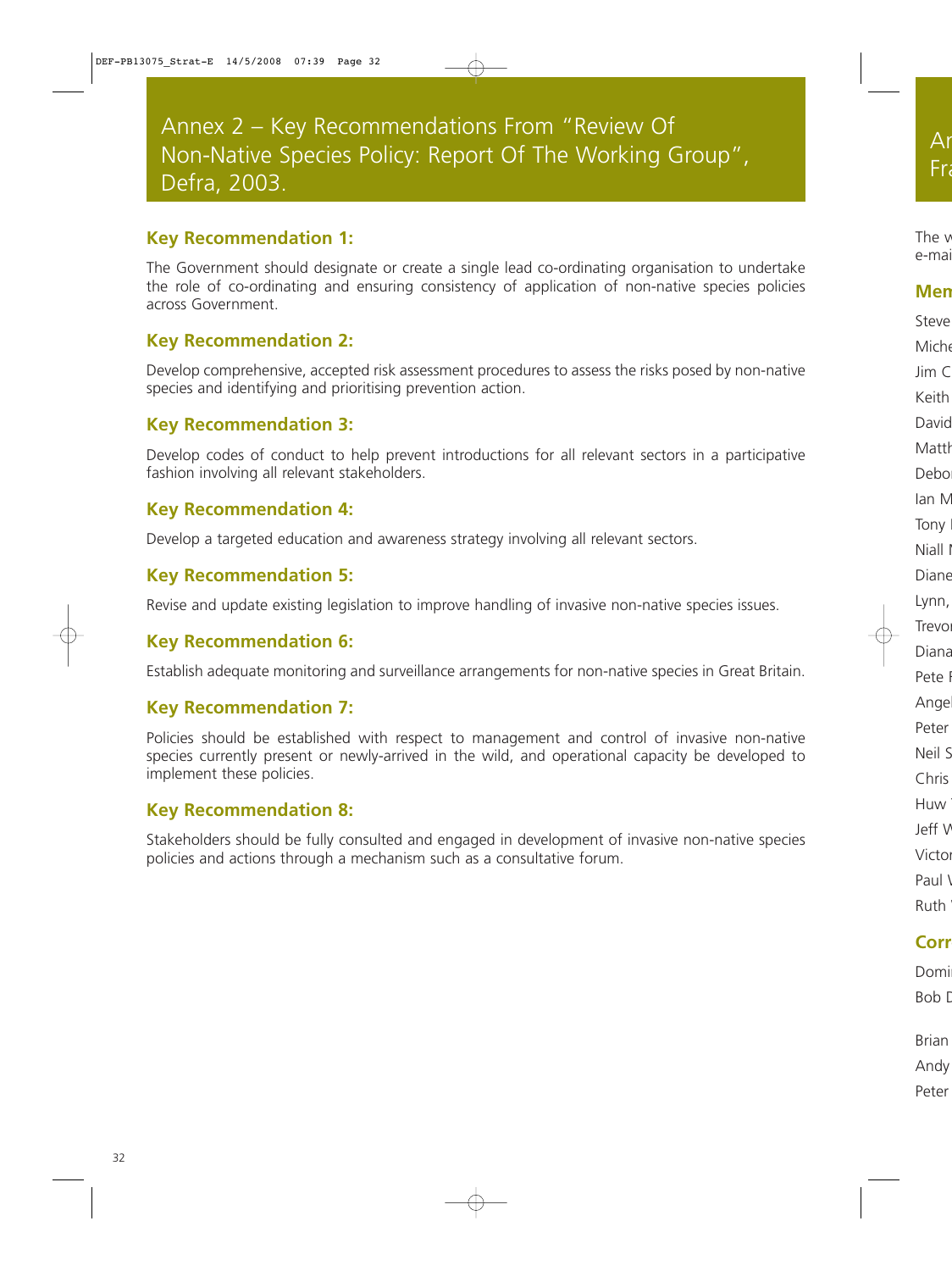The working group developed the draft Strategy between March and November 2006, working by e-mail and holding three meetings.

## **Members:**

Steve Ashby **Plant Health Division, Defra** Michelle Calnan Welsh Assembly Government Jim Collins Pet Care Trust Keith Davenport Ornamental Aquatic Trade Association David Gilchrist **Horticultural Trades Association** Matthew Hartley Surveillance, Zoonoses & Emerging Issues Division, Defra Deborah Long Plantlife (representing Scottish Environment Link) Ian MacLean Joint Nature Conservation Committee Tony Mitchell-Jones Natural England Niall Moore Non-native Species Secretariat Diane Owen Non-native Species Secretariat Lynn, Raw Institute of Animal Health Veterinary Unit, Defra Trevor Renals Environment Agency Diana Reynolds Welsh Assembly Government Pete Robertson **Central Science Laboratory** Angela Robinson Scottish Executive Environment and Rural Affairs Department Peter Starling **HM** Revenue and Customs Neil Strong Network Rail Chris Sydes Scottish Natural Heritage Huw Thomas Wildlife Species Conservation Division, Defra (Chair) Jeff Waage **Imperial College London** Victoria Waite **Department for Transport** Paul Walton **RSPB** (representing Wildlife and Countryside Link) Ruth Waters **Natural England** 

## **Corresponding members:**

| Dominic Counsell    | Scottish Natural Heritage                                                           |
|---------------------|-------------------------------------------------------------------------------------|
| <b>Bob Davidson</b> | Environment and Heritage Service, Department of Environment for<br>Northern Ireland |
| Brian Elliott       | Maritime and Coastguard Agency                                                      |
| Andy Jones          | Countryside Council for Wales                                                       |
| Peter Macnab        | HM Revenue and Customs                                                              |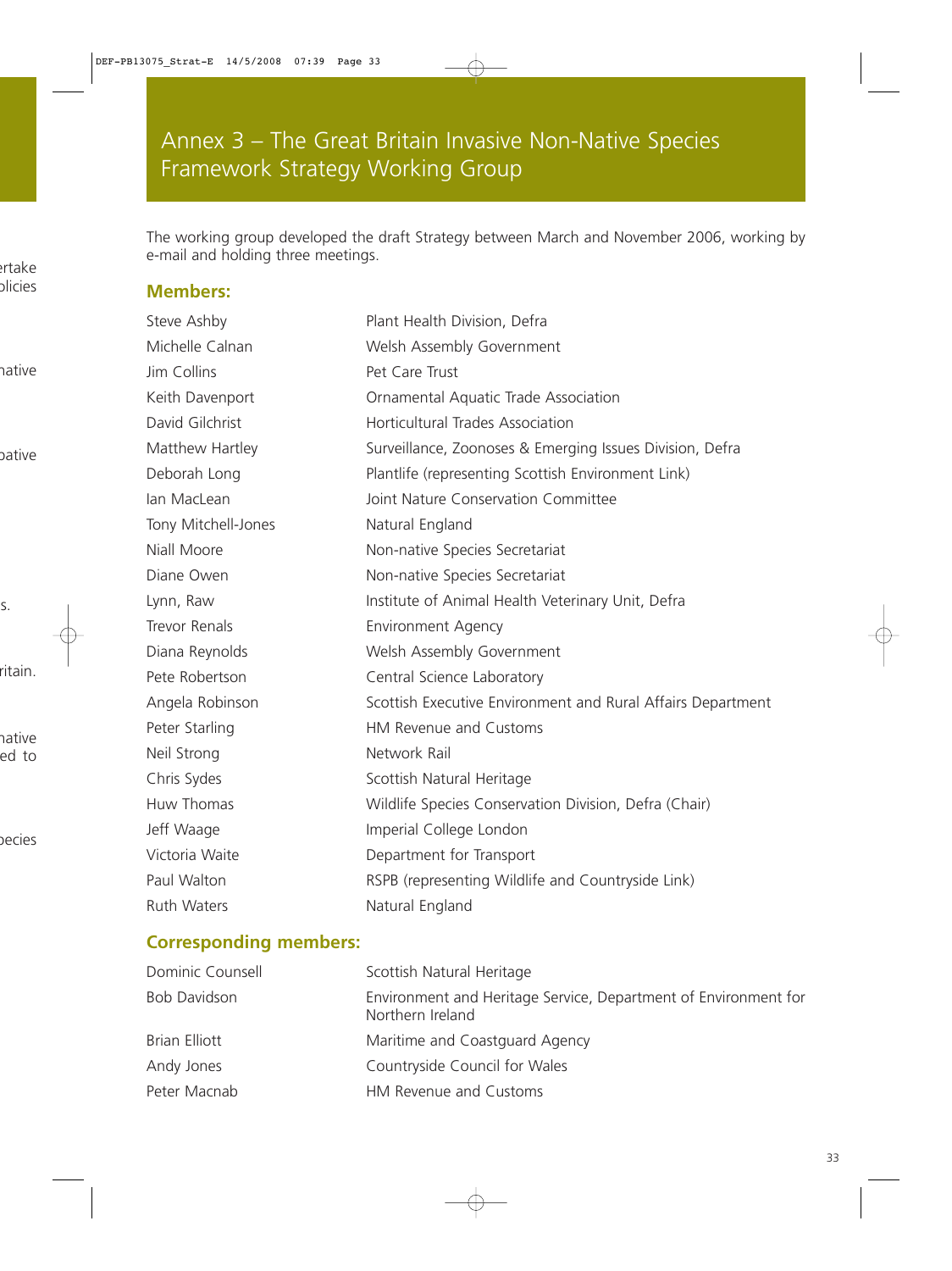## **The Non-Native Species Programme Board**

The Programme Board was established in September 2005. It consists of senior representatives from across the Governments of England, Scotland and Wales and their agencies, each representing a range of interests.

Its aims are to:

- agree, develop and implement a GB-wide Strategy on non-native species;
- steer and give strategic direction to work undertaken across government on non-native species;
- establish working groups as a means to investigate specific issues, develop proposals and secure stakeholder input;
- decide on what action to take in response to working group feedback; and,
- agree clear priorities for action and drive implementation of the Strategy.

The Programme Board will be the key operational decision-making body on implementation of this Strategy.

## **The Non-Native Species Secretariat**

The Non-Native Species Secretariat was set up in March 2006. Its principal role is to support the Programme Board in achieving its aims. The Secretariat reports to the Programme Board and is the main link between the Programme Board and the other components of the mechanism and wider stakeholders. It will, for example, maintain the annual Stakeholder Forum process that has been instigated.

The Secretariat will play a pivotal role in relation to delivery of actions instigated by the Programme Board, for example establishing working groups to examine specific issues and providing secretarial support for the risk analysis panel. The Secretariat will also become a central hub for information gathering and dissemination concerning invasive non-native species and action being taken to tackle them. There is scope for the Secretariat to become a particularly fundamental link for all partners involved in the GB strategic approach and we will look to stakeholders to support it in developing this role.

The Secretariat will also establish and facilitate links with non-native species interests in Ireland, the UK Overseas Territories and Crown Dependencies and Europe in particular, but also more broadly overseas.

## **The Non-Native Species Risk Analysis Panel**

This panel will be charged with the risk assessment and horizon scanning functions that will enable the Programme Board to make both strategic and more specific operational decisions on actions and resource allocation. It will consist of a central core panel of risk assessment experts with a suitably diverse knowledge base in relation to invasive species, and an outer circle of taxonomic experts and any other expertise identified as necessary to enable it to perform its functions. Individual risk assessments will be undertaken by subject experts and critically reviewed by the core panel before the approved assessment and any risk management options are submitted to the Programme Board for consideration. It may also be necessary for the Panel to review risk assessments from time to time as the state of knowledge improves.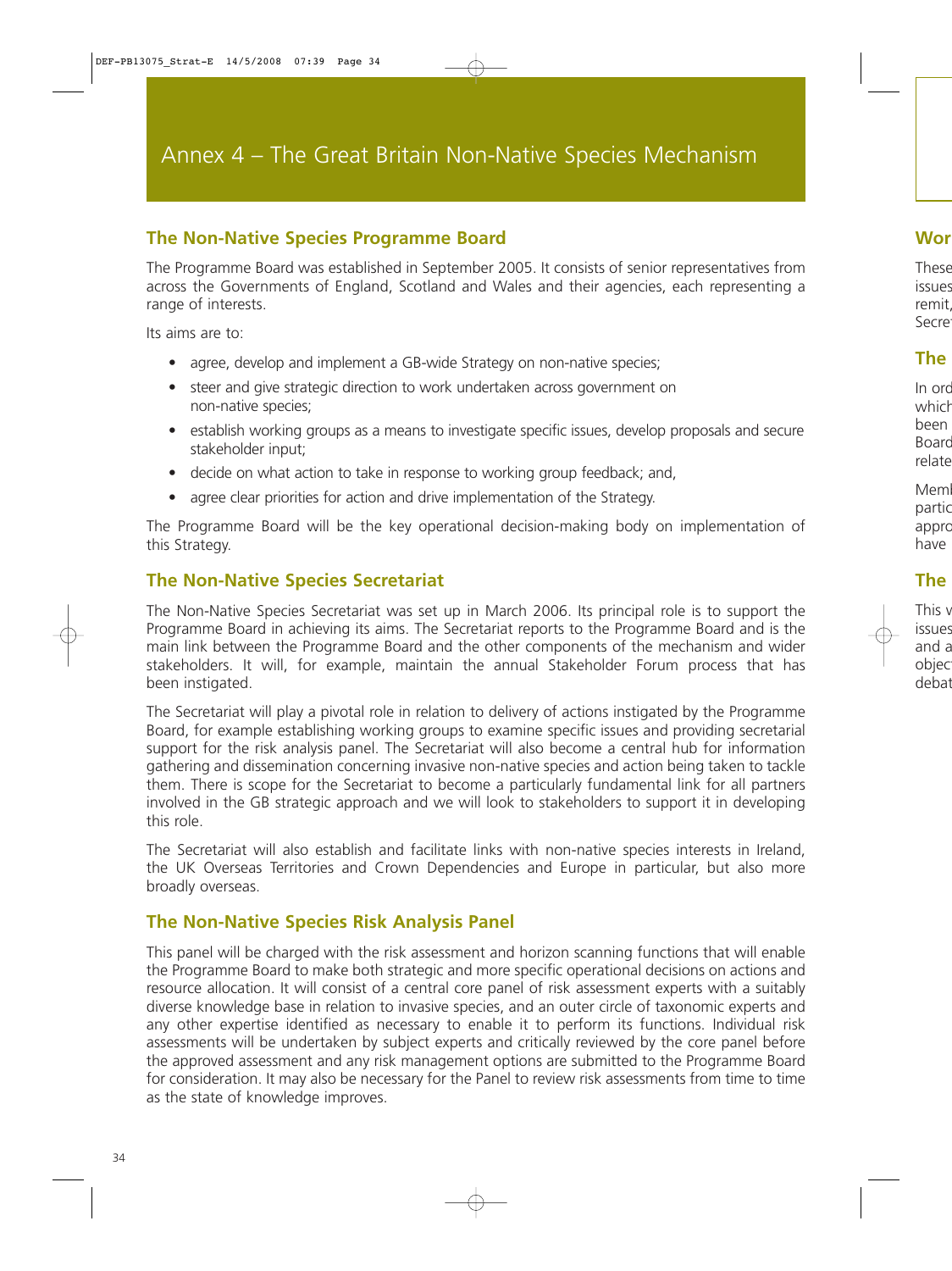## **Working Groups**

These will be established by the Secretariat on behalf of the Programme Board to examine specific issues or deliver specified outcomes and will operate for as long as is necessary. Each will have a remit, timeframe for reporting and a set of SMART objectives. They will be supported by the Secretariat and will report to the Programme Board.

## **The Non-Native Species Stakeholder Sounding Board**

In order to facilitate timely interaction and consultation with key stakeholders on appropriate issues, which cannot be achieved so readily through the annual forum, an informal sounding board has been established. This consists of a range of stakeholders, who at the invitation of the Programme Board, have agreed to be consulted from time to time and to provide advice on a range of issues related to implementation of the measures set out in this Strategy.

Members of the sounding board are under no obligation other than to the extent they volunteer to participate. This mechanism is not a substitute for wider public consultation where that is appropriate but will help to ensure, for example, that any proposals put out to wider consultation have been carefully considered.

## **The Non-Native Species Stakeholder Forum**

This will be held annually and will offer the opportunity for a stock-take on progress and emerging issues with stakeholders. It will provide an opportunity for discussion of high level strategic issues and another means for engaging stakeholders in the development of non-native species policy and objectives. It will help ensure the effective operation of the GB Mechanism and will also encourage debate and help facilitate information exchange.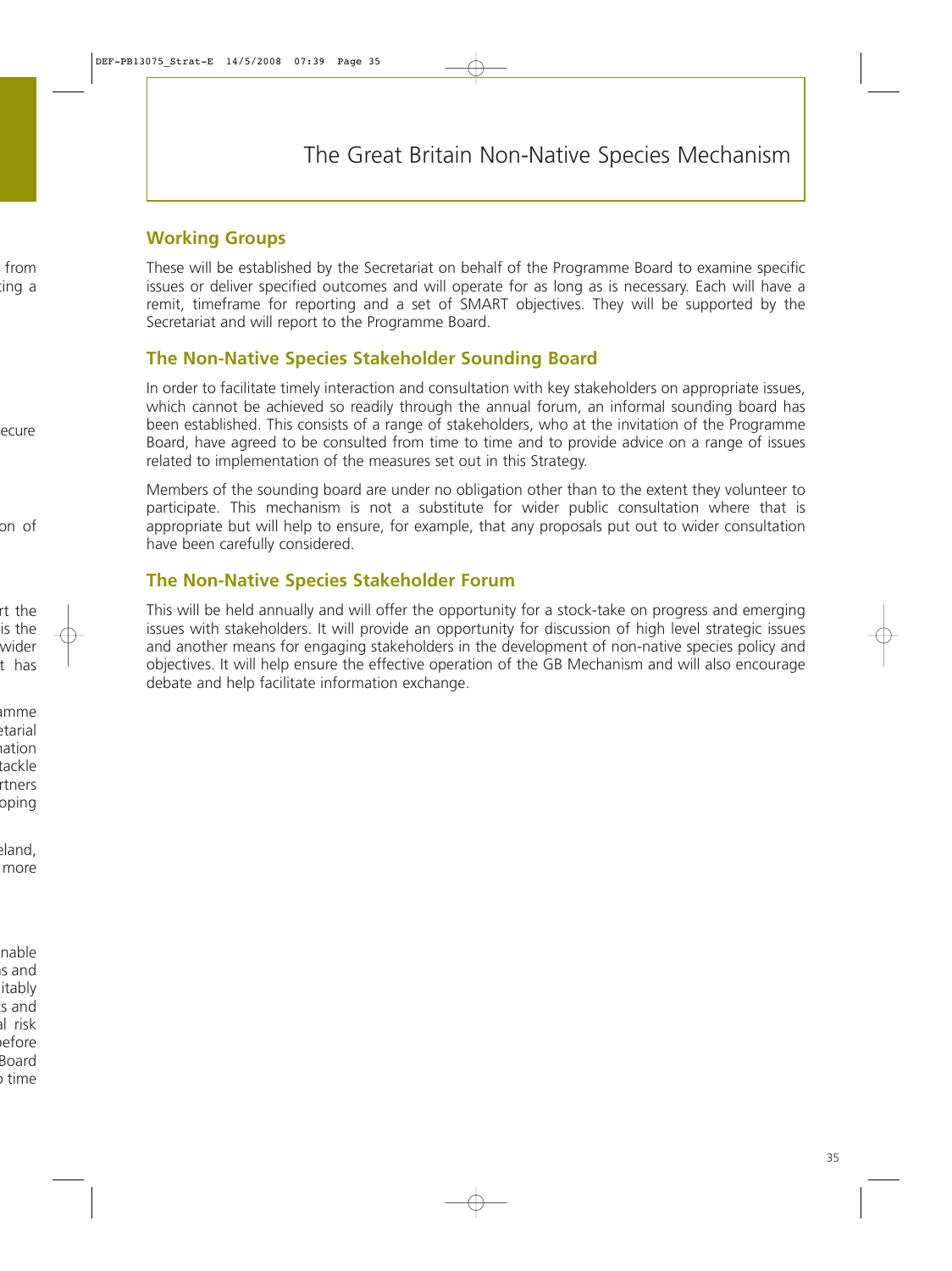## **Relationship with the Biodiversity Action Planning process**

The UK Biodiversity Action Planning process (UKBAP) was set up in response to the Convention on Biological Diversity in 1992. 391 Species Action Plans (SAPs) covering 475 separate species and 45 Habitat Action Plans (HAPs) were prepared between 1995 and 1999 for priority species and habitats. Targets for these species and habitats were originally set at the UK level. The publication of revised targets in November 2006 disaggregated these to country level for the first time. Following a 3-year review of the priority list, involving over 500 experts, a revised UK Priority Species and Habitats list was approved by ministers of all four UK administrations and published in August 2007. This new list contains 1149 species and 65 habitats.

The operation of UKBAP over the past 15 years has resulted in significant gains in terms of biodiversity conservation, but delivery of actions under SAPs and HAPs alone will not be sufficient if we are to achieve the 2010 EU biodiversity target of halting the loss and reversing the decline in biodiversity. Consideration is now being given to development of delivery mechanisms which would benefit particular habitats, or groups of habitats, at a landscape/ecosystem scale for the benefit of multiple species, whilst recognising that some species may still require targeted action. This approach is reflected in "Conserving Biodiversity – The UK Approach" published in October 2007. This document is a strategic statement which recognises the strengths of partnerships and sets a framework with the flexibility to tackle issues at the most appropriate spatial scale. The threat from invasive species is acknowledged within the document as a cross-cutting issue that we must address.

In addition, responsibility for biodiversity conservation has been devolved to the country administrations. Individual countries have their own biodiversity strategies which set out a vision and approach for each geographic area.

Invasive species can impact on anything from a single or small number of native species to entire habitats, and from a localised area to a widespread one. The focus of action to address invasive species might therefore be variously placed within a national approach to tackling invasive species, within more locally targeted invasive species or broader biodiversity action plans or also in a particular HAP or SAP, and the approach taken will need to take account of these mechanisms. These mechanisms also offer a further vehicle through which to highlight the issue of invasive non-native species.

Reflecting the importance of the topic, the Biodiversity Indicators in Your Pocket publication [\(http://www.jncc.gov.uk/default.aspx?page=3921\)](http://www.jncc.gov.uk/default.aspx?page=3921) includes an indicator (currently under development) for invasive species within focal area 3, Threats to Biodiversity.

The national biodiversity strategies can be found at the following links:

#### **England:**

"Working with the grain of nature: a biodiversity strategy for England" [http://defraweb/wildlife-countryside/biodiversity/biostrat/index.htm](http://www.defra.gov.uk/wildlife-countryside/biodiversity/biostrat/index.htm)

#### **Scotland:**

"Scotland's Biodiversity: It's in Your Hands – A strategy for the conservation and enhancement of biodiversity in Scotland"

<http://www.scotland.gov.uk/Publications/2004/05/19366/37239>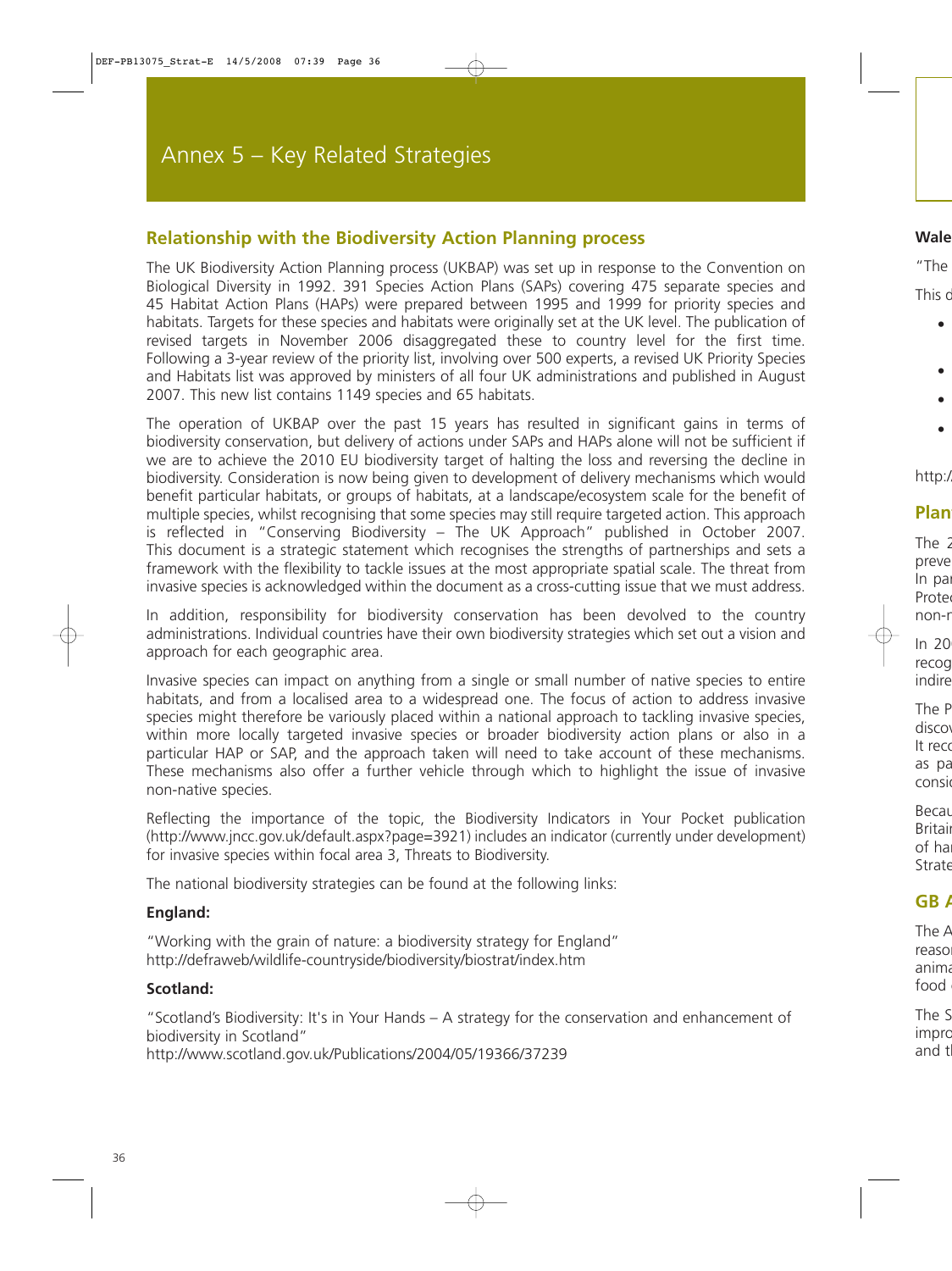#### **Wales:**

"The Wales Biodiversity Framework"

This document has been created by the Wales Biodiversity Partnership (WBP) as a first-step guide to:

- identifying the key practical, policy and legislative drivers for protecting and enhancing biodiversity in Wales;
- outlining the mechanisms for promoting positive action:
- explaining the roles and remit of those responsible for delivering biodiversity action; and,
- providing links to the tools and information to help maintain and improve biodiversity in Wales.

[http://www.biodiversitywales.org.uk/engish/Library/default.aspx?pid=1](http://www.biodiversitywales.org.uk/english/Library/default.aspx?pid=1)

## **Plant Health Strategy**

The 2003 non-native species policy review recognised that some of the measures necessary to prevent, control or eradicate non-native species were already in place in the plant health sector. In particular, the risk assessment techniques developed by the European and Mediterranean Plant Protection Organisation were seen as open to adaptation in order to apply more widely to non-native species.

In 2005, a Plant Health Strategy for England was adopted following wide consultation, and this recognised the threat posed by plant pests to the natural environment, both through direct and indirect damage.

The Plant Health Strategy noted that in the course of inspections of imports plant health inspectors discover organisms that may be potentially illegal under the Wildlife and Countryside Act 1981. It recognised the need to clarify responsibilities in these circumstances and this will be taken forward as part of the implementation of the Invasive Non-native Species Framework Strategy and the consideration of possible legislative changes.

Because plant pests and diseases that come under the remit of the Plant Health Services in Great Britain are themselves non-native species, this aspect of prevention of entry, control and eradication of harmful non-native species is therefore already well covered. Implementation of the Plant Health Strategy therefore contributes directly to the overall aims of this Strategy.

## **GB Animal Health and Welfare Strategy**

The Animal Health and Welfare Strategy is concerned with kept animals – animals which are, for one reason or another, under human control. This includes all farmed livestock; cats, dogs and other animals kept as companions or in zoos, and also the hatching and rearing of fish and shellfish for food or ornamental trade.

The Strategy aims to "develop a new partnership in which we can make a lasting and continuous improvement to the health and welfare of kept animals while protecting society, the economy, and the environment from the effect of animal diseases".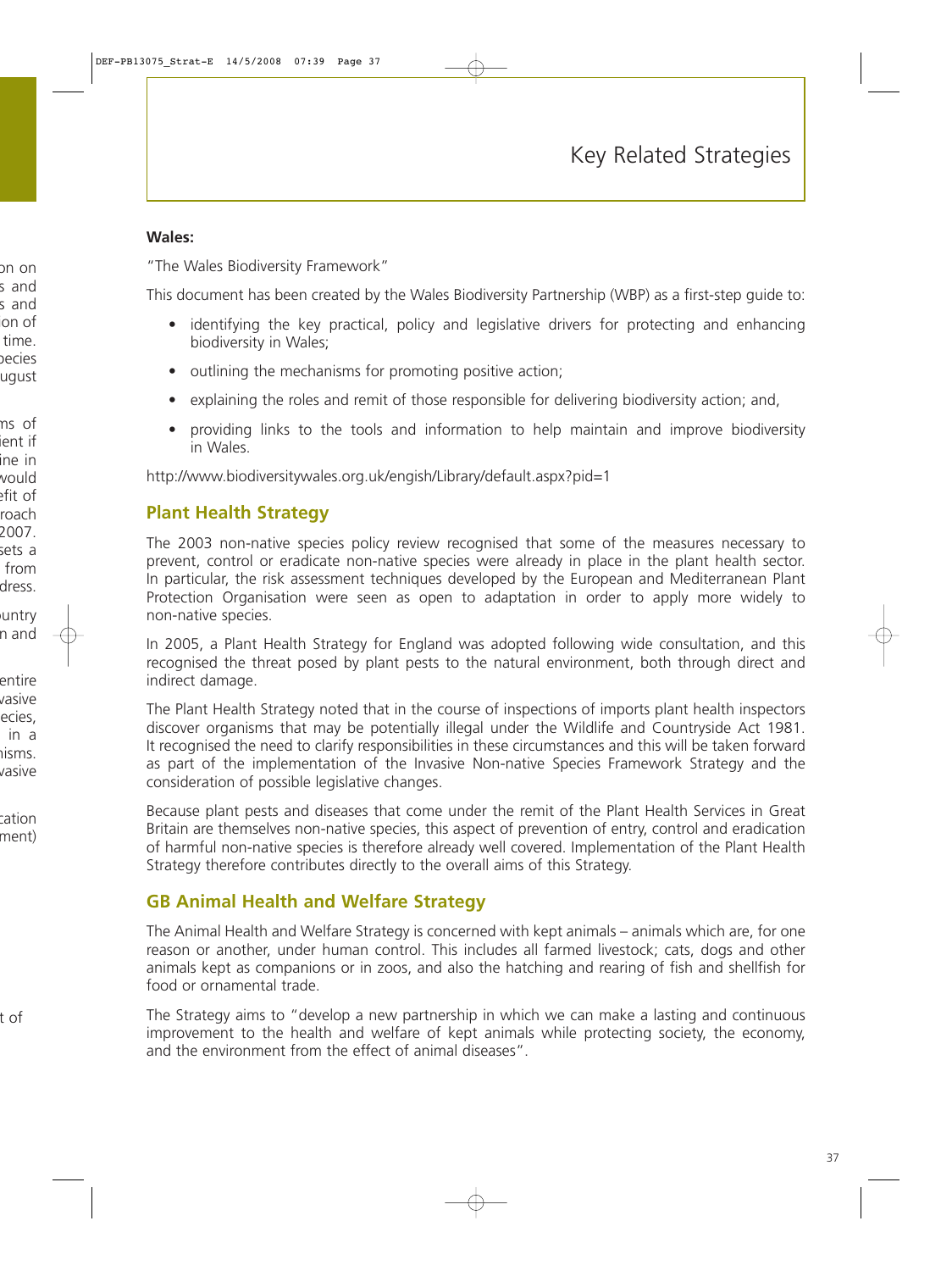Under the direction of the Strategy, Government is working with industry and other stakeholders, in particular, to improve the way we monitor, assess and manage threats to the health of kept animals (and, from that, public health).

Non-native species are a potential threat to kept animals because of the exotic diseases they might bring into the country, or because, once they become established, they might act as a reservoir or vector of diseases for kept animals.

Risk analysis and horizon scanning is used to undertake assessments of disease threats. This is considered against the reasons for government intervention and a proportionate and appropriate response is actioned.

## **England Wildlife Health Strategy**

The Wildlife Health Strategy will aim to ensure that the disease status of wildlife is considered and balanced with society's interests and responsibilities, including human health, economic activity, biodiversity, the health and welfare of kept animals, and the need for a responsible approach to human/wildlife interactions. It will also develop a proportionate, risk-based approach to wildlife health surveillance and management and, where appropriate, direct interventions. The implementation of the Strategy will ensure that the natural asset base is maintained and protected.

Key areas of the Strategy will focus on managing disease surveillance in wildlife, protecting from incursion of new diseases into UK wildlife, and consideration of the impacts of wildlife disease on biodiversity and conservation.

Whilst the Wildlife Health Strategy will concentrate on pathogens and the Invasive Non-Native Species Framework Strategy will concentrate on whole animals, there will clearly be important linkages where for example, a non-native species is the vector for a wildlife disease but is not having a detrimental ecological impact through its own physiological behaviour.

There will be a degree of common interest therefore in risk analysis and horizon scanning in respect of non-native species, surveillance and monitoring and possibly in capacity and procedures for rapid response. However, the chain of command as regards any interventions will be different and we will look to develop this relationship as the two strategies mature and are implemented.

## **Environment Agency draft Strategy – "Restoring the balance"**

This document sets out the Environment Agency's proposed contribution to the Invasive Non-Native Species Framework Strategy for GB. It highlights the need for rapid response when invasive nonnative species are first detected and a risk-based, sustainable approach for managing those species that are feasible to contain or control. The role of the Environment Agency is described in terms of its legal responsibilities, species of concern, management action and advisory activities. Local and regional partnerships to deal with problems, share knowledge and implement good practice are advocated to maximise the chances of successful outcomes.

## **International Convention for the Control and Management of Ships' Ballast Water and Sediments, and the Ballast Water Management Strategy for North West Europe**

The 2003 Defra review report noted that one of the main marine pathways for introduction of non-native species is that of ships' ballast water and the exchanges of water that are necessary to ensure safe operation of ships.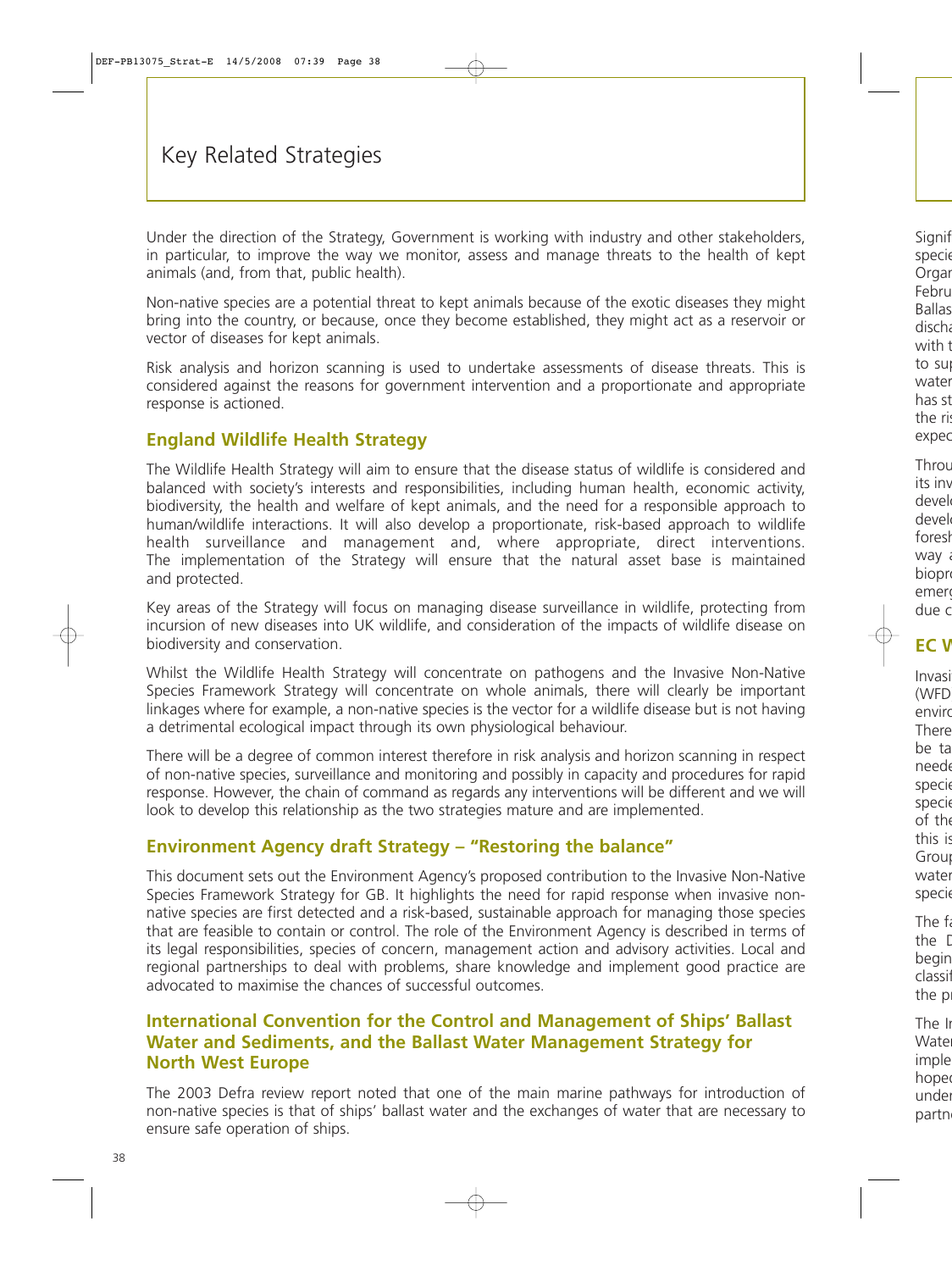Significant work is being undertaken on minimising or removing the risk of introducing non-native species to receiving waters through ballast water discharges by the International Maritime Organization (IMO). The International Conference on Ballast Water Management for Ships held in February 2004 adopted the International Convention for the Control and Management of Ship's Ballast Water and Sediments, (the 2004 Ballast Water Management Convention). This requires that discharge of ballast water shall be conducted only through Ballast Water Management in accordance with the provisions of the Annex to the Convention. The IMO has also developed a series of guidelines to support this Convention, such as guidance for designating ballast water exchange areas, ballast water reception facilities and guidelines on management and emergency situations. The Convention has stimulated the development of a range of technologies and management systems that will reduce the risk of non-indigenous species invasion through ballast water. The IMO Convention measures are expected to come into force in 2009 and to be implemented through to 2016.

Through the involvement of the Maritime and Coastguard Agency, the UK Government will maintain its involvement in the work being done under the IMO and will continue to play a leading role in the development of an interim Ballast Water Management Strategy for North West Europe. This is being developed in cooperation with other countries in the OSPAR Region and will align with and foreshadow the relevant IMO developments. Phase 2 of the development of this Strategy is under way and will address a range of issues including risk assessment, management options, use of bioprovinces as management units, information gathering and a notification procedure for biological emergencies. It is also expected that the hull-fouling pathway will also be considered by the IMO in due course.

## **EC Water Framework Directive**

Invasive alien species are not specifically mentioned in the text of the EC Water Framework Directive (WFD). However, both Annex II and Annex V indicate that they do need to be assessed, both as environmental 'pressures' and because they undermine 'naturalness', a key principle of the WFD. There are several important tasks that need to be undertaken if the problems of alien species are to be tackled effectively using WFD mechanisms. For example, ecological monitoring methods are needed that can track the presence and impact of invasive species; action plans are needed for alien species management within WFD programmes of measures; and agreement is needed on how alien species should affect the classification of ecological status. This last point is especially urgent in view of the work now under way to publish the first river basin management plans in 2009. In the UK this issue has been debated at length and a proposal has been put to the UK Technical Advisory Group for consideration. If implemented, this procedure would be used to modify classifications of water bodies at high and good status according to the presence and/or impact of certain alien species known to cause serious harm to native species and habitats.

The fact that the WFD is a European directive means that an EU position is needed on the way that the Directive deals with alien species issues. The European Commission's ECOSTAT group is beginning to examine these matters, including the use of alien species in ecological status classification, and the way that WFD 'programmes of measures' might be used to address some of the problems.

The Invasive Non-native Species Framework Strategy for GB, while not referring specifically to the Water Framework Directive, sets out a series of strategic aims that should be part of WFD implementation. These include prevention, early detection, mitigation, and building awareness. It is hoped that where non-native species are causing a lowering of the ecological status of water bodies under the WFD, such measures will be used to address the issues at a catchment level through a partnership of the relevant bodies.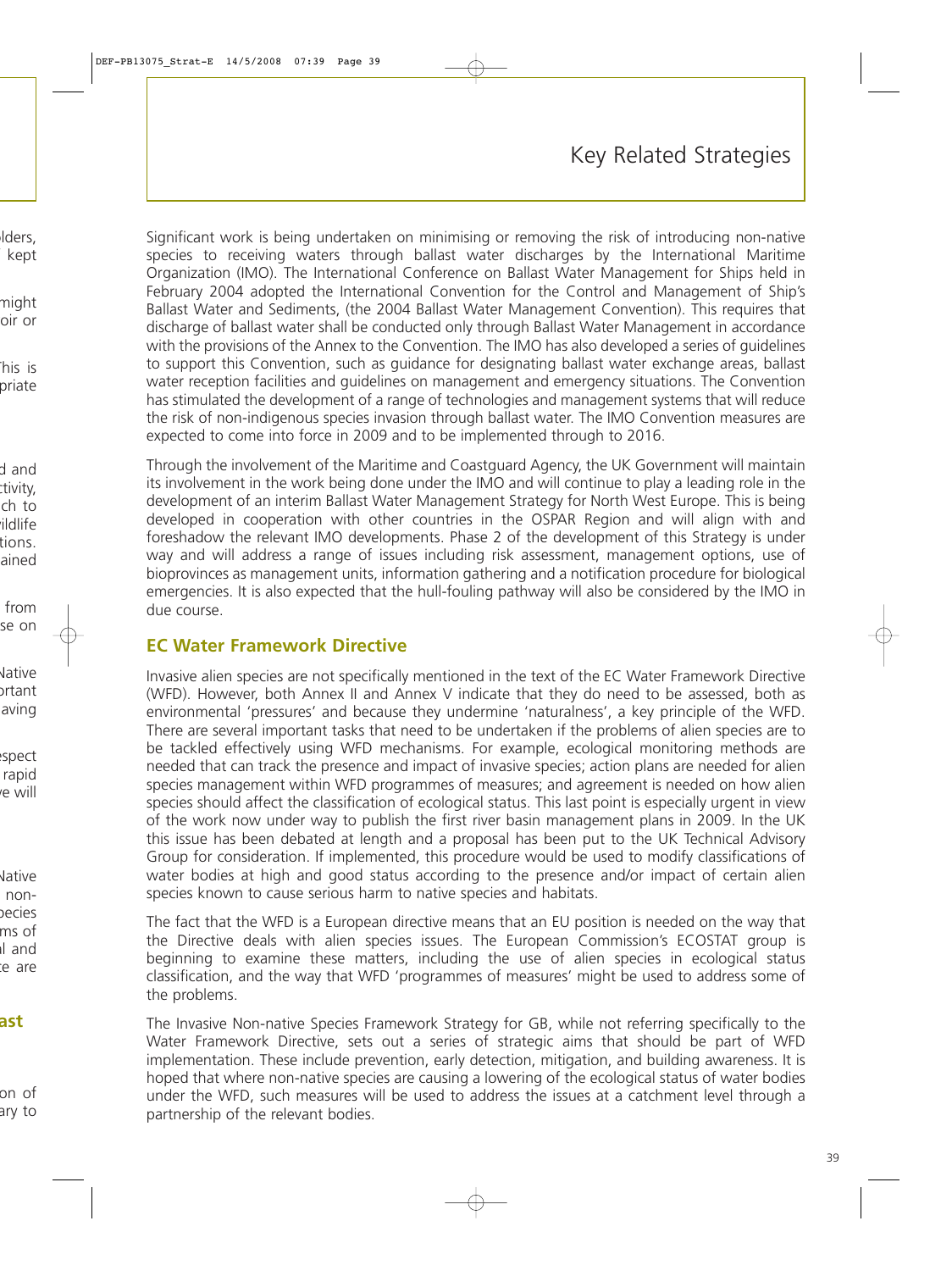## **Scottish Natural Heritage Species Action Framework**

The Scottish Natural Heritage (SNH) Species Action Framework (January, 2007) sets out a framework for the management of species in Scotland and provides a list of species for which clear, targeted action over the next five years could make the most difference to biodiversity. Four situations where species management may be appropriate to achieve biodiversity aims are described. These are: species conservation, invasive non-native species, conflicts of interest involving native species, and the sustainable use of species. The invasive non-native species included in the document are those species that are already established in Scotland and that are assessed as presenting the greatest risk to biodiversity of high conservation value.

Actions on the listed invasive non-native species may include control of individuals to reduce their population or limit their spread, or efforts to modify the human activity contributing to their spread (through enactment or enforcement of legislation, voluntary agreements or through education and promotion of codes of practice). Implementation of this Framework therefore contributes to the wider Invasive Non-Native Species Framework Strategy for GB.

The Species Action Framework explains that, as it is costly and very difficult to control or eradicate invasive non-native species once they are established, efforts should focus on preventing the arrival and establishment of those non-native species likely to become damaging. However, as it is not possible to predict with certainty the species that will arrive and establish themselves in Scotland, the Species Action Framework does not specify potential future invasive non-native species. Instead SNH will work with the Scottish Working Group on Invasive Non-Native Species (and through the GB Programme Board) on preventative action. The GB Strategy on non-native species will help to provide a clear sense of direction and a framework within which future priorities can be agreed.

## **"The Environment Strategy for Wales"**

The Environment Strategy for Wales recognises the importance of the environment and explains how the challenges facing it will be tackled over the next 20 years.

http://new.wales.gov.uk/topics/environmentcountryside/epg/Environment\_strategy\_for\_wales/ About\_the\_strategy/?lang=en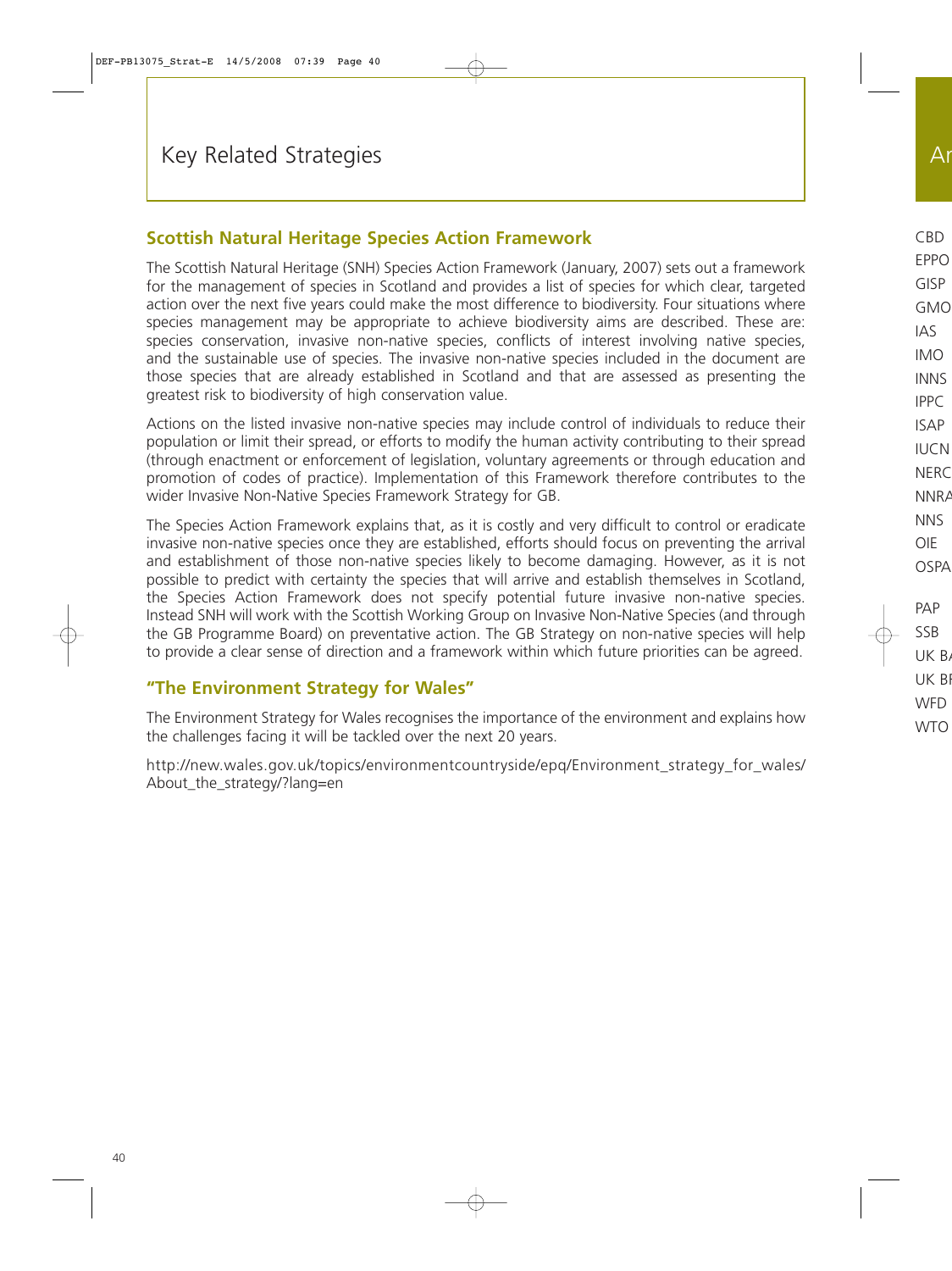# Annex 6 – List of Abbreviations

| <b>CBD</b>         | Convention on Biological Diversity                                                    |
|--------------------|---------------------------------------------------------------------------------------|
| <b>EPPO</b>        | European and Mediterranean Plant Protection Organisation                              |
| <b>GISP</b>        | Global Invasive Species Programme                                                     |
| <b>GMO</b>         | Genetically Modified Organism                                                         |
| <b>IAS</b>         | Invasive Alien Species                                                                |
| <b>IMO</b>         | International Maritime Organisation                                                   |
| <b>INNS</b>        | <b>Invasive Non-Native Species</b>                                                    |
| <b>IPPC</b>        | International Plant Protection Convention                                             |
| <b>ISAP</b>        | Invasive Species Action Plan                                                          |
| <b>IUCN ISSG</b>   | World Conservation Union's Invasive Species Specialist Group                          |
| <b>NERC</b>        | Natural Environment and Rural Communities [Act 2006]                                  |
| <b>NNRAP</b>       | Non Natives Risk Analysis Panel                                                       |
| <b>NNS</b>         | Non-Native Species                                                                    |
| OIE                | World Organisation for Animal Health                                                  |
| OSPAR [Convention] | Convention for the Protection of the Marine Environment of the<br>North-East Atlantic |
| PAP                | Pathway Action Plan                                                                   |
| <b>SSB</b>         | Stakeholder Sounding Board                                                            |
| UK BAP             | UK Biodiversity Action Plan                                                           |
| <b>UK BRAG</b>     | UK Biodiversity Research Advisory Group                                               |
| <b>WFD</b>         | Water Framework Directive                                                             |
| <b>WTO</b>         | World Trade Organisation                                                              |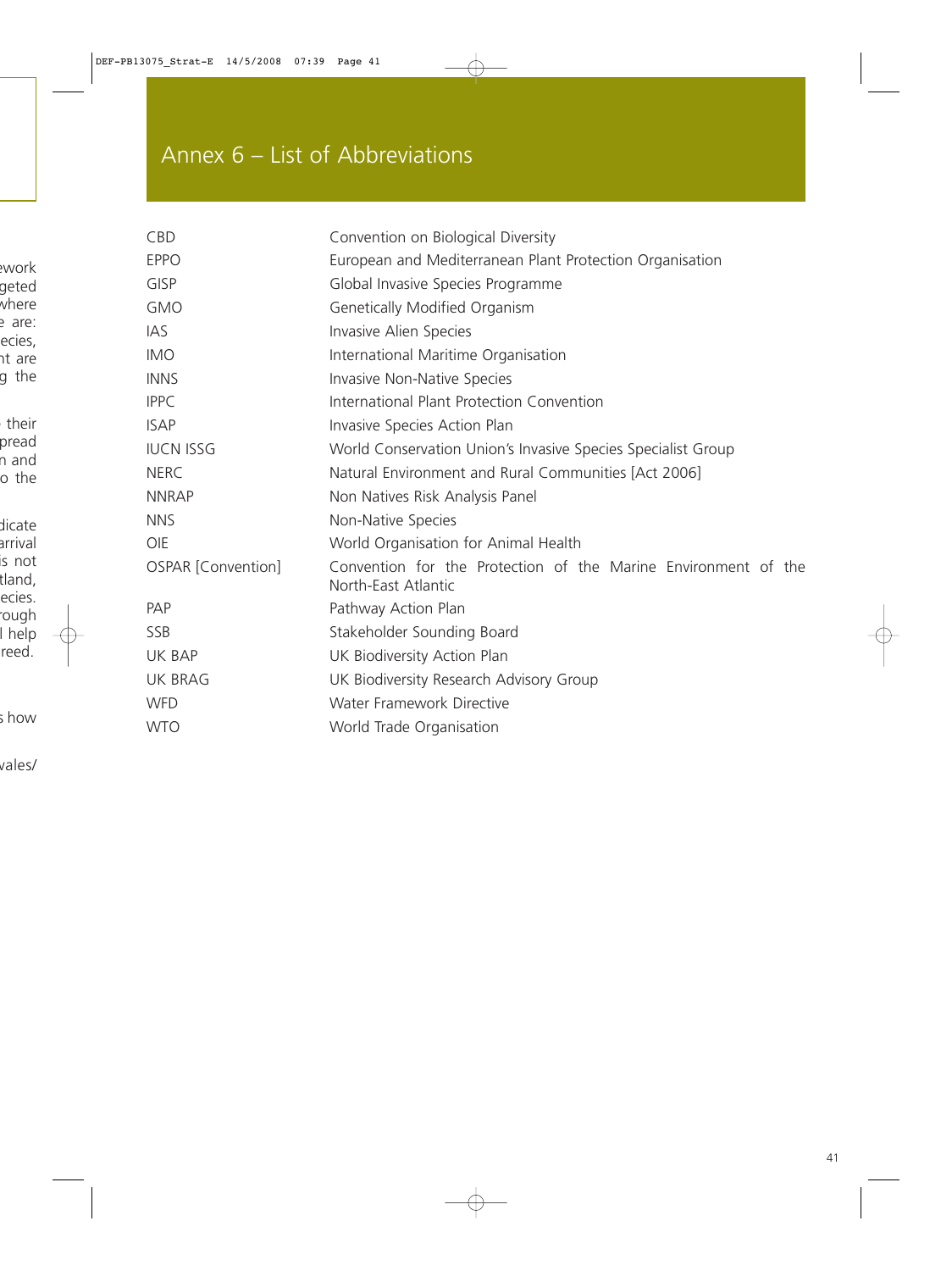# Annex 7 – References

- CBD Invasive Alien Species Introduction: <http://www.biodiv.org/programmes/cross-cutting/alien/default.aspx>
- ii Millennium Ecosystem Assessment reports at:<http://www.maweb.org/documents/document.354.aspx.pdf>
- iii 2003 Review of non-native species policy report at: <http://www.defra.gov.uk/wildlife-countryside/resprog/findings/non-native/report.pdf> Annexes at: <http://www.defra.gov.uk/wildlife-countryside/resprog/findings/non-native/annexes.pdf>
- iv Convention on the Conservation of European Wildlife and Natural Habitats (Bern) European Strategy on Invasive Alien Species: [http://www.jncc.gov.uk/pdf/BRAG\\_NNS\\_Genovesi&Shine-EuropeanStrategyonInvasiveAlienSpecies.pdf](http://www.jncc.gov.uk/pdf/BRAG_NNS_Genovesi&Shine-EuropeanStrategyonInvasiveAlienSpecies.pdf)
- v Annexes to the Communication from the Commission Halting the Loss of Biodiversity by 2010 and Beyond:
- [http://ec.europa.eu/environment/nature/biodiversity/comm2006/pdf/sec\\_2006\\_621.pdf](http://ec.europa.eu/environment/nature/biodiversity/comm2006/pdf/sec_2006_621.pdf) vi Communication from the Commission – Halting the Loss of Biodiversity by 2010 – and Beyond:
- [http://eur-lex.europa.eu/LexUriServ/site/en/com/2006/com2006\\_0216en01.pdf](http://eur-lex.europa.eu/LexUriServ/site/en/com/2006/com2006_0216en01.pdf)
- vii Non-native species: refers to a species, subspecies or lower taxon, introduced (i.e. by human action) outside its natural past or present distribution; includes any part, gametes, seeds, eggs, or propagules of such species that might survive and subsequently reproduce.
- viii Invasive alien species are species introduced deliberately or unintentionally outside their natural habitats where they have the ability to establish themselves, invade, outcompete natives and take over the new environments.
- See: <http://www.biodiv.org/programmes/cross-cutting/alien/default.aspx>
- ix Convention on Biological Diversity Decision VI/23: <http://www.biodiv.org/decisions/default.aspx?m=COP-06&id=7197&lg=0>
- Lack of scientific certainty about the various implications of an invasion should not be used as a reason for postponing or failing to take appropriate eradication, containment and control measures. See Guiding Principle 1 at: <http://www.biodiv.org/decisions/default.aspx?m=COP-06&id=7197&lg=0>
- xi EU Wildlife Trade Regulation: [http://www.unep-wcmc.org/species/trade/eu/](http://www.unep-wcmc.org/species/trade/eu)
- xii The 2003 policy review report identified a number of introduction pathways at annex 5:
- <http://www.defra.gov.uk/wildlife-countryside/resprog/findings/non-native/annexes.pdf>
- xiii Review of non-native species legislation and guidance: <http://www.defra.gov.uk/wildlife-countryside/resprog/findings/non-native/ecoscope.pdf> xiv Delivering Alien Invasive Inventories for Europe. [http://www.daisie.se/](http://www.daisie.se)
- xv ALARM is an EU 6<sup>th</sup> Framework project run by the Leipzig Halle University under which a number of research projects have been conducted. [http://www.alarmproject.net/alarm/](http://www.alarmproject.net/alarm)
- xvi BRAG strategy for non-native species research: <http://www.ukbap.org.uk/library/brag/NonNativeSpeciesResearchStrategy.pdf>
- xvii Bern convention; <http://conventions.coe.int/Treaty/EN/Treaties/Html/104.htm>
- xviii Convention on Biological Diversity Article 8: <http://www.biodiv.org/convention/articles.shtml?a=cbd-08>
- xix<http://www.cbd.int/decisions/default.shtml?m=COP-05&id=7150&lg=0>
- xx<http://www.cbd.int/decisions/cop-06.shtml?m=COP-06&id=7197&lg=0>
- xxi<http://www.cbd.int/decisions/cop-07.shtml?m=COP-07&id=7750&lg=0>
- xxii<http://www.cbd.int/decisions/cop-08.shtml?m=COP-08&id=11041&lg=0>
- xxiii Ramsar Convention on Wetlands of International Importance [http://www.ramsar.org/key\\_sitelist.htm](http://www.ramsar.org/key_sitelist.htm)
- xxiv [http://www.ramsar.org/res/key\\_res\\_vii.14e.htm](http://www.ramsar.org/res/key_res_vii.14e.htm)
- xxv Council Directive 79/409/EEC on the conservation of wild birds (EU Birds Directive)
- [http://ec.europa.eu/environment/nature/legislation/birdsdirective/index\\_en.htm](http://ec.europa.eu/environment/nature/legislation/birdsdirective/index_en.htm) xxvi Council Directive 92/43/EEC on the conservation of natural habitats and of wild fauna and flora (EU Habitats Directive):
- [http://ec.europa.eu/environment/nature/legislation/habitatsdirective/index\\_en.htm](http://ec.europa.eu/environment/nature/legislation/habitatsdirective/index_en.htm)
- xxvii Presidency Conclusions, Gothenburg European Council, June 2001.